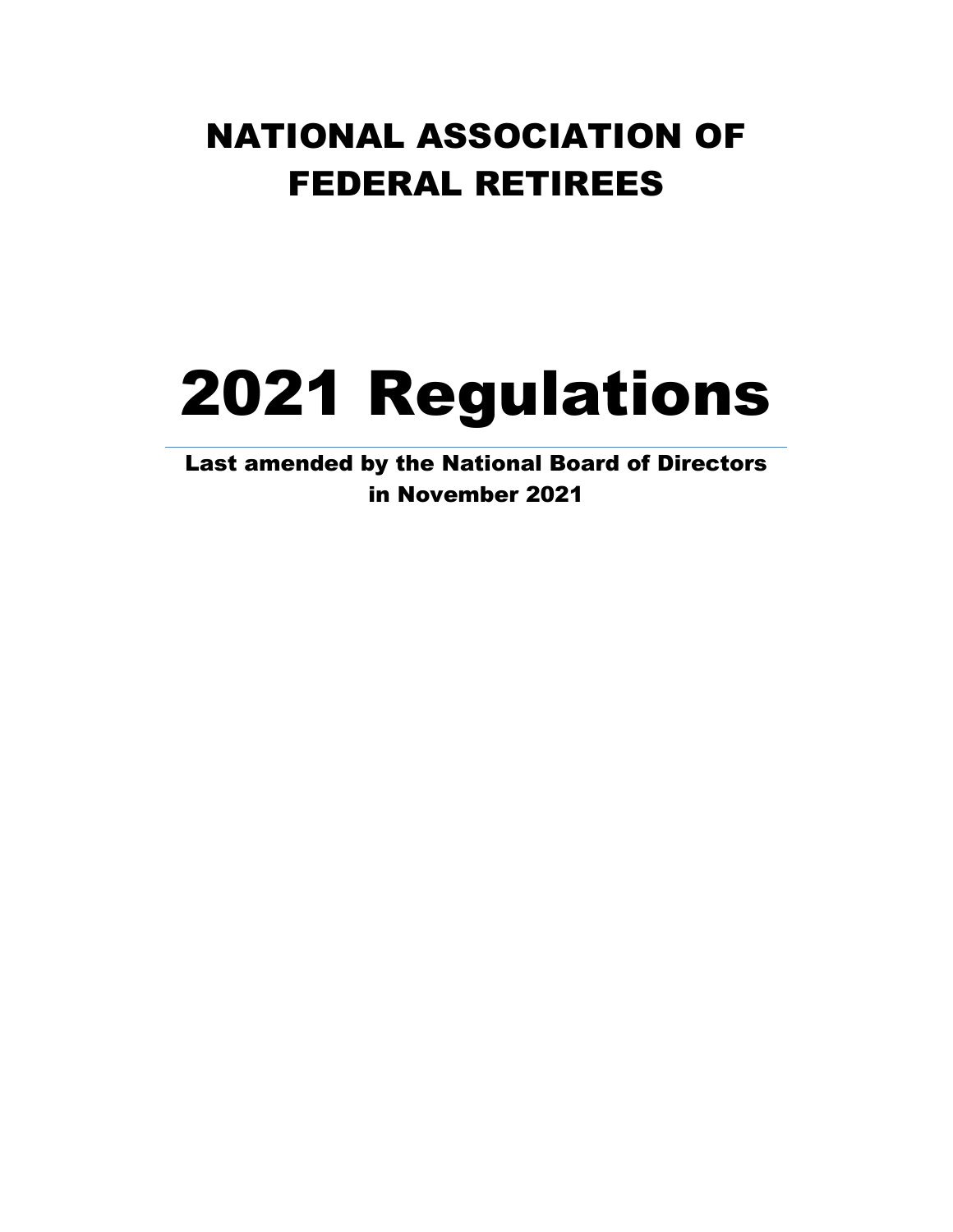## **Association Values**

**Integrity**: We are honest, forthright and act at all times in the best interests of the people we represent. We adhere to high moral principles and consistently apply Association values in every action and decision.

**Leadership**: We employ a strong, coordinated and proactive approach to influencing and shaping the future in an effort to bring our mission and vision into a reality - informed by a thorough understanding of the issues, stakeholders and desired outcomes.

**Accountability**: We deliver on our promises and fulfill on our obligations - always. We are responsive to our members and to our volunteers, consulting with them when appropriate, addressing their concerns and keeping them informed all times.

**Service:** Just as our members dedicated themselves to the service of the public, we in turn dedicate ourselves to the service of our members and all Canadians in retirement. We are committed to providing compassionate, efficient and effective service that targets our clients' needs and brings clarity to complexity.

**Respect**: We respect our members - for their service to Canada, for their wisdom that comes with experience, and for the trust they have placed in the Association to protect their interests. We respect our volunteers at all levels of the organization for their selfless contribution to the Association's mission. We respect our staff for their support and commitment.

#### **Service Philosophy**

Service to others is the highest calling a person can have. The members of our Association have spent their working lives in service to our country. We honour that by providing them with services that is of the highest standard. This service will support the goals of the Association, improving the lives of our members, making retirement better for them, and directly contributing to member engagement, retention and growth.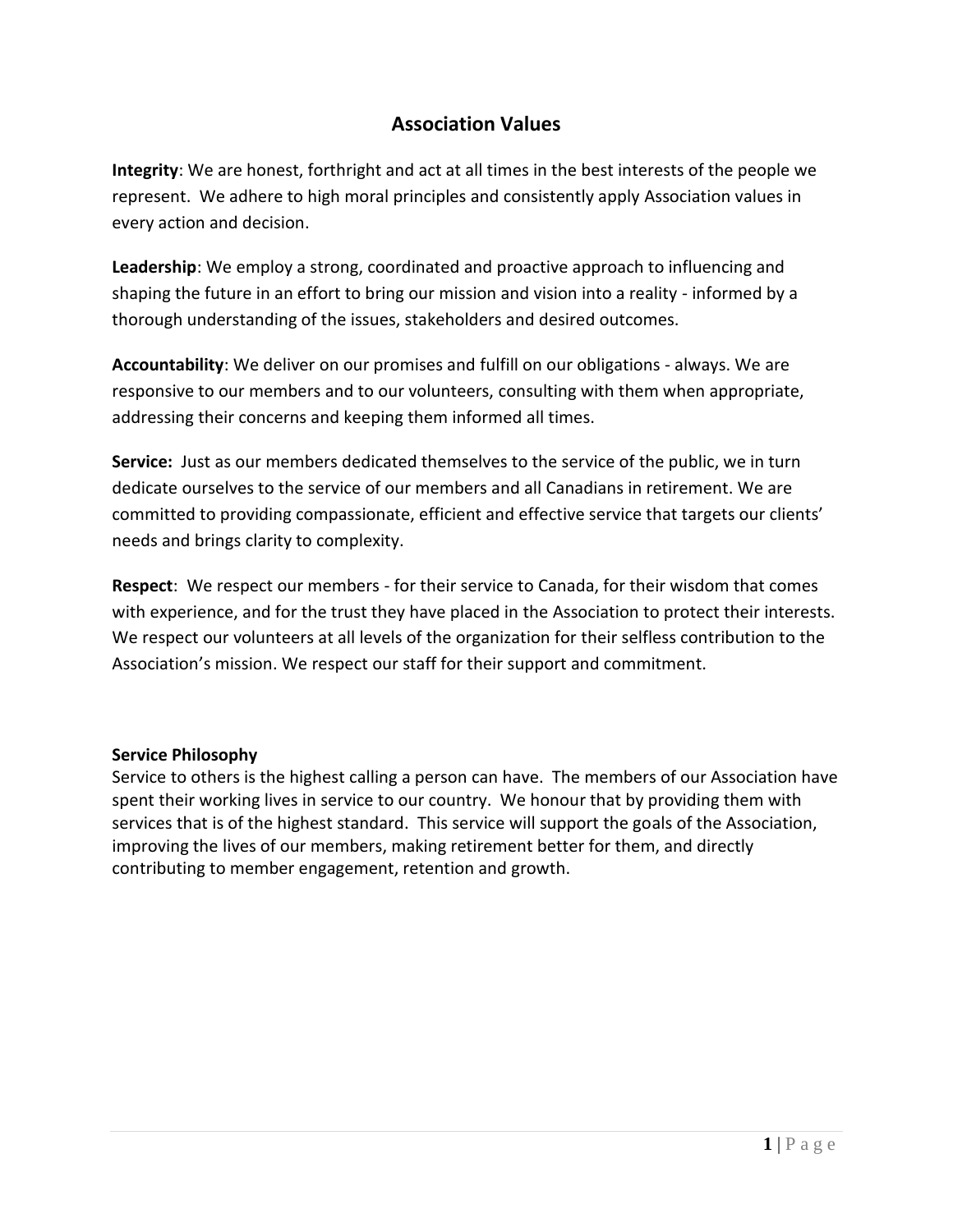## **Contents**

Branches that have paid staff are required to have human resource policies in place that address the content in the attached regulations and are compliant with national and provincial law as applicable.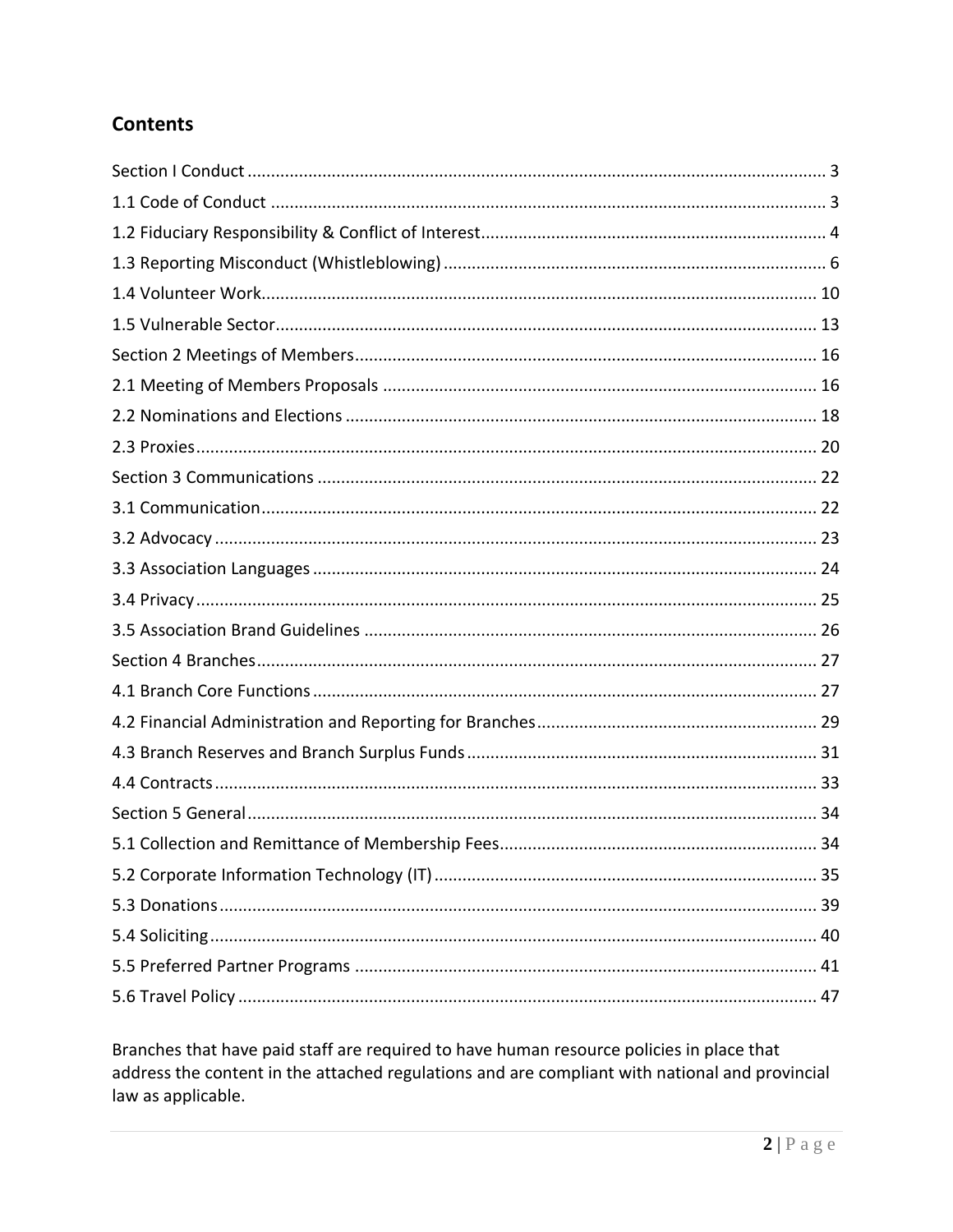## 1.1 Code of Conduct

<span id="page-3-1"></span><span id="page-3-0"></span>This Code of Conduct applies to all Members of the Association.

- 1 Every Member will treat every other Member and employee with respect.
- 2 The Association's business will be conducted in accordance with the By-laws and Regulations of the Association and in compliance with the laws of Canada and to any applicable Provincial or Territorial law where its business may be conducted.
- 3 Every Member must act in the best interest of the Association and avoid situations where his or her personal interests or relationships interfere with acting in good faith or on behalf of the Association.
- 4 Any Member who is on a board or a committee of the Association or is acting for or on behalf of the Association at any level in the Association must maintain the highest standards of confidentiality, including but not limited to compliance with the Association's Privacy Policy, regarding information obtained directly or indirectly through his or her involvement with the Association. This includes information about Members, employees, partners, contractors, job applicants, and other volunteers.
- 5 Materials and programs developed for the Association are the property of the Association and are not to be used in situations external to the Association without prior approval of the Board.
- 6 Internet and email are to be used in a responsible and professional manner. Use of social media on the Internet for Association purposes or while using the Association's property or technology must comply with all the Association's rules, regulations and policies. Any user of social media and the Internet must be mindful of the potential unintended audience and ensure that the message is consistent with the Association's approved message and principles.
- 7 Members shall not conduct Association meetings or represent the Association if impaired by any substance.
- 8 Members shall not discriminate by reason of race, religious belief, colour, gender, mental or physical disability, marital status, ancestry, age, place of origin, family status, source of income, or sexual orientation.
- 9 Harassment, interpreted as unwelcome conduct, comment, gesture, contact, or intimidating and offensive behaviour likely to cause offence or humiliation, will not be tolerated.
- 10 Failure to abide by the Code of Conduct may result in removal from any position in the Association and may result in removal from the Association.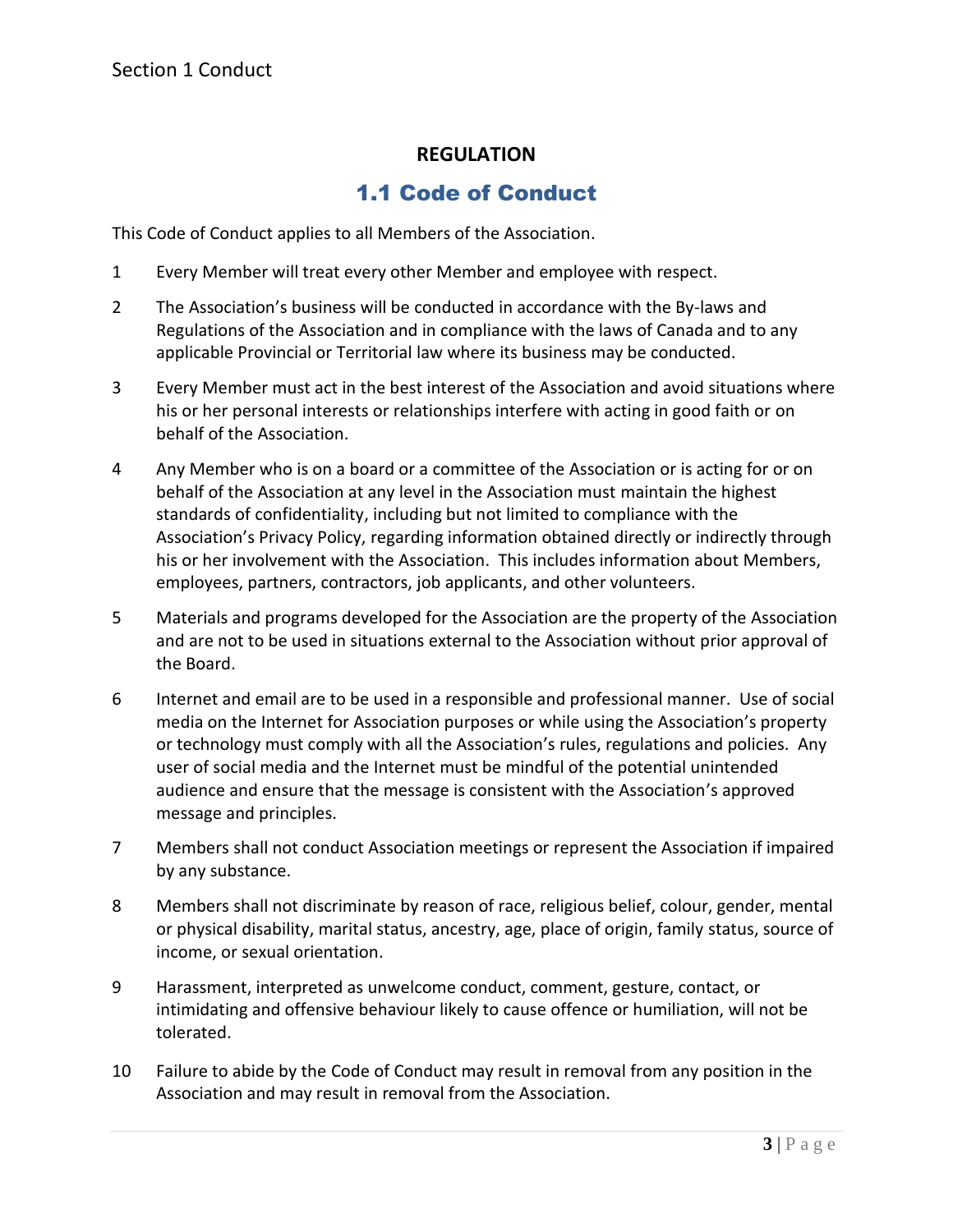## **REGULATION (revised)**

## 1.2 Fiduciary Responsibility & Conflict of Interest

## <span id="page-4-0"></span>**1. Fiduciary Responsibility**

1.1 Every Member who volunteers with the Association (each a "**Volunteer**") has a fiduciary responsibility to the Association. By acting in the name of the Association, the volunteer is in a position of trust.

## **2. Duty and Standard of Care**

- 2.1 Every Volunteer, in exercising his/her powers and discharging his/her duties, shall:
	- (a) act honestly and in good faith with a view to serve the best interests of the Association;
	- (b) put the Association's interests ahead of personal interest
	- (c) exercise the care, diligence and skill that a reasonably prudent person would exercise in comparable circumstances.
	- (d) act within the scope of authority of his/her volunteer role.
	- (e) obtain Board approval before participating as a representative of the Association on any organizations. The Board could withhold approval if the organization does not carry appropriate insurance coverage (explicitly Directors and Officers Liability Insurance with coverage of \$5 million or more). The Board would also consider other aspects not limited to whether the organization is aligned with this Association's mission.
	- (f) when acting as an individual in other groups, volunteers shall not purport to represent the Association in any way or form.

## **3. Duty of Knowledge**

3.1 Every volunteer, in exercising his/her powers and discharging his/her duties, shall be familiar with the knowledge required for their role and shall work within the limits of that knowledge.

#### **4. Duty to Disclose**

- 4.1 A Volunteer who serves on a committee or board shall disclose any circumstances:
	- (a) that would constitute a conflict of interest or allow the Volunteer to benefit from a decision of that committee or board; or
	- (b) that might limit, or be seen to limit, the Volunteer's capacity to participate fairly and impartially in the discussions, deliberations and decisions of the committee or board.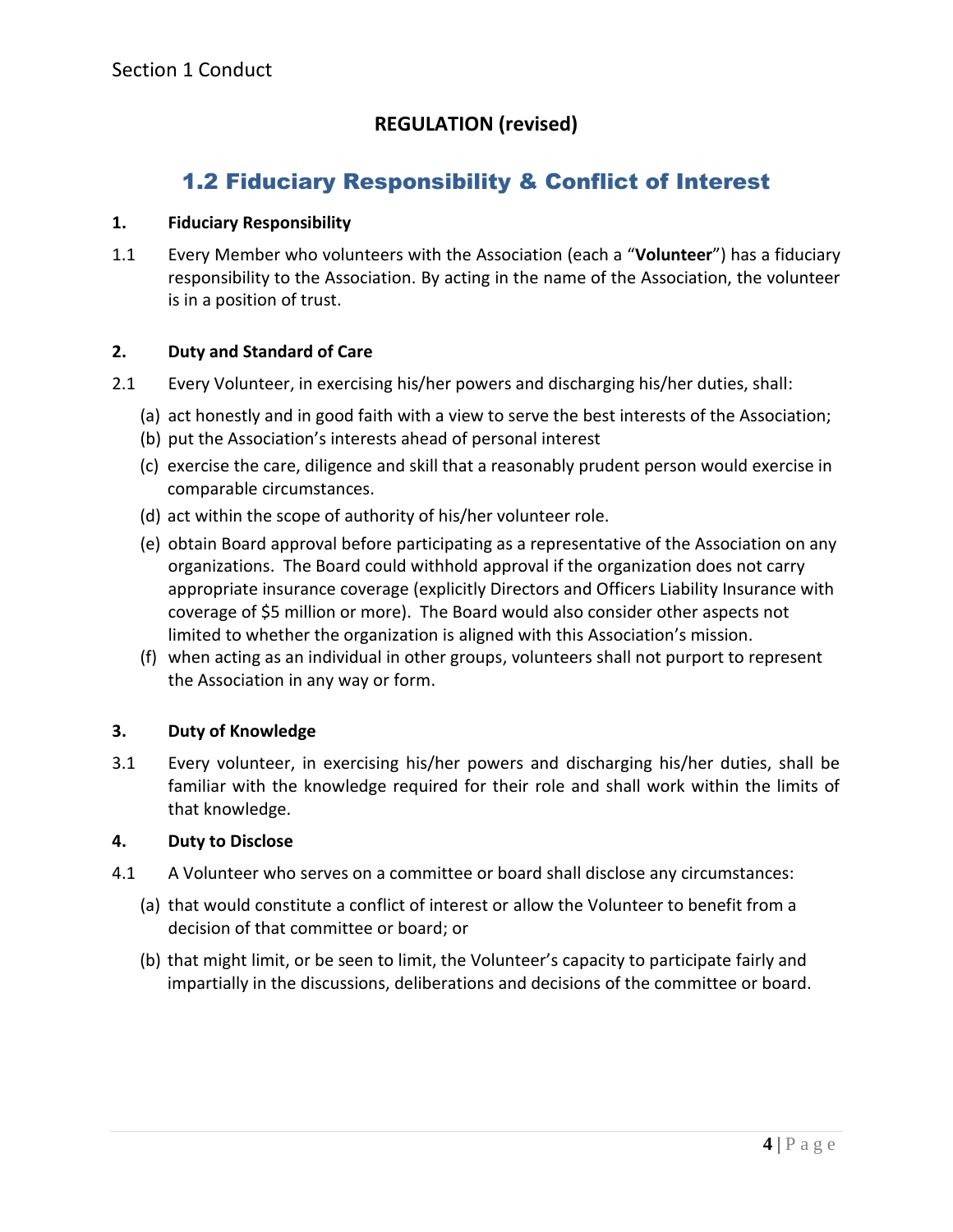## Section 1 Conduct

## **5. Decision Regarding Conflict**

5.1 In the event there is a dispute about whether or not a conflict exists, the matter shall be referred to the Board for a determination. The Board shall determine if a conflict of interest exists and, if it concludes that a conflict of interest does exist, the action(s) that must be taken in respect of such conflict of interest.

#### **6. Non-Disclosure**

6.1 A Volunteer who is found to have failed to disclose a conflict of interest may be subject to discipline.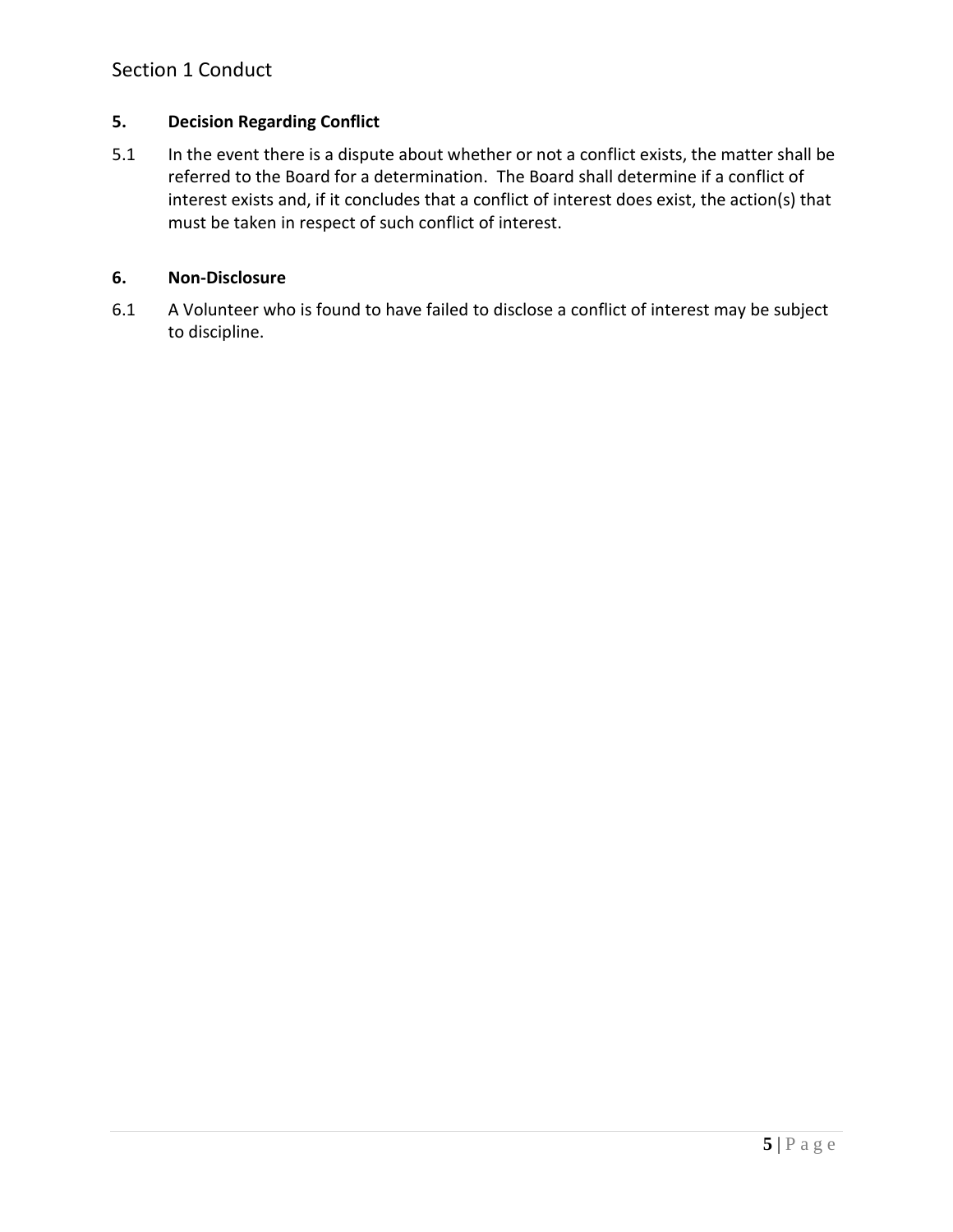## 1.3 Reporting Misconduct (Whistleblowing)

#### <span id="page-6-0"></span>**1. Purpose**

1.1 The purpose of this regulation is:

- (a) To establish a mechanism by which volunteers and members can bring concerns involving unethical, illegal or fraudulent or reckless conduct which impact on the National Association of Federal Retirees' financial or operational activities or reputation, to persons in authority within the Association.
- (b) To provide protection from retaliation for any person who brings forward allegations of misconduct in good faith.
- 1.2 This policy is not intended to circumvent other reporting mechanisms that currently exist under the Association's own bylaws and regulations and policies, or complaint and redress mechanisms established under government regulatory policies, such as Health and Safety and Human Rights legislation.

#### **2. Whistleblowing Incidents**

- 2.1 The term "whistleblowing" refers to the act of reporting concerns regarding misconduct to persons in authority. At the National Association of Federal Retirees, the misconduct may be on the part of volunteers, employees, members, partners or other entities or individuals who may engage with the Association.
- 2.2 For greater clarity, reportable activities or conduct could include (but not be limited to):
	- (a) Breach of legislation, including criminal activity (embezzlement, bribery, theft) and breach of the Canada Not-for-Profit Act.
	- (b) Violations of the Association's By-laws, Regulations, operational or board policies that constitute gross mismanagement or omission or neglect of duty.
	- (c) Breach of fiduciary duty or abuse of trust. The imperative of fiduciary duty is to act honestly and in good faith, act in the best interest of the Association and subordinate (when acting for the Association) personal interest to those of the Association. $^1$
	- (d) Fraudulent financial reporting.

 $1$  Duties and Responsibilities Hugh M. Kelley, Canadian Society of Association Executives.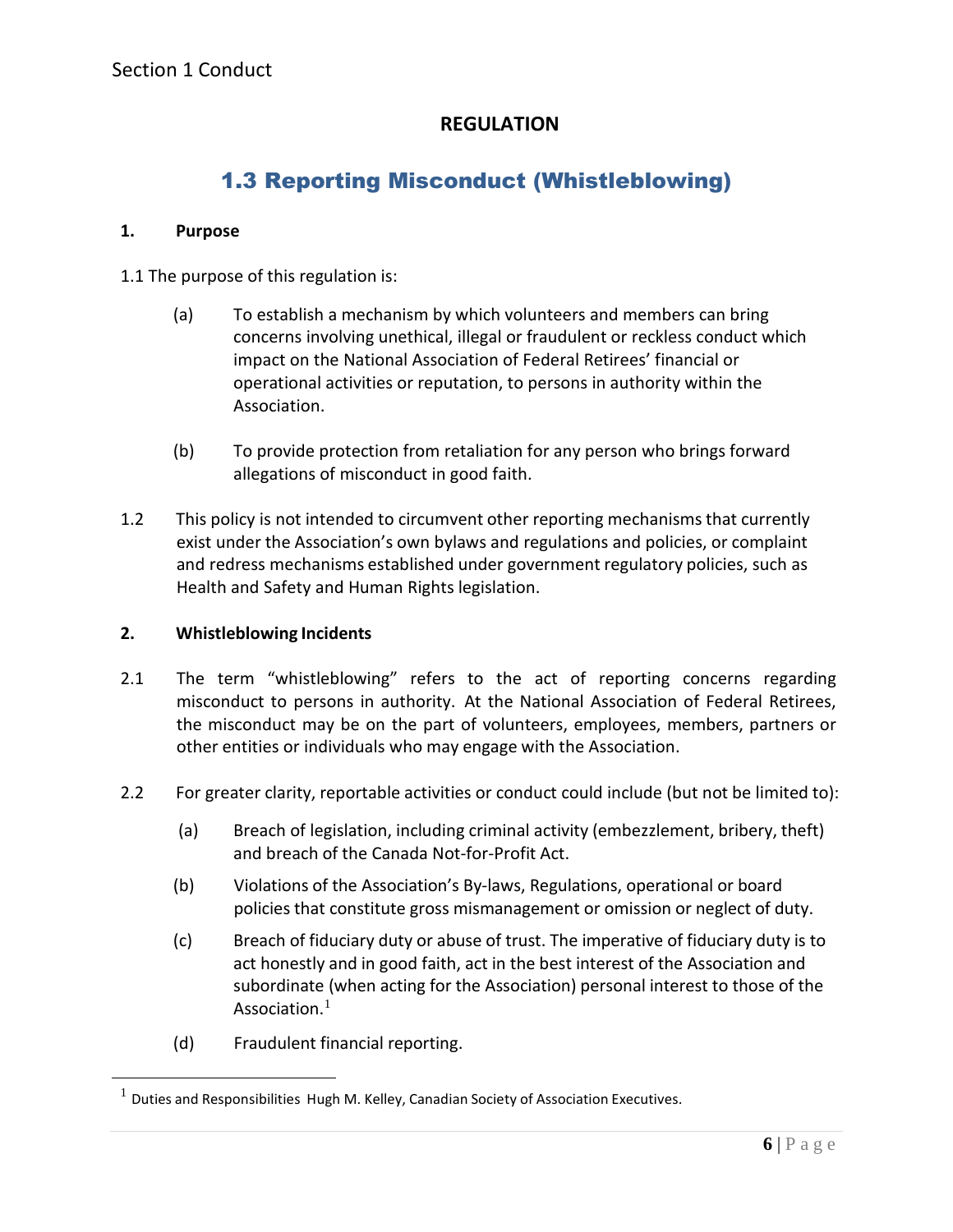- (e) Misappropriation or misuse of the Association's resources, such as funds, supplies, or other assets (E.g. fraudulent expense claims).
- (f) Abuse or exploitation by a volunteer or a member or any other person affiliated with the Association, particularly if the person is vulnerable
- (g) Serious endangerment of the health and safety of volunteers, members or employees or failure to act on reports of hazardous conditions.

## **3. Reporting Procedures**

- 3.1 All volunteers of the Association are not only encouraged, but expected, to report unethical, fraudulent, dishonest or reckless conduct, preferably in writing, to an appropriate person in authority. "Person in authority" means:
	- (a) The Branch President, if the alleged misconduct occurs at a Branch and involves a Branch volunteer, member or partner.
	- (b) The Chief Executive Officer, if the alleged misconduct implicates National Office Staff.
	- (c) The applicable District Director, if the alleged misconduct involves a volunteer who works primarily at the Provincial or District level, or if a Branch President is implicated.
	- (d) The National President, if a Director or the Chief Executive Officer is the subject of the complaint.
	- (e) The Vice President and/or the chair of the Audit Committee, if the National President is the subject of the complaint.
- 3.2 If the person to whom the complaint is submitted fails to undertake an investigation and/or take reasonable follow-up action in a timely manner, the complaint should be escalated to a more senior person or the Chair of the Audit Committee for the national Board.

## **4. Preliminary Review and Investigation Procedures**

- 4.1 The person to whom the complaint is made will initiate a preliminary confidential review, sufficient to determine next steps. Depending on preliminary findings, the person who has received the complaint may do one or more of the following:
	- (a) If the complaint was clearly based on misinformation and is not founded, provide evidence of this to the complainant, document the incident and retain a confidential file on the matter and proceed no further; or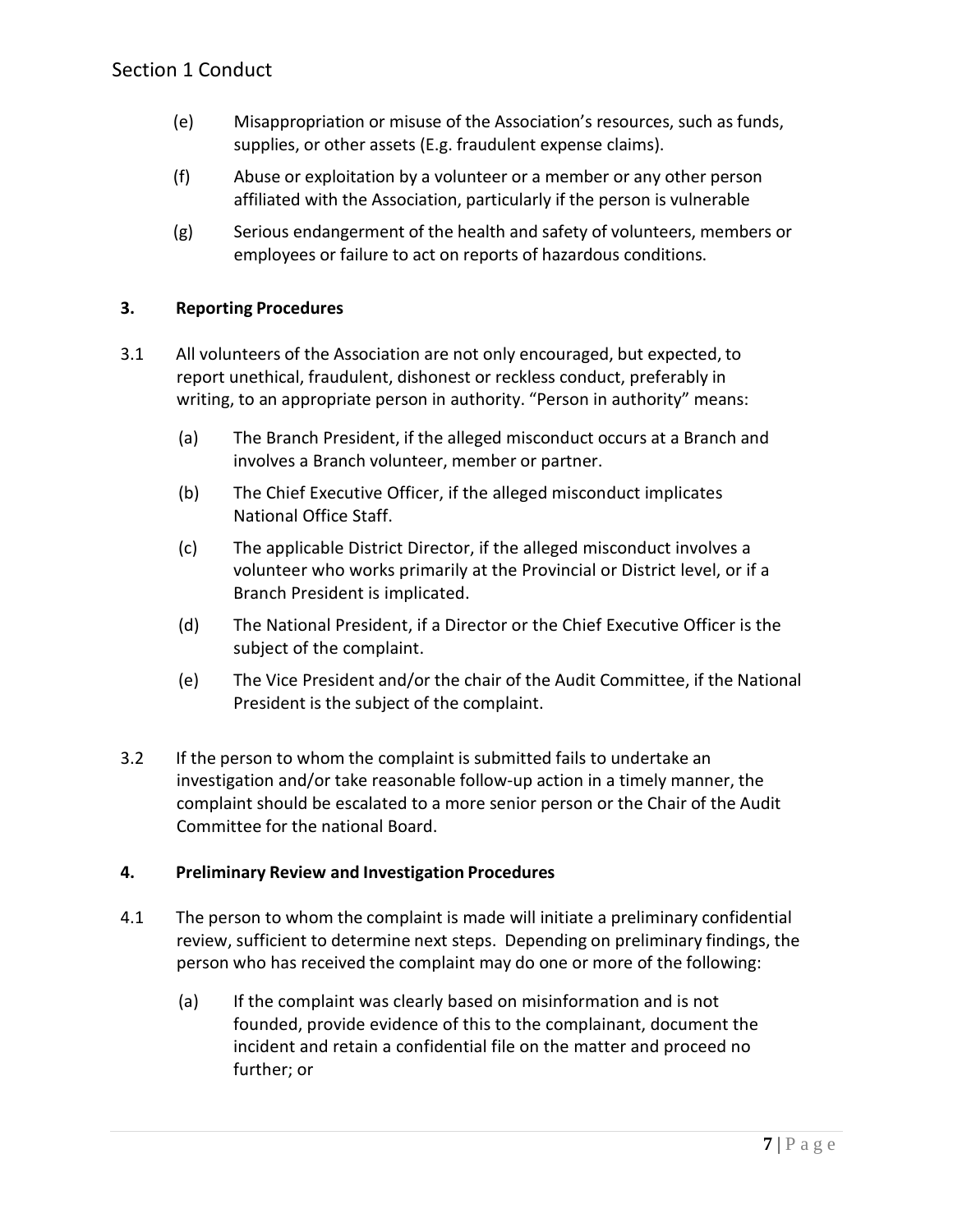- (b) Refer the complaint to a more senior person of authority for further investigation or direction; or
- (c) Seek the guidance of National Office staff or the Board; or
- (d) Initiate a more extensive investigation, which may include interviewing witnesses, and examining documents. Branch Presidents are advised to consult the National Office for guidance before proceeding as it may be advisable to engage a professional outside investigator for this.
- 4.2 All whistleblower preliminary reviews and investigations are to be conducted in a sensitive and confidential manner, to the greatest extent possible. The identity of the whistleblower will not be made public without his or her consent, except where necessary to allow officials to investigate and as required by law.
- 4.3 Conversely, whistleblowers are asked to exercise discretion while the review or investigation is underway, so as not to sabotage the process or damage the reputation of innocent parties.

## **5. Criminal Offences**

5.1 If, following a preliminary review (or at any stage of proceedings) there is reasonable cause to believe that a criminal offence may have occurred, the internal investigation will be suspended and the incident will immediately be reported to the appropriate police authorities. The National Office and appropriate Director or the national President must be advised immediately if this occurs.

## **6. Reporting**

6.1 A confidential written report on findings and recommendations of whistleblower complaint investigations must be submitted to the Audit Committee of the national Board by the investigating authority within 60 days of the compliant being lodged. Extensions to this deadline may be considered on request.

#### **7. Protection**

- 7.1 All individuals who bring forward complaints in good faith under this policy will be protected from retaliation**.** The whistleblower will not be subjected to any sanctions, including discipline, as a result of reporting suspected misconduct.
- 7.2 Any person affiliated with, or acting on behalf of, the Association who threatens or harasses a whistleblower will be subject to disciplinary action.
- 7.3 The Association will also intervene to the greatest extent possible on behalf of the complainant in the event of retaliation by a third party.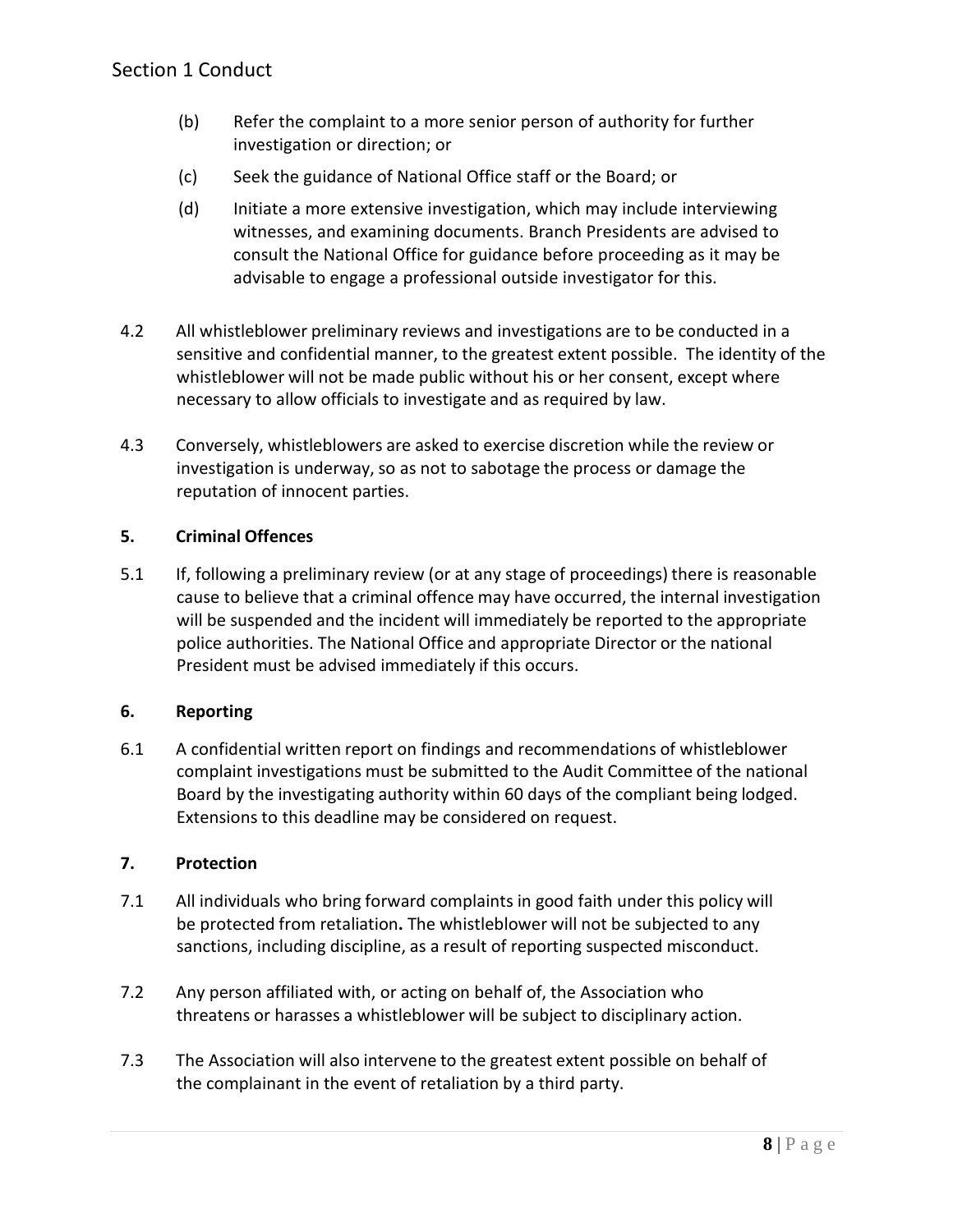#### **8. False, Vexatious or Malicious Complaints**

- 8.1 A whistleblower is not expected to produce hard evidence to support his or her allegations. As long as he or she has reasonable grounds for suspicion of wrong-doing and files a complaint in good faith, full protection will be provided, even if the allegations are subsequently determined to be unfounded on investigation.
- 8.2 However, a person affiliated with or acting on behalf of, the Association, who deliberately makes allegations under this regulation which he or she knows to be false or baseless, for purposes that appear to be vexatious or malicious, may not be provided with the level of protection outlined in the preceding Article and may be subject to disciplinary action.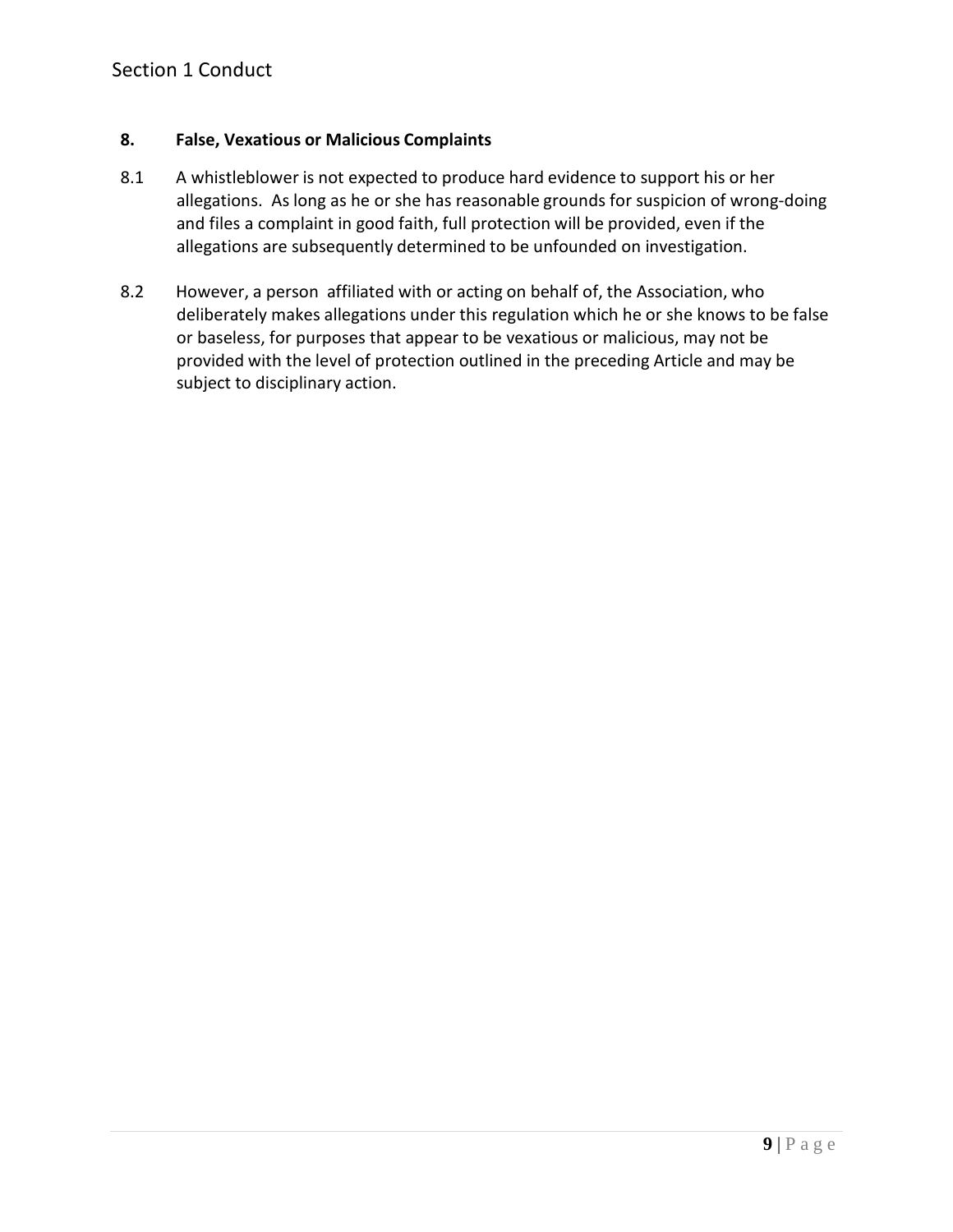## 1.4 Volunteer Work

#### <span id="page-10-0"></span>**1. Purpose**

1.1 This regulation outlines the commitment of the National Association of Federal Retirees ("the Association") to our volunteers, and the responsibilities of volunteers and their supervisors with respect to volunteer work.

#### **2. Recognition of Volunteer Value**

2.1 The National Association of Federal Retirees recognizes that our Association was founded by volunteers and that the ongoing contribution of our volunteers is essential for organizational success. The Association is committed to fostering a positive and effective volunteer experience and mitigating risks for all parties.

#### **3. Volunteer Definition**

- 3.1 A volunteer is a person who contributes freely of his or her time, knowledge and skills to do work on behalf of the Association without remuneration.
- 3.2 Volunteers may work at any level of the Association National, District, Provincial/ Territorial or Branch.
- 3.3 A volunteer may be elected or appointed to specific position for a specific term (or indefinitely, or may volunteer to work on an episodic or project based basis.

#### **4. Volunteer Supervisor Definition**

4.1 The supervisor of a volunteer is the person who directs and oversees the volunteer's work, and typically reviews or approves the volunteer's expenditures. Normally, this is another volunteer, but under certain circumstances, usually for projects that require volunteer input and feedback, volunteer work may be coordinated or guided by a staff member. A volunteer may have more than one supervisor concurrently for different volunteer activities.

#### **5. The Association's Commitment to Volunteers**

- 5.1 The Association will ensure all volunteers have a clear understanding of their duties and commitments.
- 5.2 Whenever possible, volunteers will be assigned work that is aligned with the volunteer's interests, skills, capabilities and availability.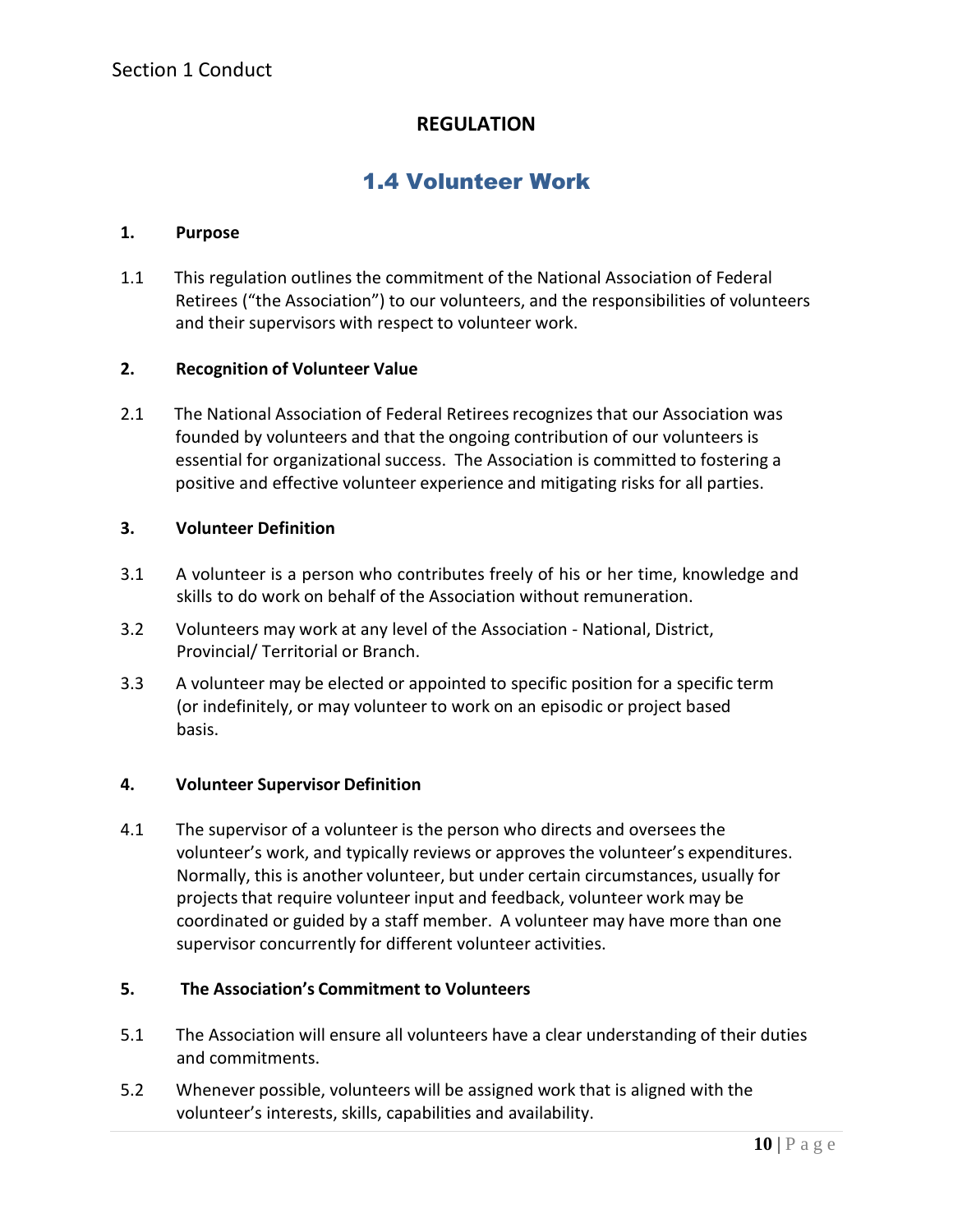- 5.3 Volunteers will be provided with appropriate training, tools and resources to help them perform effectively.
- 5.4 Volunteers will be compensated for authorized expenses related to their volunteer responsibilities in accordance with Association policies.
- 5.5 The contribution of exceptional volunteers will be showcased and acknowledged through a formal recognition program.
- 5.6 Liability insurance protection will be provided for volunteers, while they are working on behalf of the Association within their terms of reference and in accordance with any related Association policies.

## **6. Responsibilities of Supervisors of Volunteers**

Supervisors of volunteers will:

- 6.1 Treat all volunteers with respect and dignity;
- 6.2 Maintain open lines of communication with volunteers and keep them informed on relevant Association issues;
- 6.3 If necessary, for volunteers in a continuing role, provide clear written job descriptions or terms of reference that outline duties, limitations, reporting relationship and accountability. For volunteers working on projects and committees, provide clear instructions on duties and deliverables, signed off by the volunteer;
- 6.4 Provide the necessary training, instructions, tools, resources, guidance and feedback required for volunteers to perform their duties effectively;
- 6.5 Ensure that volunteers have safe working conditions and are trained to work safely;
- 6.6 Locally recognize the contributions of volunteers, frequently and directly, and when appropriate, nominate deserving volunteers for appropriate formal Branch and National level recognition and awards;
- 6.7 Ensure that volunteers under their direction who interact with vulnerable sector persons, including seniors, have passed vulnerable sector background checks in accordance with the Vulnerable Sector Regulation

## **7. Responsibilities of Volunteers**

Volunteers should be aware that when they act on behalf of, or in the name of the National Association of Federal Retirees, they are considered as agents of the Association and the Association may bear liability for actions or omissions that they commit. Our volunteers are therefore obliged to respect the following parameters, in order to protect their own interests and those of our members and the Association: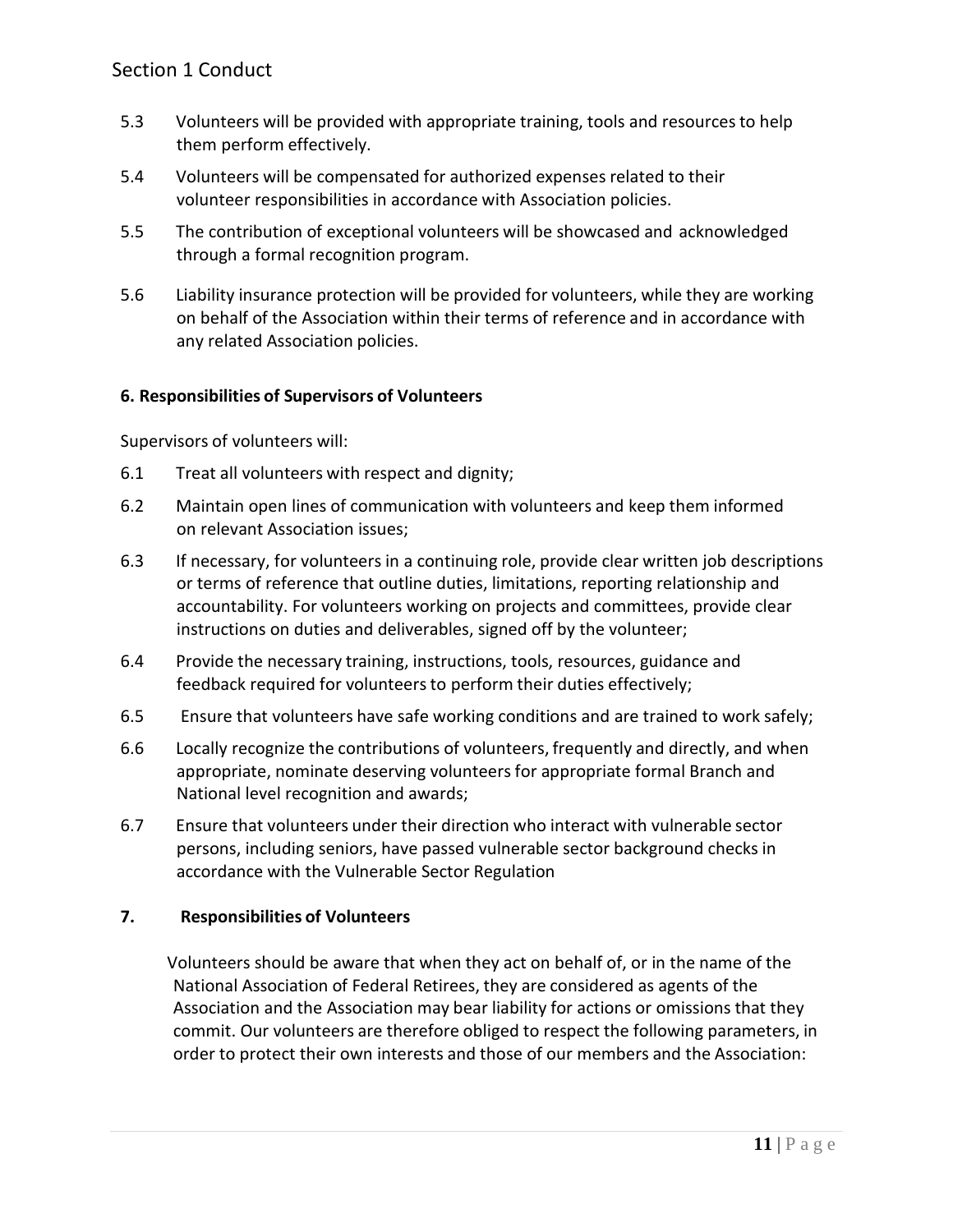- 7.1 Adhere to the provisions of the Association's Code of Conduct and all other applicable policies;
- 7.2 Be aware of their duties and act at all times within the constraints of their Terms of Reference or instructions and with regard to administrative guidelines, and seek clarification from their supervisor if doubt exists concerning their responsibilities;
- 7.3 Act only within the parameters of their knowledge, skills and abilities;
- 7.4 Be honest and realistic about their capacity and availability, not over commit, and advise their supervisor of any changes in their level of commitment;
- 7.5 Refrain from serving as personal advocates for members;
- 7.6 Refrain from providing advice to members or promulgating information on matters including, but not limited to: medical, financial or legal issues, from any source (in particular, on-line sources) unless:
	- (a) The information has been provided by or approved by the National Office;
	- (b) The volunteer has appropriate training and is acting within his or her terms of reference ( e.g. assisting members in navigating our Health and Dental Care plans and referring membersto appropriate information sources); or
	- (c) The volunteer has a relevant professional certification and is providing or presenting general information in his or her field of expertise to members at information sessions or in Association publications on request of the hosting body.
- 7.7 Refrain from signing any documents or contracts or entering into financial agreements on behalf of the Association or an entity of the Association, unless authorized to do so; and

## **References:**

Association Regulation -Code of Conduct Association Regulation- Interaction with the Vulnerable Sector Association Regulation -Fiduciary Responsibility and Conflict of Interest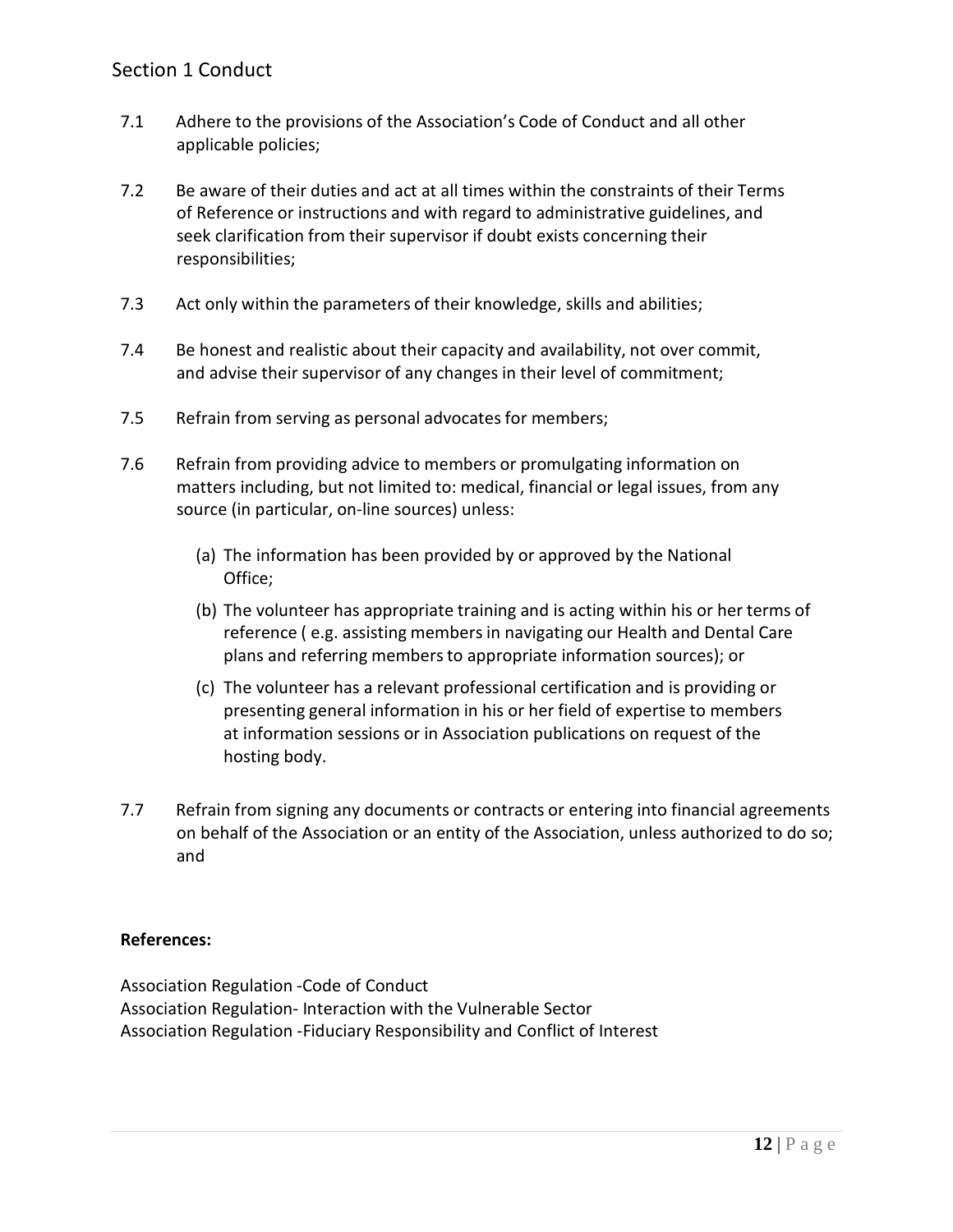## 1.5 Vulnerable Sector

#### <span id="page-13-0"></span>**1. Purpose**

1.1 The purpose of this regulation is to protect members and others who may be considered vulnerable persons, and the volunteers who work with them, as well as manage risk for the Association.

#### **2. Vulnerable Person and Vulnerable Sector Check Definitions**

- 2.1 "*A vulnerable person is defined as a person who, because of their age, disability, or other circumstances, whether temporary or permanent are (a) in a position of dependence on others or (b) are otherwise at a greater risk than the general population of being harmed by a person in a position of authority or trust relative to them*".<sup>2</sup>
- 2.2 A vulnerable sector check is a background search of the Canadian Police Information Centre (CPIC) system based on name, gender and date of birth. The search will determine if the volunteer has a criminal record or pardoned sexual offence conviction that may make him or her unsuitable to work in a position in close contact with vulnerable people. The search is conducted by the local police in the volunteer's jurisdiction. In certain circumstances, in order to confirm the applicant's identity, fingerprints may be required.

#### **3. Volunteer Interaction with the Vulnerable Sector**

- 3.1 Given that the Association is a retirees' organization, our volunteers interact regularly with two groups who are considered to be in the vulnerable sector— seniors and disabled persons. However, volunteers do not need police checks merely because they are in contact with members of the vulnerable sector— the relationship must be one in which the volunteer is in a position of authority or trust relative to the vulnerable person, as an individual. Interaction with children, who are also members of the vulnerable sector, would not normally be within the mandate of our volunteers.
- 3.2 The following guidance is provided to branches in determining which volunteers require screening. While every role needs to be assessed individually, the majority of our volunteers will NOT require a vulnerable sector background check in order to work in their volunteer roles.
	- 3.2.1 Roles That Generally Do NOT Require Vulnerable Sector Screening:
	- a) Board Directors, unless they have a secondary volunteer role that would otherwise require a screening.

<sup>2</sup> York Regional Police, definition of Vulnerable Sector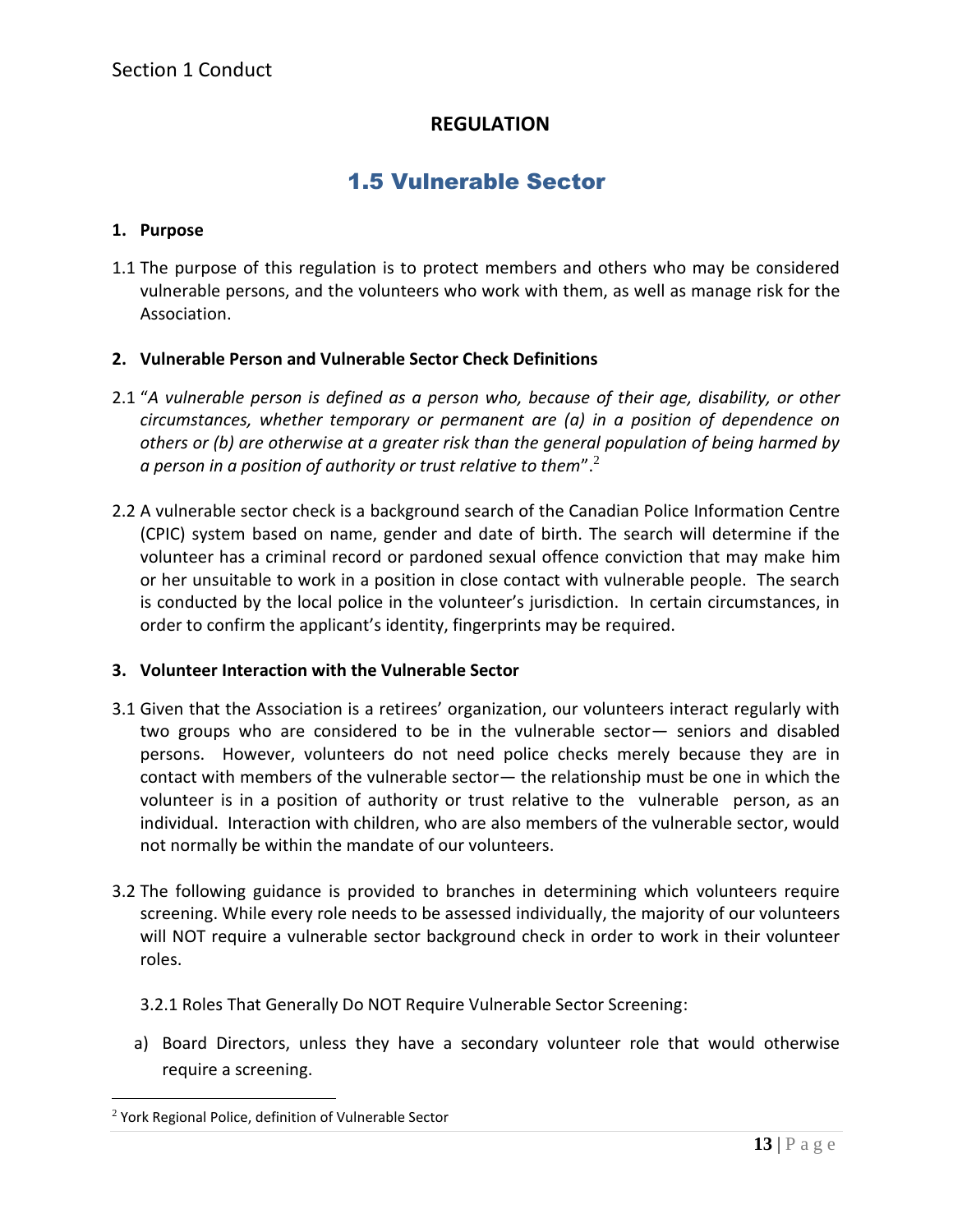## Section 1 Conduct

- b) Volunteers such as Membership Directors and Membership Committee members who have access to the private information in member records will also NOT normally require background checks for that reason alone. They are required to protect the privacy of member information in accordance with the privacy provision in our Code of Conduct, however.
- c) Volunteers who serve on telephone committees will NOT need a background check as long as the purpose of the call does not include providing advice or guidance on personal matters, including but not limited to health, finances, legal or family issues.

## **3.2.2 Roles That Generally DO Require Vulnerable Sector Screening**

- a) Health Benefits Officers
- b) Volunteers who provide bereavement support and hospital comforts
- c) Volunteers who make visits to members' homes or senior or nursing homes for any reason
- d) Volunteers who provide transportation to seniors or disabled persons

## **4. The Association's Commitment to Volunteers Working with Persons within the Vulnerable Sector**

- 4.1 The Association will support volunteers working with persons within the vulnerable sector in accordance to its commitment to volunteers in the Volunteer Work Regulation 1.4.
- 4.2 The Association will reimburse, if applicable, the volunteer for the cost of obtaining the police record check.
- 4.3 All information received by the Association with respect to the vulnerable sector police checks will be handled with utmost confidentiality.

## **5. The Supervisor's Commitment to Volunteers Working with Persons within the Vulnerable Sector**

- 5.1 The supervisor will support volunteers working with persons within the vulnerable sector in accordance to its commitment to volunteers in the Volunteer Work Regulation 1.4.
- 5.2 The supervisor will ensure that the National Office receives the vulnerable sector police record check for the volunteer before the volunteer begins work in that role.
- 5.3 The supervisor must ensure the police record check for the vulnerable sector process is completed within two months of the request and before the volunteer is assigned to work with vulnerable individuals. In the event a police check is not provided in that time frame, the National Office must be advised and the volunteer will not be considered for work with the vulnerable sector.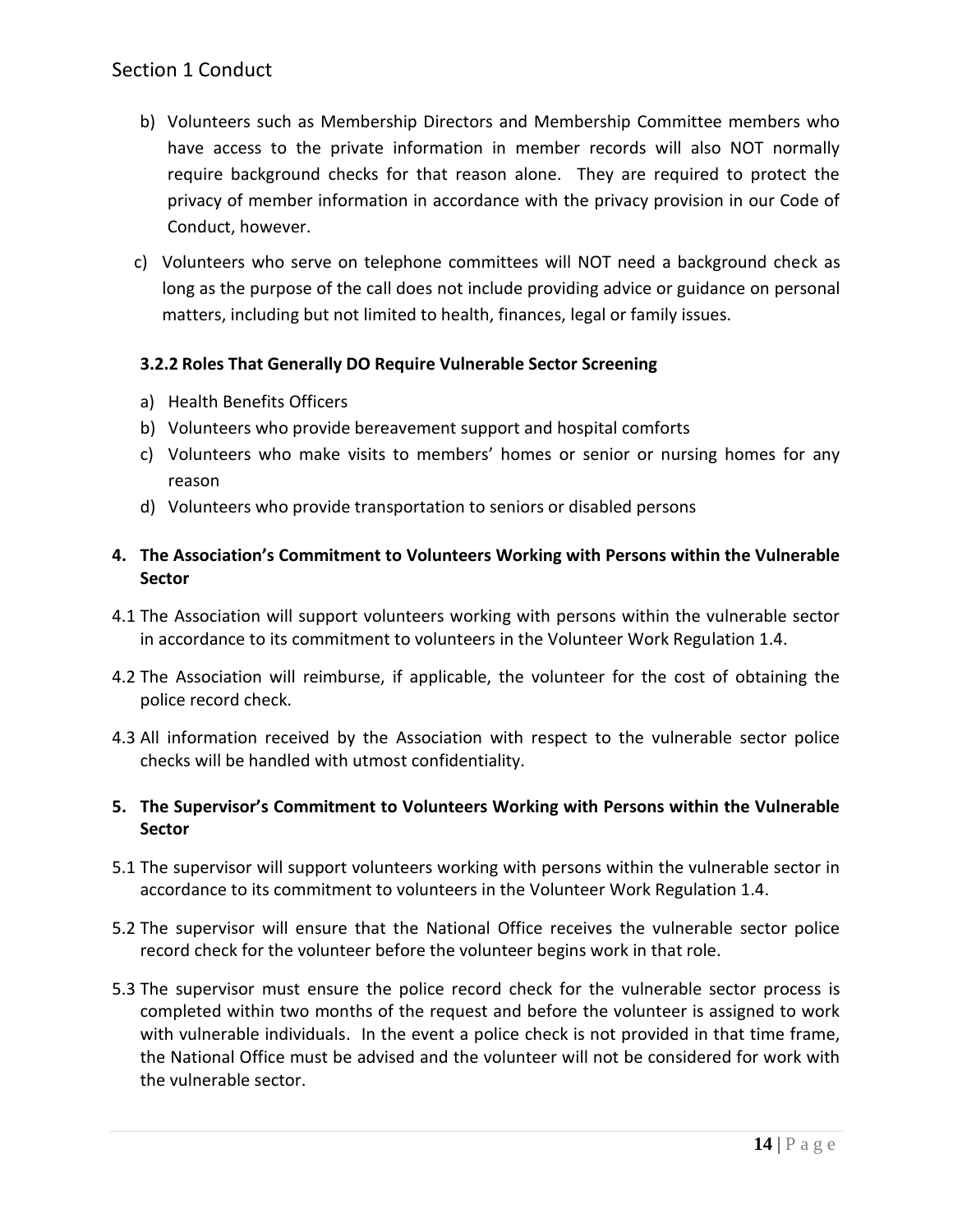- 5.4 The supervisor will provide a request letter to the volunteer, to provide to the local police services, if required.
- 5.5 The supervisor must ensure that any documents created in connection with screening/police record checks are forwarded in a sealed envelope marked "Confidential- (vulnerable sector screening)" to the National Office, Human Resources for assessment and secure storage.
- 5.6 On receipt of the police record check results, the National Office will advise the supervisor if the prospective volunteer is cleared to work with the vulnerable sector. Volunteers with a pardoned offence or criminal record will not be automatically disqualified from volunteering with the vulnerable sector. In the event that there is concern with the returned vulnerable sector police check, an assessment will be made by the National Office to determine an appropriate role for the prospective volunteer.

#### **6. The Volunteer's Commitment when Working with Persons within the Vulnerable Sector**

- 6.1 A volunteer wishing to serve in this capacity must agree to apply for the police record check for the vulnerable sector.
- 6.2 No volunteer will be required to undergo a police record check for the vulnerable sector if he or she elects not to work with the vulnerable sector.
- 6.3 The volunteer will obtain the request letter from the supervisor for the police record check if this enables the police record check to be free of charge.

#### **7. Renewal of Police Record Checks**

7.1 Police record checks are valid for five years. The National Office will monitor the effective dates of completed checks and advise the Supervisor when a renewal is required.

#### **8. Reporting**

8.1 Any member of the Association who is aware of, or witnesses, abusive, exploitive or improper behavior on the part of a member, volunteer or staff member directed to a member of the vulnerable sector engaged with the Association, is required to report the incident in accordance with Regulation Reporting Misconduct (Whistleblowing).

#### **References**:

Association Regulation: Volunteer Work Association Regulation: Code of Conduct Volunteer Commitment Agreement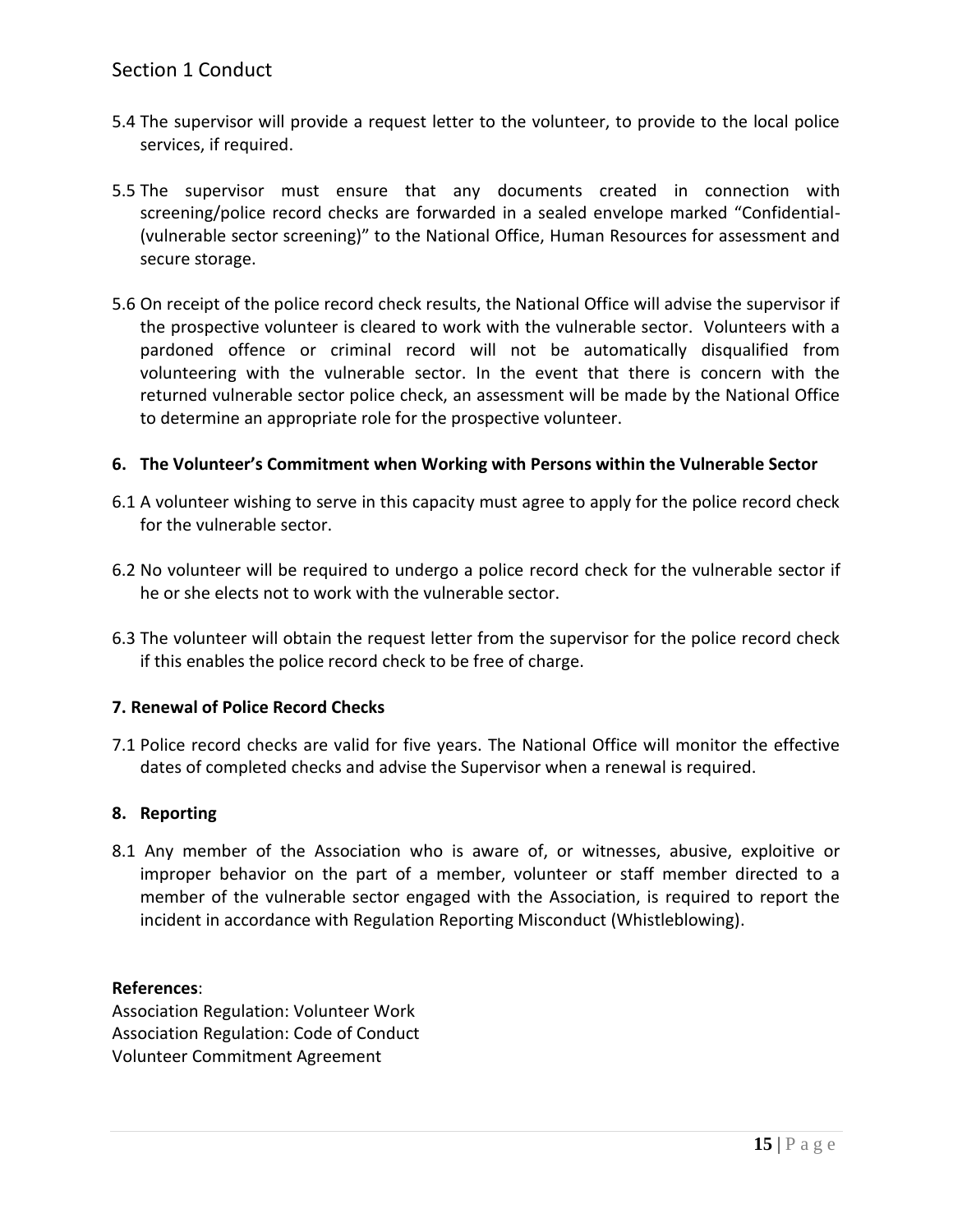## 2.1 Meeting of Members Proposals<sup>3</sup>

#### <span id="page-16-1"></span><span id="page-16-0"></span>**1. Proposals – Regular Business**

1.1 The Board or any Branch may submit for consideration at an Annual Meeting of Members a proposal on any matter relevant to the business and purpose of the Association.

#### **2. Proposals - Filing**

- 2.1 The Board may decline to place any proposal on the agenda for the meeting if the proposal is disqualified from consideration pursuant to the Act.
- 2.2 To be considered at an Annual Meeting of Members, notice of a proposal must be submitted 90 to 150 days before the anniversary of the previous Annual Meeting of Members as per the Act.
- 2.3 A Proposal and supporting statements shall not in total exceed 500 words as per the Act.

#### **3. Exception – Emergency Proposals**

- 3.1 A proposal not submitted at least 90 days prior to the anniversary of the previous Annual Meeting may be considered if the chair of the Members Meeting rules that the proposal is in order in light of important and urgent circumstances that warrant its consideration. In determining whether the proposal qualifies as "important and urgent", the chair shall consider but is not limited to considering, whether or not the circumstances in question:
	- (a) are new or unexpected;
	- (b) involve a significant and immediate opportunity or threat in relation to the Association's ability to achieve its purposes; or,
	- (c) could not appropriately be deferred for subsequent action by the Board carrying out their responsibilities to manage the affairs of the Association.
- 3.2 The ruling of the chair, to consider the proposal, may be overturned by an ordinary vote of the Electors of the AMM.
- 3.3 No proposal that involves a fundamental issue and requires a vote of each class of Members voting as a class will be allowed as an emergency proposal.

<sup>3</sup> Section 163 of the Canada Not-for-Profit Corporations Act.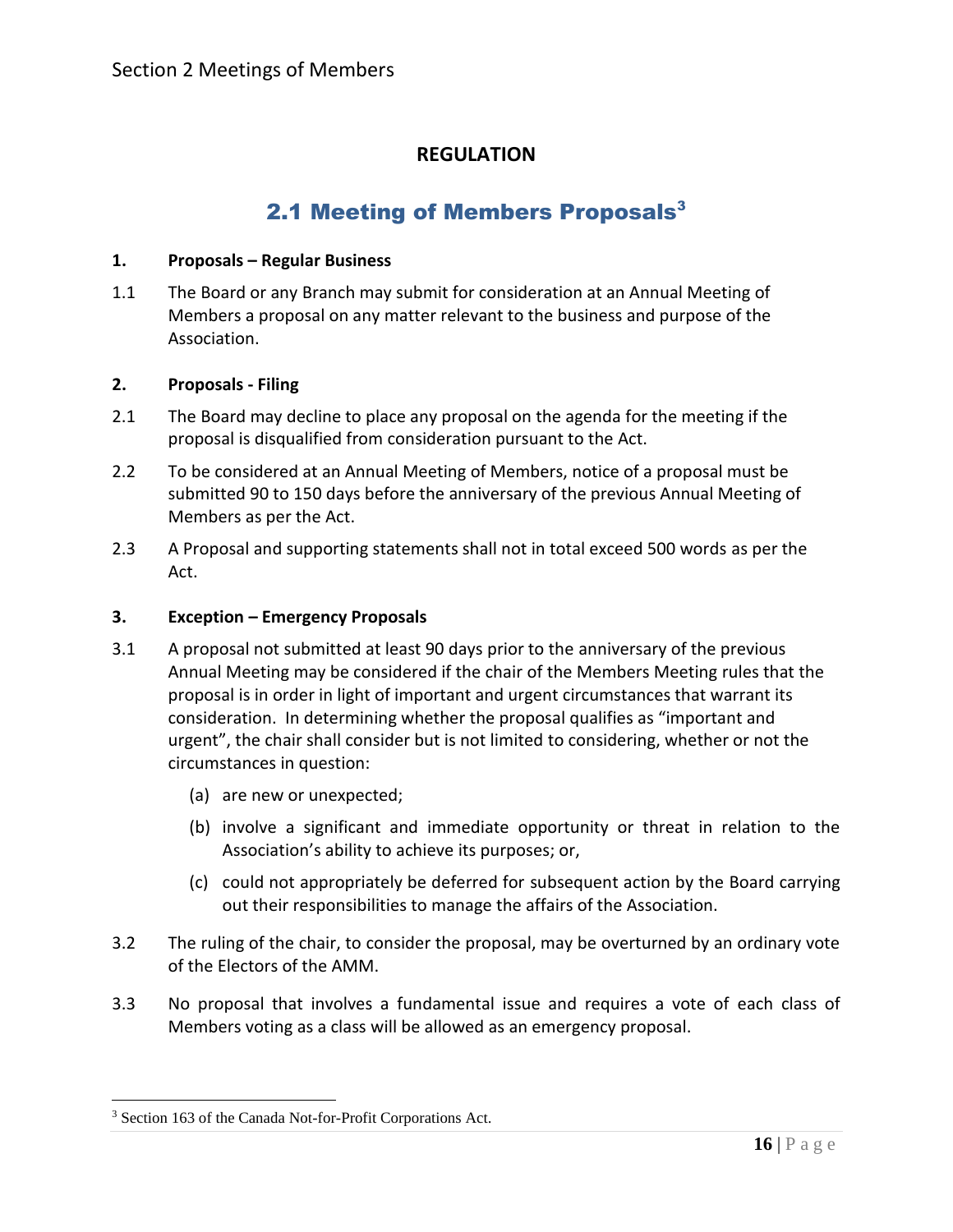## Section 2 Meetings of Members

## *4 Standing Resolution*

- 4.1 A proposal on a position, policy, or strategy to be pursued by the Association that is passed at a Meeting of Members becomes a standing resolution.
- 4.2 Standing resolutions provide direction for the activities of the Association.

#### **5. Review**

- 5.1 On an annual basis the Board will review standing resolutions to identify resolutions that are:
	- (a) Unachievable; or
	- (b) Completed; or
	- (c) No longer in the interest of Members; or
	- (d) Redundant.
- 5.2 Standing resolutions that meet one or more of the criteria may be designated for deletion or amendment, as determined by the Board.
- 5.3 Deletion or amendment of a standing resolution requires a two-thirds (2/3)-majority vote of the Directors.
- 5.4 Deletions or amendments will be reported to Branches at the earliest opportunity and to the next Annual Meeting of Members.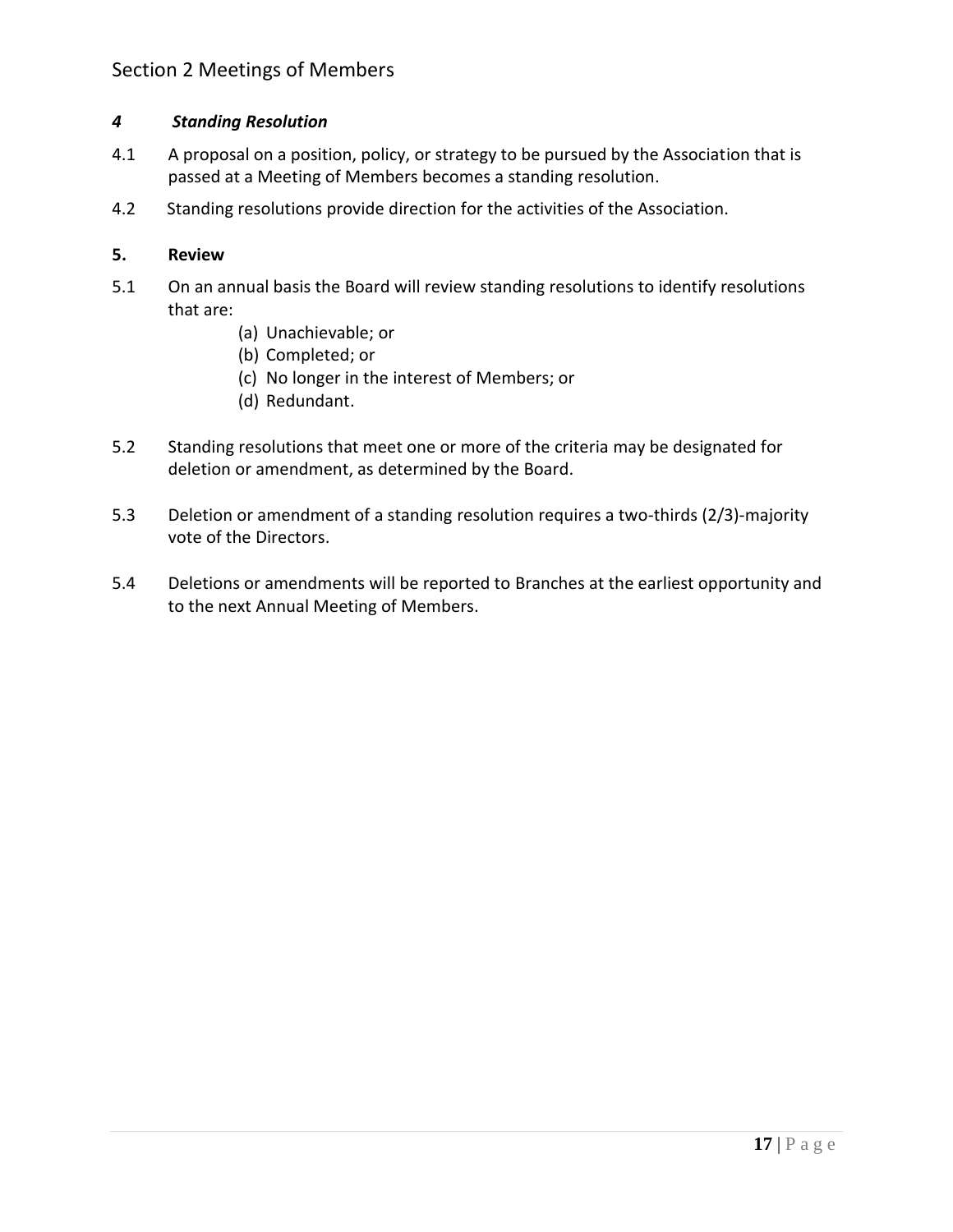## 2.2 Nominations and Elections

#### <span id="page-18-0"></span>**1. Duties of Nominations Committee**

- 1.1 The Nominations Committee shall support and ensure the integrity of the process for the nomination of candidates for election as Directors.
- 1.2 Specific duties of the Nominations Committee shall be set forth in terms of reference established by the Board.

#### **2. Nominations Procedure**

- 2.1 The Nominations Committee shall open nominations for the available Director positions at least 250 days before<sup>4</sup> an Annual Meeting of Members by sending out:
	- (a) notice of the positions that will be subject to election, and
	- (b) a form setting out the process and format for submitting nominations.
- 2.2 Nominations must be signed by the nominee and two other Members, and must include an affirmation that the nominee is a Member in good standing, is not disqualified from being a Director by per the Act and that the nominee is willing to accept the position and serve if elected.
- 2.3 The Nominations Committee shall cease receiving nominations 90 days<sup>5</sup> before the Annual Meeting of Members.

#### **3. Acclamation**

- 3.1 If, at the close of nominations for a position, there is only one qualified nominee, that nominee shall be declared acclaimed.
- 3.2 If there are two Director vacancies in one district and there are only two nominees, the nominees will be acclaimed. If the two nominees cannot agree on which term each will take, a vote will be called to determine which term each will serve.

<sup>4</sup> Need to have nominee proposal in on time for proposal and notice period under the Act 163 (3) must be 90-150 days from anniversary of last AMM.

<sup>5</sup> Need to have nominee proposal in on time for proposal and notice period under the Act 163 (3) must be 90-150 days from anniversary of last AMM.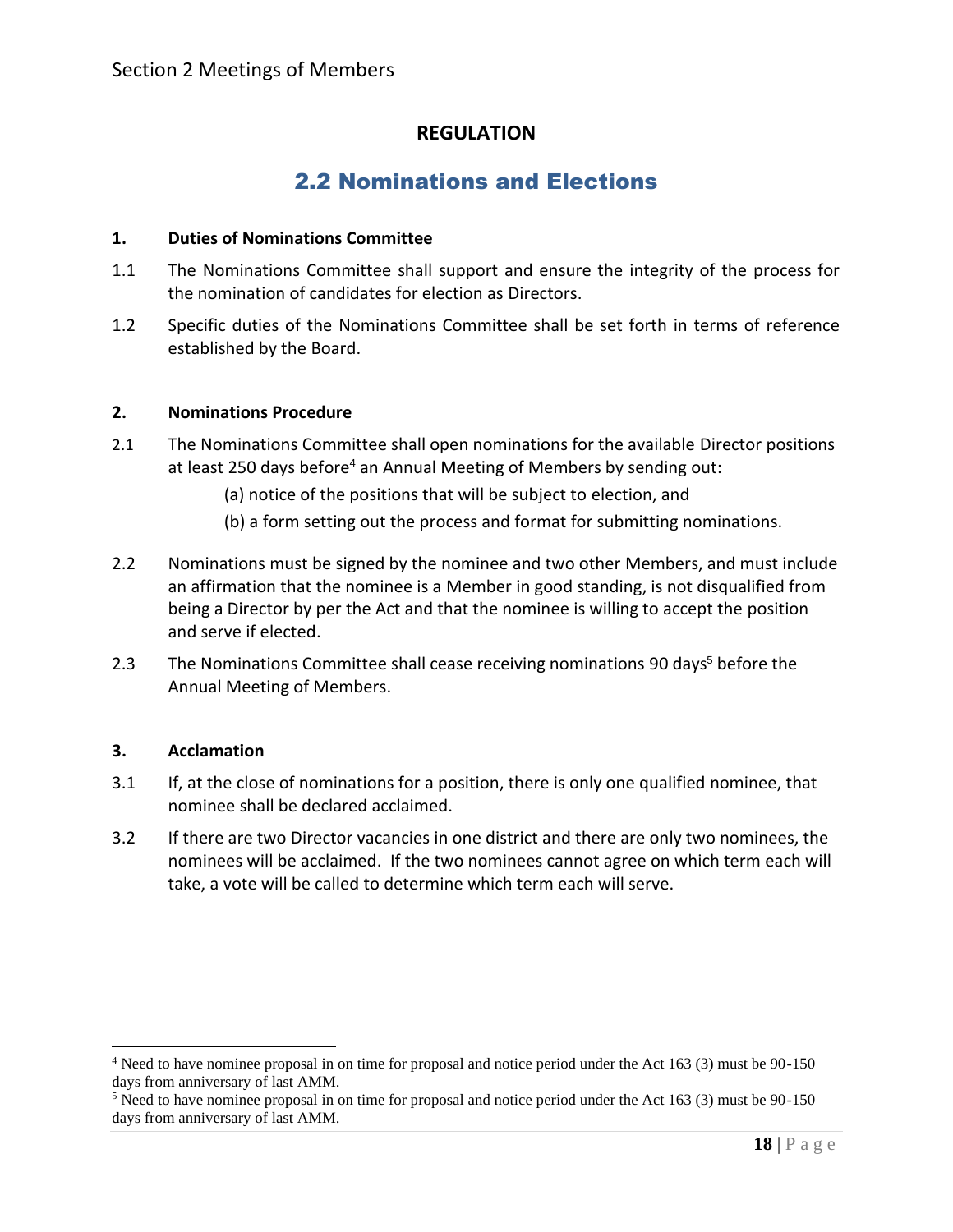## Section 2 Meetings of Members

## **4. Notice**

4.1 At least 21 and no more than 60 days prior to the Annual Meeting of Members, the Nominations Committee shall supply to all Electors a list of the eligible candidates for each of the available positions. This information may be made available to the Electors by electronic means.

#### **5. No Nominations from the floor**

5.1 The Nominations Committee shall put before the Annual Meeting of Members all nominations found to be in order and received up to 90 days $<sup>6</sup>$  prior to the Meeting.</sup> Nominations received after that date and nominations from the floor shall not be allowed.

#### **6. Precedence**

- 6.1 The election of the President will precede the election of the Vice-President which shall precede the election of any Director.
- 6.2 If there is an election for two Directors in one district, the election for the position with the longest term will be done first.

#### **7. Election by Elimination**

7.1 To be declared the successful candidate, an individual must receive a minimum of 50%+1 of the votes cast. For each instance where there is no successful candidate, the candidate with the lowest number of votes will be dropped from the ballot prior to the next round of voting.

#### **8. Transparency of voting**

8.1 Candidates may review the results of any votes involving them on request, which request must be received before the end of the meeting at which the vote took place in the case of an in-person meeting. For meetings held electronically, candidates may request to review the results within 48 hours of the meeting at which the vote took place. Where an election takes place during a meeting, the voters entitled to vote in such election may pass a motion providing that ballots or electronic record of the results of voting shall be destroyed at the end of an in-person meeting, or forty eight hours after a meeting held electronically ends. If such a motion is passed, the ballots or results of the voting will be so destroyed. If a candidate wishes to contest the results of the election, the ballots or record of voting results shall be safeguarded until the results have been accepted or adjudicated regardless of whether or not a motion approving the destruction of such ballots or record has been passed.

<sup>6</sup> Need to have nominee proposal in on time for proposal and notice period under the Act 163 (3) must be 90-150 days from anniversary of last AMM.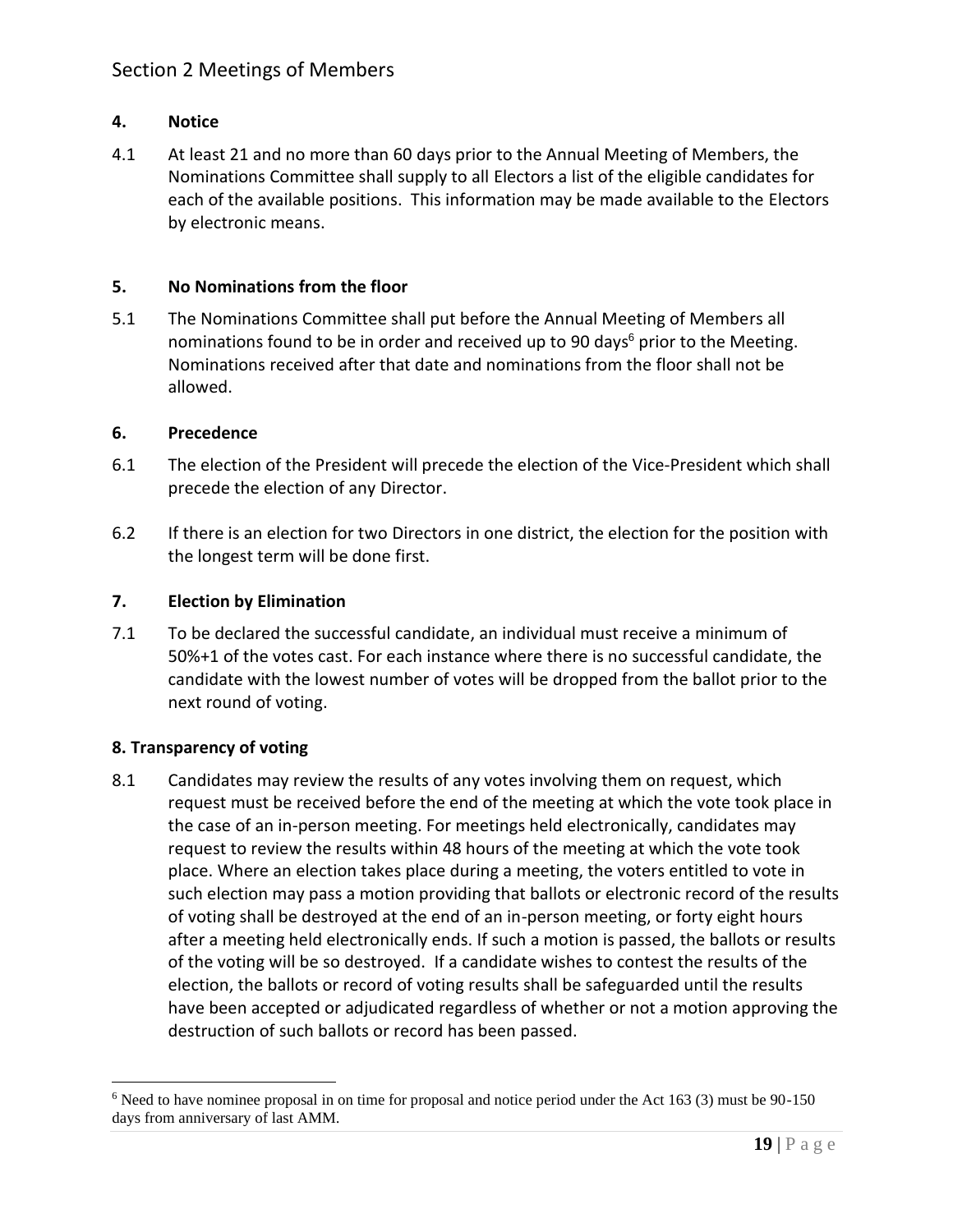## 2.3 Proxies

#### <span id="page-20-0"></span>**1. Unable to Attend**

1.1 If a Branch President is unable to attend a Meeting of Members, the Branch President may appoint a proxy holder to attend and act at the meeting in the manner and to the extent authorized by the proxy and with the authority conferred by it subject to the requirements set out in the Act. The proxy holder is to be a Member of the Association

#### **2. Proxy Form**

2.1 A Branch President who is unable to attend an Annual or Special Meeting of Members shall notify the Chief Executive Officer of the proxy in the form designated by the Association.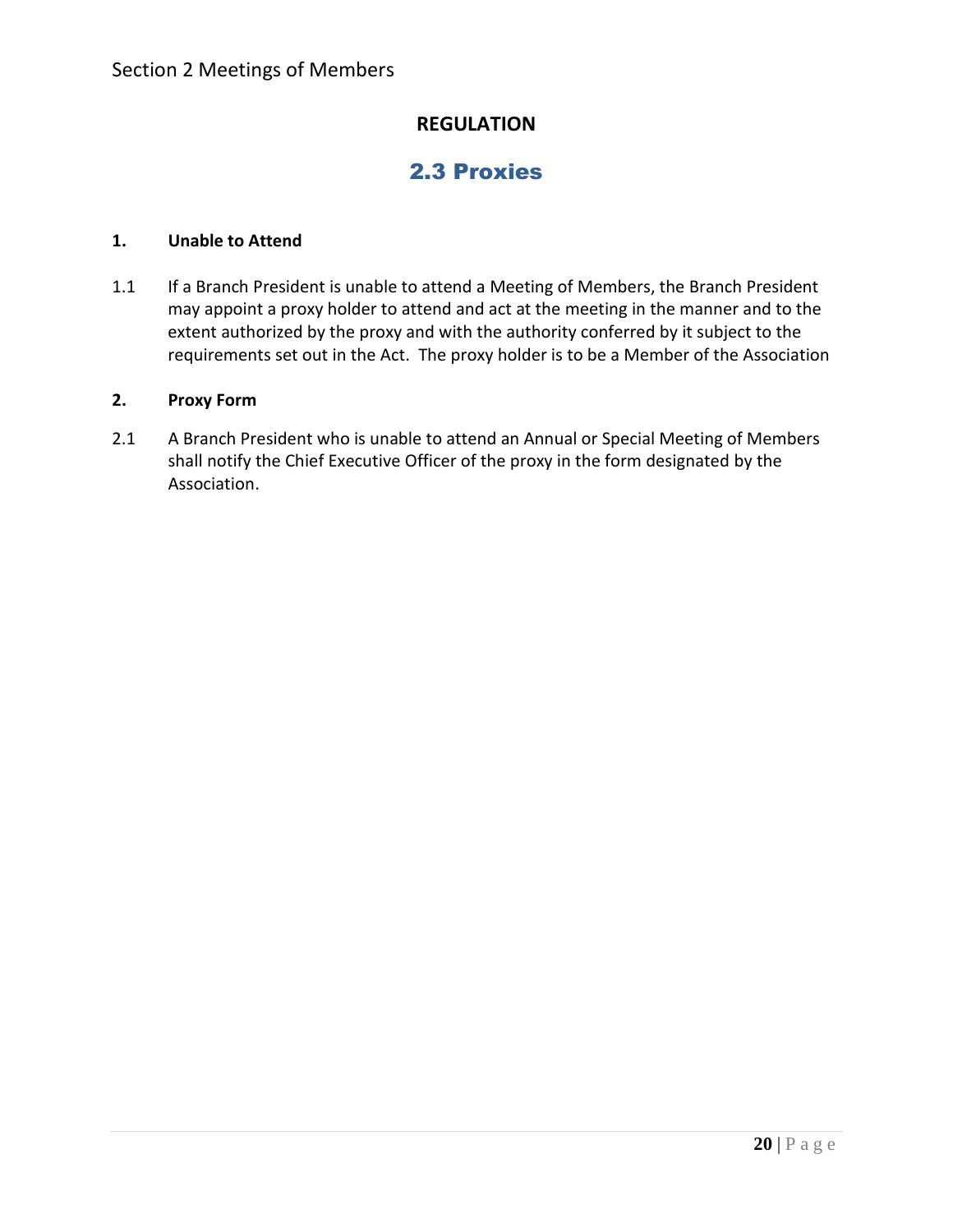\_\_\_\_\_\_\_\_\_\_\_\_\_\_\_\_\_\_\_\_\_\_\_\_\_\_\_\_\_\_\_\_

#### National Association of Federal Retirees PROXY **FOR THE ANNUAL Meeting of MEMBERS TO BE HELD ON DATE**

The undersigned Branch President hereby appoints (please print)

as proxy of the undersigned to represent the undersigned at the Meeting of Members to be held at:

> PLACE Address Date At TIME

or at any adjournment or adjournments of said meeting and at such meeting to vote for the undersigned upon any and all matters which may come before the meeting, and to do any and all acts and things which the undersigned might or could do if personally present. The undersigned hereby undertakes to ratify and confirm all that the said attorney and proxy of the undersigned may do or cause to be done by virtue hereof.

IN WITNESS WHEREOF the undersigned has executed this Proxy by its authorized officer, the \_\_\_\_\_\_ day of \_\_\_\_\_\_, 20\_\_

Name of Branch President \_\_\_\_\_\_\_\_\_\_\_\_\_\_\_\_\_\_\_\_\_\_\_\_\_\_\_\_\_ (please print)

(Signature of Branch President) \_\_\_\_\_\_\_\_\_\_\_\_\_\_\_\_\_\_\_\_\_\_\_\_\_\_\_\_\_\_\_\_\_\_

Branch name and number **Example 2008** 

Please fax, e-mail, or mail to:

NAME Fax # 613-745-5457 or return by email to EMAIL or return by mail to

NAME National Association of Federal Retirees 865 Shefford Rd, Ottawa, Ontario K1J 1H9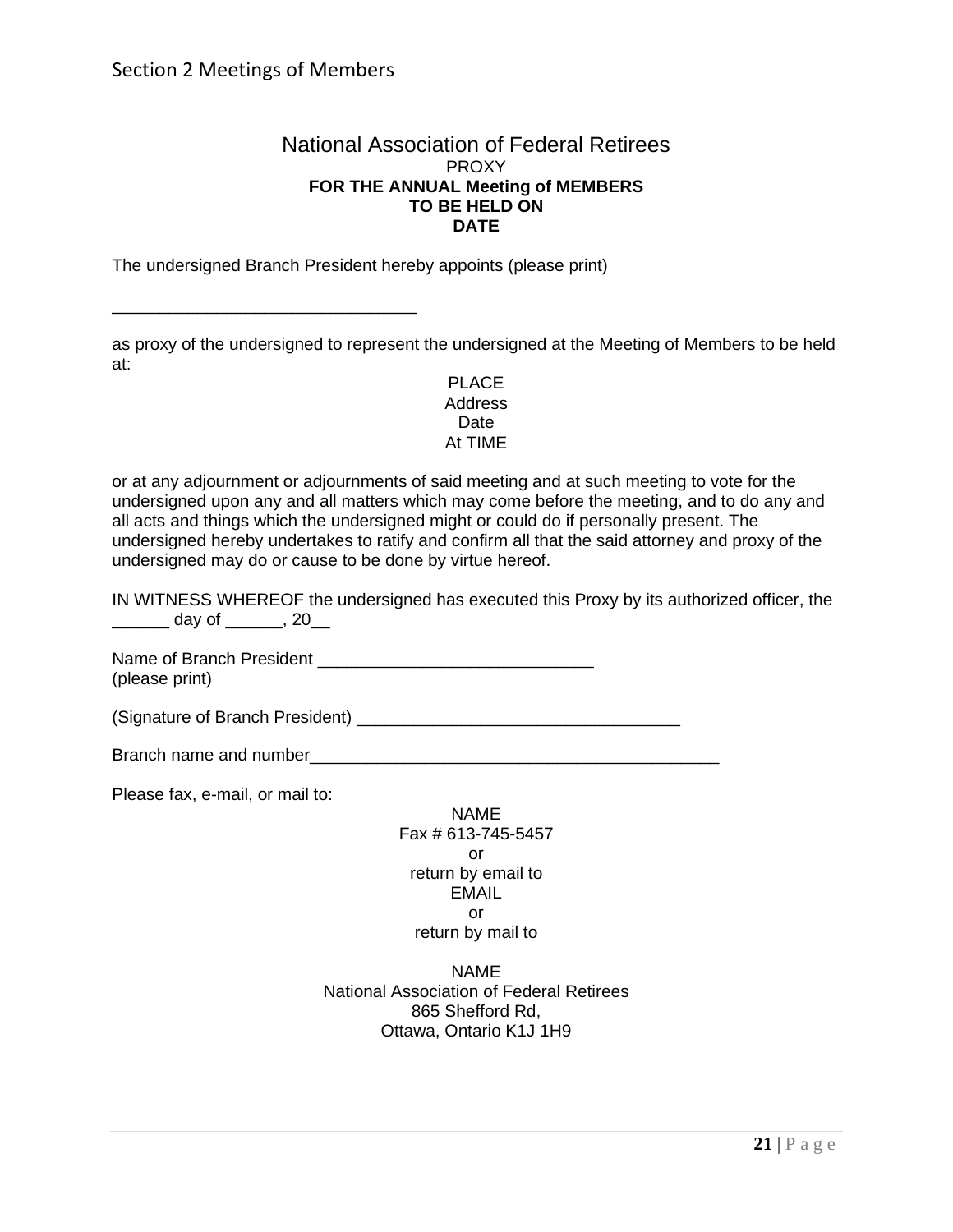## 3.1 Communication

#### <span id="page-22-1"></span><span id="page-22-0"></span>**1. Purpose**

The Association serves its Members, Volunteers, and staff across the country and abroad in a transparent, proactive and courteous manner. Effective communications promote understanding and awareness among Canadians of the Association's role, mandate, advocacy and activities. It is the Association's Communications Policy to:

- 1.1. Communicate in English and in French.
- 1.2. Deliver timely, considerate, and responsive service that is sensitive to the needs and concerns of its Members, its business partners, and the public.
- 1.3. Provide Members, Volunteers, staff, stakeholders, and the public with timely, accurate and clear information relating to the Association's mandate, mission, and services.
- 1.4. Identify and address communications needs, both internal and external, in a proactive manner and to provide information in a variety of formats and through different means in order to accommodate diverse needs.

#### 2. **Requirements**

To meet its policy requirements, the Association shall:

- 2.1. Establish and maintain plans and procedures for the proactive management of communications relating to issues and crises;
- 2.2. Establish and maintain plans, procedures, practices and/or standards for the purpose of ensuring the timeliness and high quality of communications, especially amongst its Volunteers and staff, and with its business partners and other stakeholders.

#### **3. Responsibility and Accountability**

- 3.1 Statements in the name of the Association may only be made or issued by the President, the Chief Executive Officer or by those designated by the President or the Chief Executive Officer to make such statement.
- 3.2 All Volunteers are accountable for the accuracy and the currency of the information they make available to the public and for the protection of private or confidential information.

#### **4. References**

- 4.1 Personal Information Protection and Electronic Documents Act
- 4.2 [Copyright Act](http://laws.justice.gc.ca/en/C-42/index.html)
- 4.3 Association Regulation, *[Official Languages](http://www.cbc.radio-canada.ca/en/reporting-to-canadians/acts-and-policies/management/human-resources/2-2-14/)*
- 4.4 Association Regulation Brand Guidelines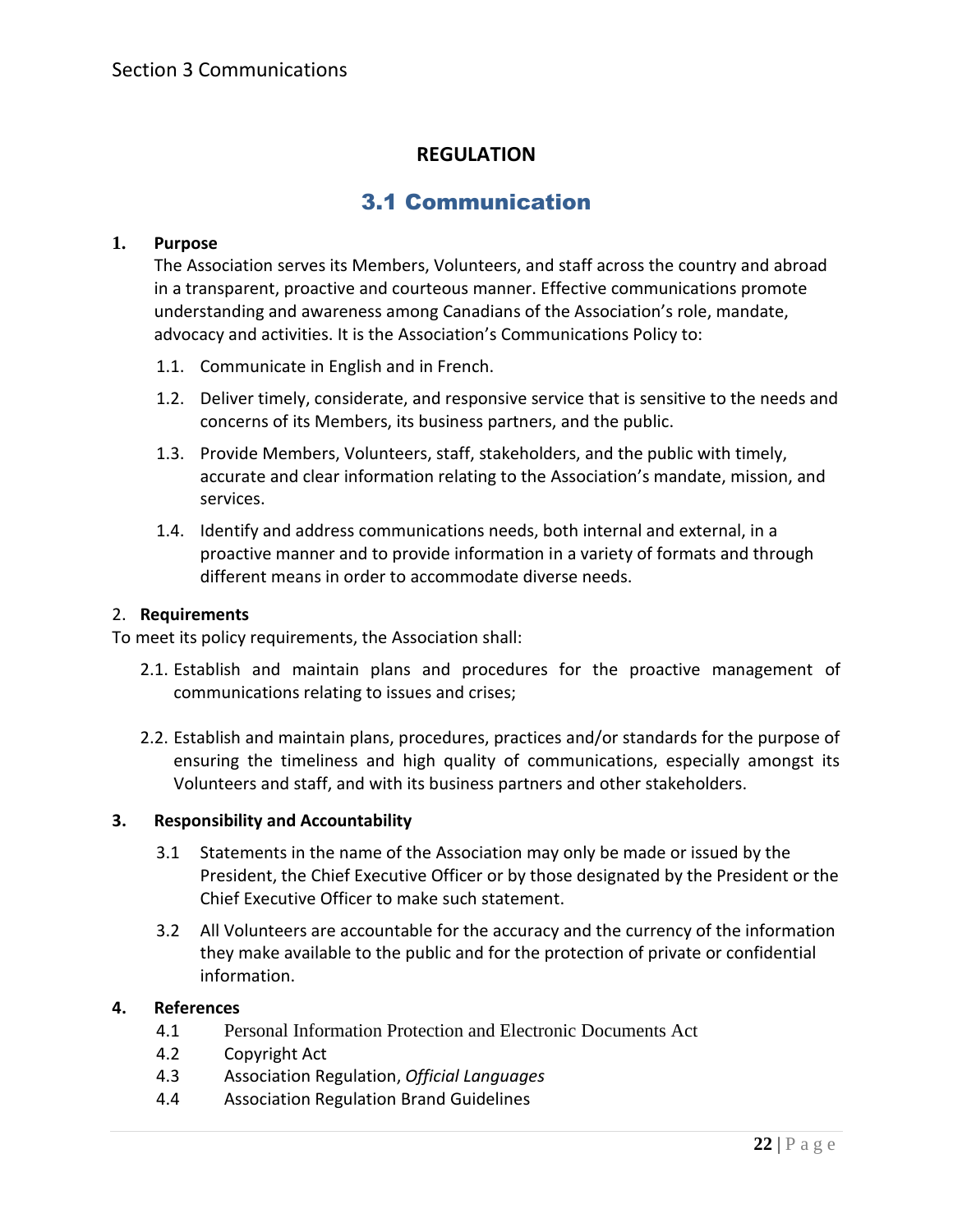## 3.2 Advocacy

## <span id="page-23-0"></span>**General Advocacy**

**1.** All advocacy on behalf of the Association will follow nationally approved strategies.

- 1.1 The Association will always speak with a united voice and follow key messages that are provided.
- 1.2 The Association may undertake political tactics in a non-partisan manner while advocating.
- 1.3 Advocacy will be done in a respectful manner.
- 1.4 No volunteer will engage in personal advocacy for an individual Association Member

## **Branch and National**

- **2.** Directors and Branch volunteers within their jurisdiction are responsible for communication to all orders of government, (municipal, provincial/territorial, and national) as required.
	- 2.1 Advocating at the local or provincial level must align with the national strategy.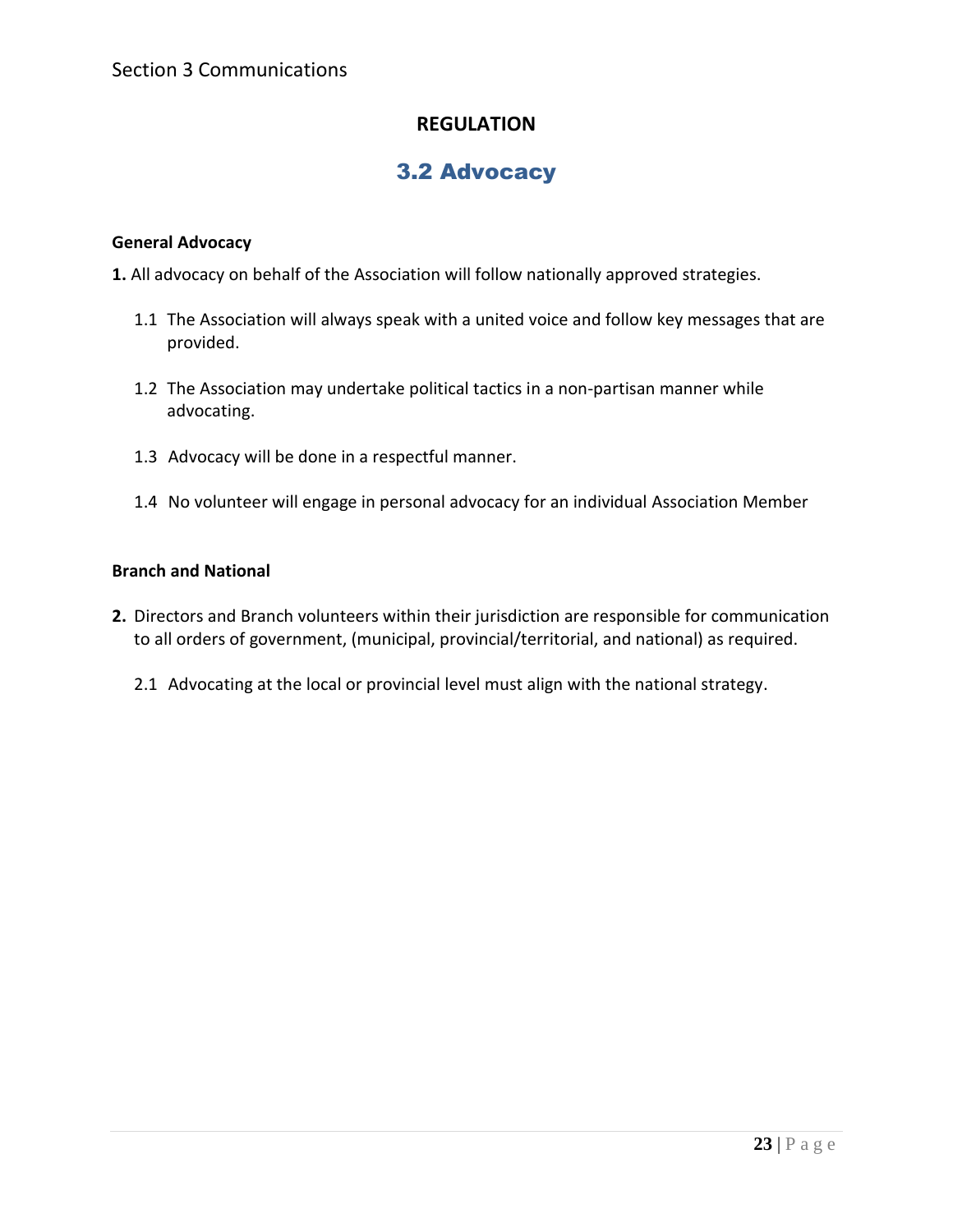## 3.3 Association Languages

<span id="page-24-0"></span>The Association, as a not-for-profit corporation, is not a government department and therefore is not subject to the Official Languages Act; however, the Act and its regulations were used as a reference in developing this policy. As a not-for-profit corporation, the Association has to provide the best member service.

- 1. At the national level, service to members and volunteers will be provided in the official language of their choice.
- 2. At the Branch level, service to the Association's members will be provided if so requested by 10% or more of the members of that Branch and decided in a vote in which at least 50% of the members of that Branch participated.
- 3. The Association will establish and maintain plans, procedures, practices and/or standards for the purpose of ensuring the timeliness and high quality of communications, especially amongst its Volunteers and staff, and with its business partners and other stakeholders.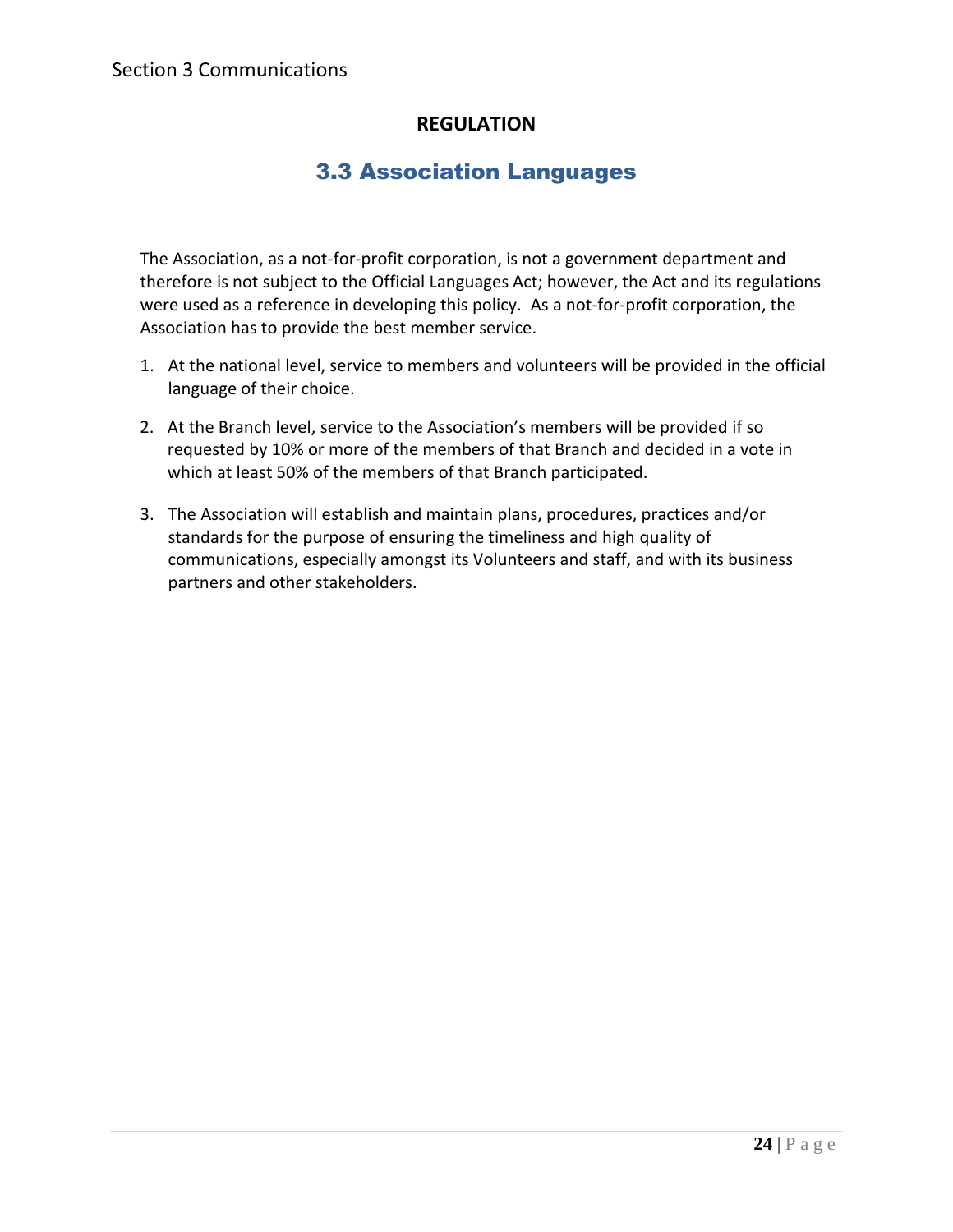## 3.4 Privacy

- <span id="page-25-0"></span>**1.** Member and membership data must be safeguarded at all times.
	- 1.1 No one shall copy or transfer membership data from the Association's membership database without prior approval from the corporate privacy officer at national office.
	- 1.2 Prior to collecting membership data, the purpose for collecting the data will be disclosed and consent obtained from the Member.
	- 1.3 Data that identifies an individual will not be released without consent by the Member unless required by law.
	- 1.4 Aggregate membership data that does not provide identifiable individual data, may be released for the purposes of supporting the Association's governance, marketing, communications and advocacy.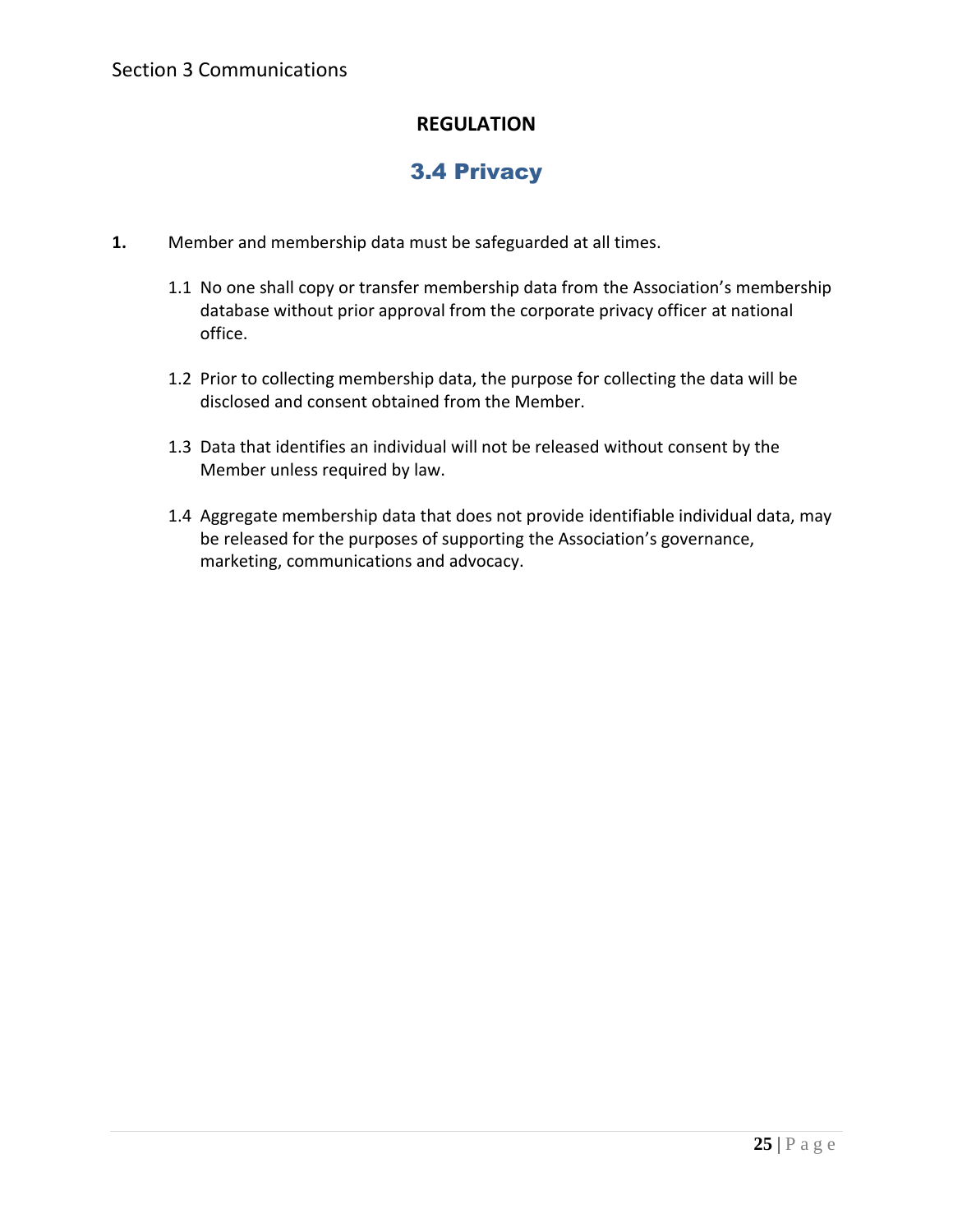## 3.5 Association Brand Guidelines

<span id="page-26-0"></span>The Association's corporate brand is the property of the corporation. All uses of the brand will adhere to the Association brand standards manual<sup>7</sup>.

<sup>7</sup> Manual is in the Administrative Guidelines document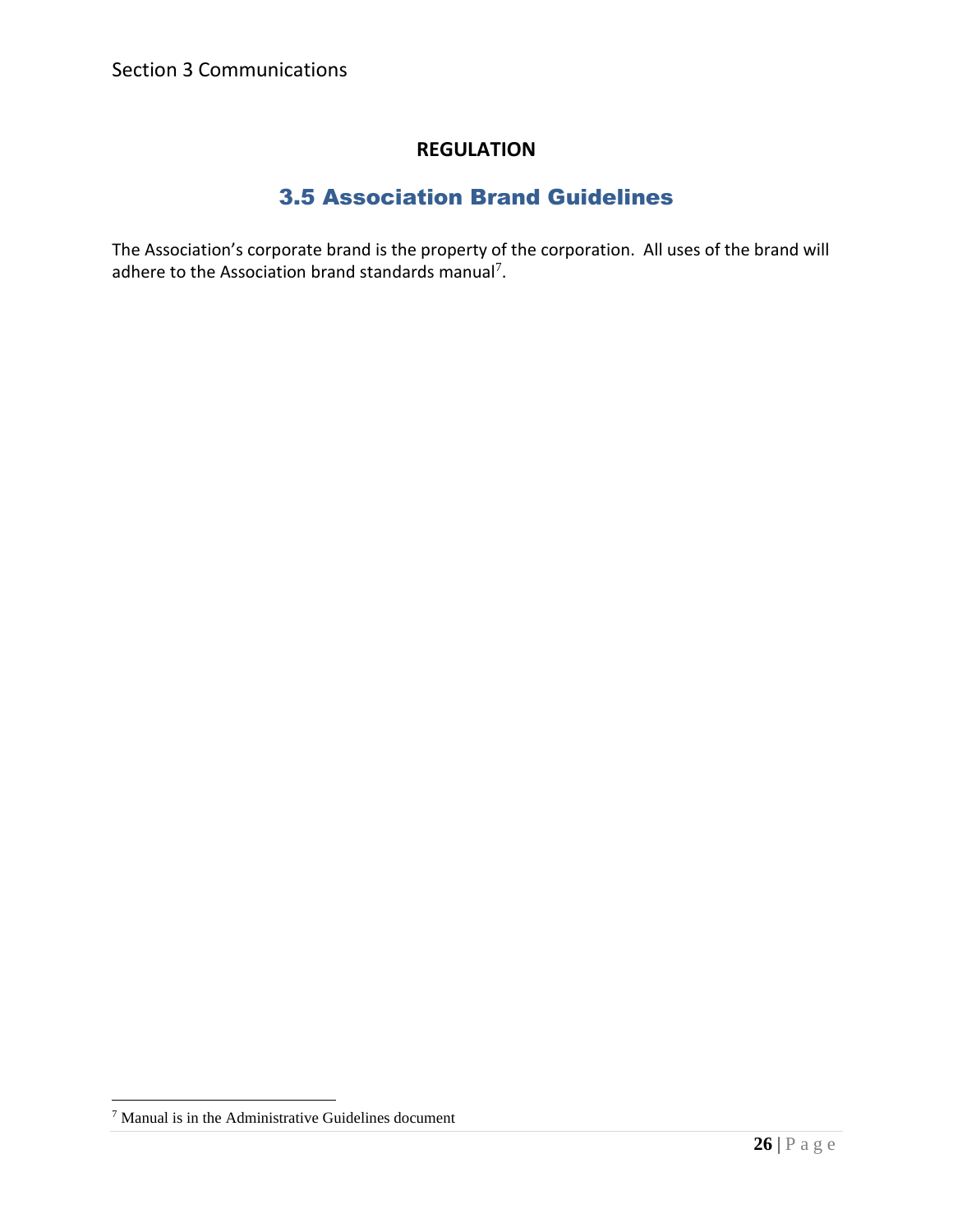## 4.1 Branch Core Functions

<span id="page-27-1"></span><span id="page-27-0"></span>Branches function under the direction of and subject to the policies of the Association.

The following are the major areas of responsibility of the Association's Branches.

#### **1. Advocacy:**

1.1 Activities conducted at Branch level which support the Association's strategic advocacy priorities and that do not jeopardize the Association's reputation.

#### **2. Member Recruitment and Engagement:**

2.1 All activities developed to attract, retain and engage Members through recruiting activities, community outreach and social functions.

#### **3. Member Support:**

- 3.1 The provision of support to Members, typically on health and pension benefits issues, in the form of clarification and referral to appropriate resources. It is understood that this does not include the provision of advice or direct intervention on behalf of an individual Member that could be characterized as personal or individual advocacy.
- 3.2 Member support shall specifically exclude any assistance in the preparation of filing of income tax returns by Association volunteers while acting on behalf of the Association.

#### **4. Information Sharing:**

4.1 The legal and prudent gathering, conserving and distribution of information that is relevant to the Association's Members and activities, using a diverse range of methods and technologies.

#### **5. Volunteer Support and Development:**

5.1 All activities focussed on Volunteer recruitment, development, recognition and succession, which ultimately support effective Branch leadership and the delivery of core services.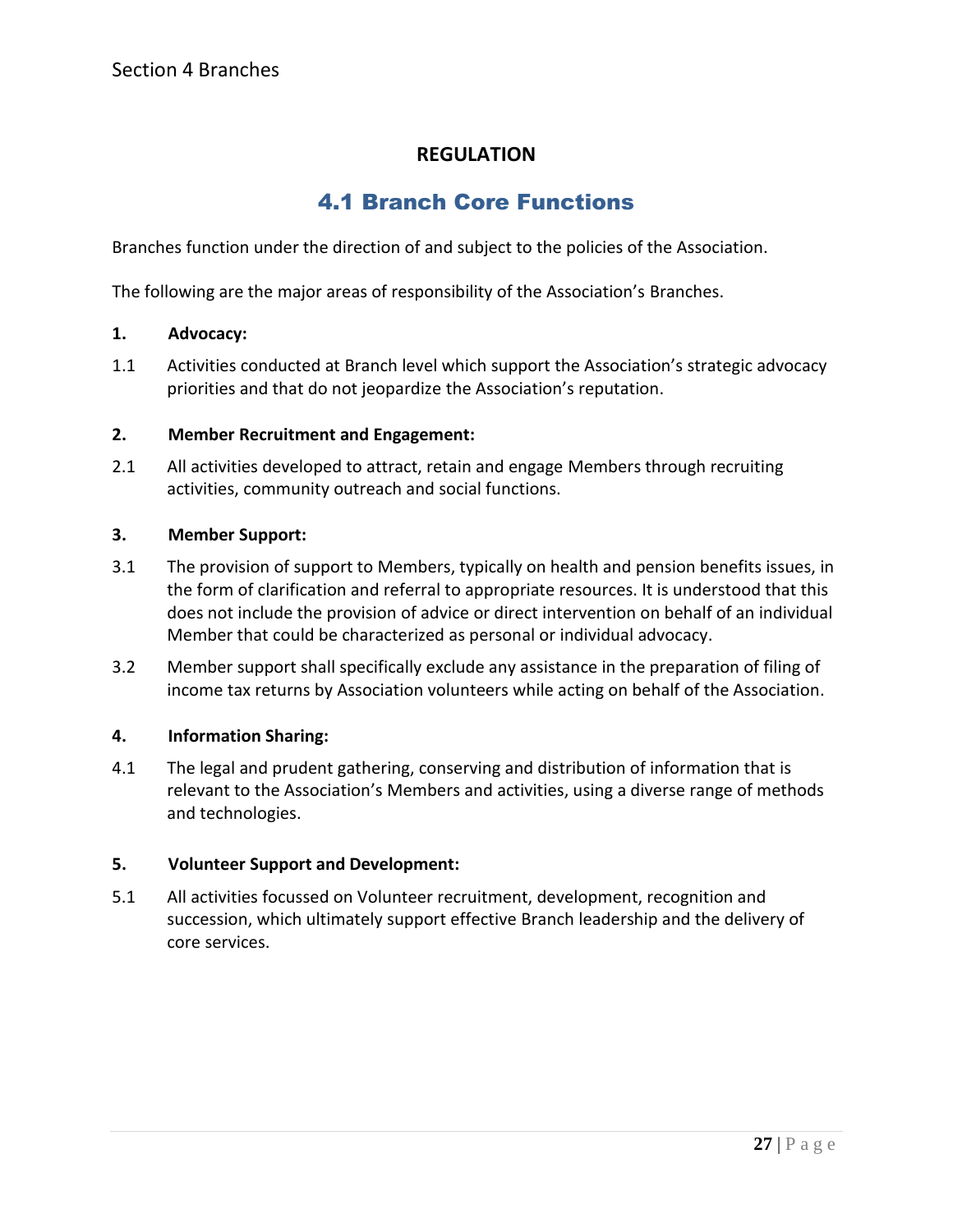## Section 4 Branches

#### **6. Financial Management:**

6.1 All activities related to the management and accounting of Branch financial resources, whether generated by Member fees or through other Branch level activities, in accordance with sound financial management practices and Association policies. This includes budgeting, and performing activities in relation to Branch accounting functions and financial reporting.

#### **7. Governance:**

7.1 The application of sound governance and oversight at both the Branch level, for Branch members meetings and Branch nomination and election processes, and when participating at regional and national meetings, on behalf of all Members.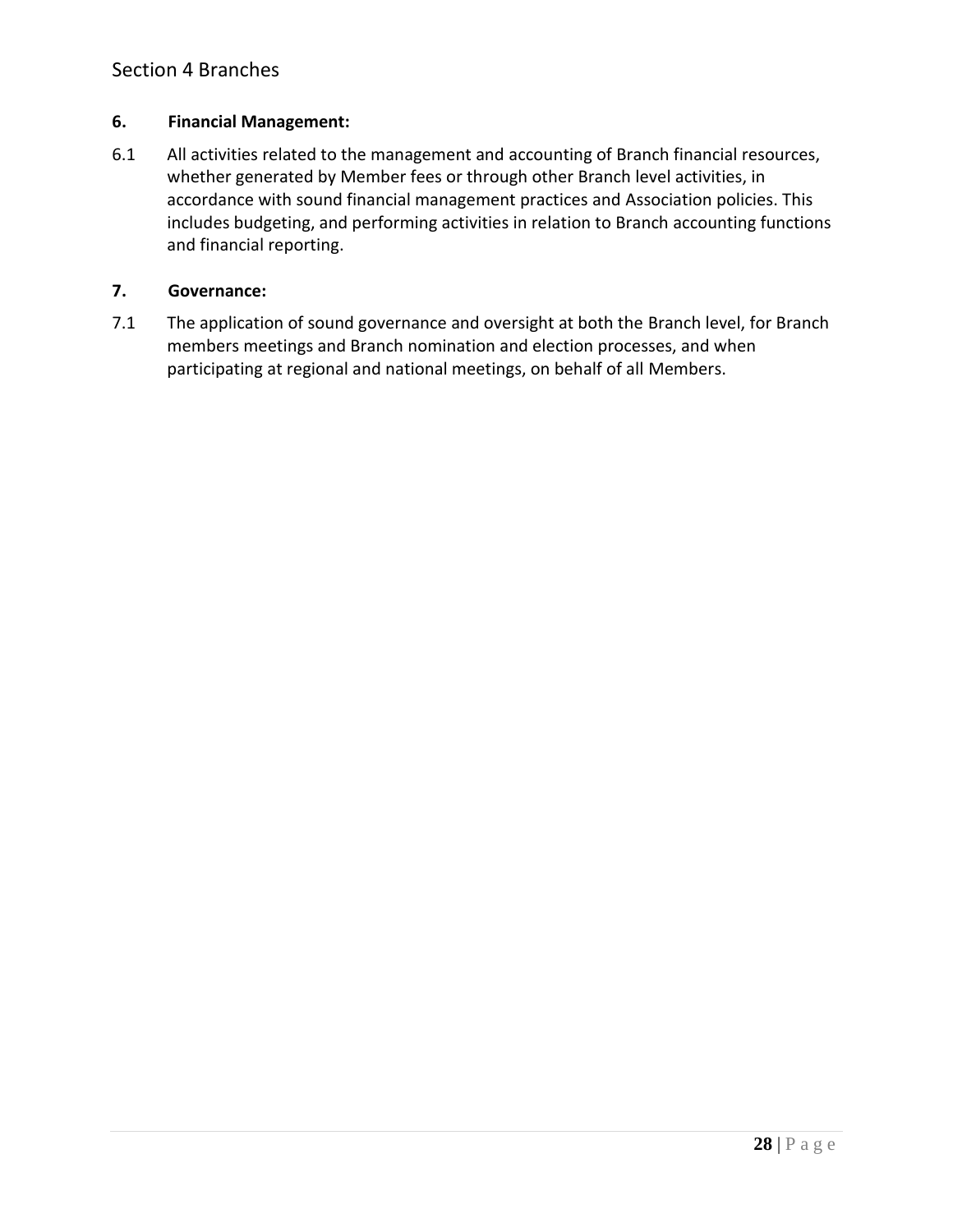## **REGULATION (revised)**

## <span id="page-29-0"></span>4.2 Financial Administration and Reporting for Branches<sup>8</sup>

## **1. Banking**

- 1.1 The banking business of the Branch shall be conducted under the authority of the Branch board or executive with a bank, trust company, or other firm or corporation carrying on a banking business in Canada.
- 1.2 In the event that the Branch's financial institution requires the approval of the national corporation to set up accounts or establish signing authority, the Branch will request national authorization by contacting the Chief Executive Officer of the Association.

## **2. Signing authority**

- 2.1
- (a) The Branch board or executive may assign financial signing authority to any member of the board or executive (usually, the President and the Treasurer).
- (b) A **minimum of two** signatures shall be required to authorize any expenditure and issue any cheque(s).
- (c) Spouses who serve on the board or executive or are employees of the branch shall not both hold signing authority.
- (d) Cheques shall not be payable to a person who is signatory to that cheque.
- (e) Blank cheques shall not be signed in advance.
- (f) Exceptionally, a branch board or executive may by resolution assign financial signing authority to an employee of the branch provided:
	- i. A copy of the resolution is provided to the Chief Executive Officer immediately, and
	- ii. A copy of the employee's contract of employment has been provided to the Chief Executive Officer.
- (g) These requirements apply to electronic funds transfers in the same way as they apply to cheques.

## **3. Fiscal year**

3.1 The Branch fiscal year shall be the calendar year.

## **4. Financial report deadline**

4.1 No later than May  $15<sup>th</sup>$  following the end of the fiscal year, the Branch shall submit to national office, a complete statement of its audited or reviewed finances for the previous year. The statement shall be in the Association's prescribed standard format or another format which in all material respects meets the requirements for financial statements for not-for-profit corporations in Canada and include all financial accounts and investments and the institutions where they are held.

<sup>8</sup> See Admin Guidelines for further details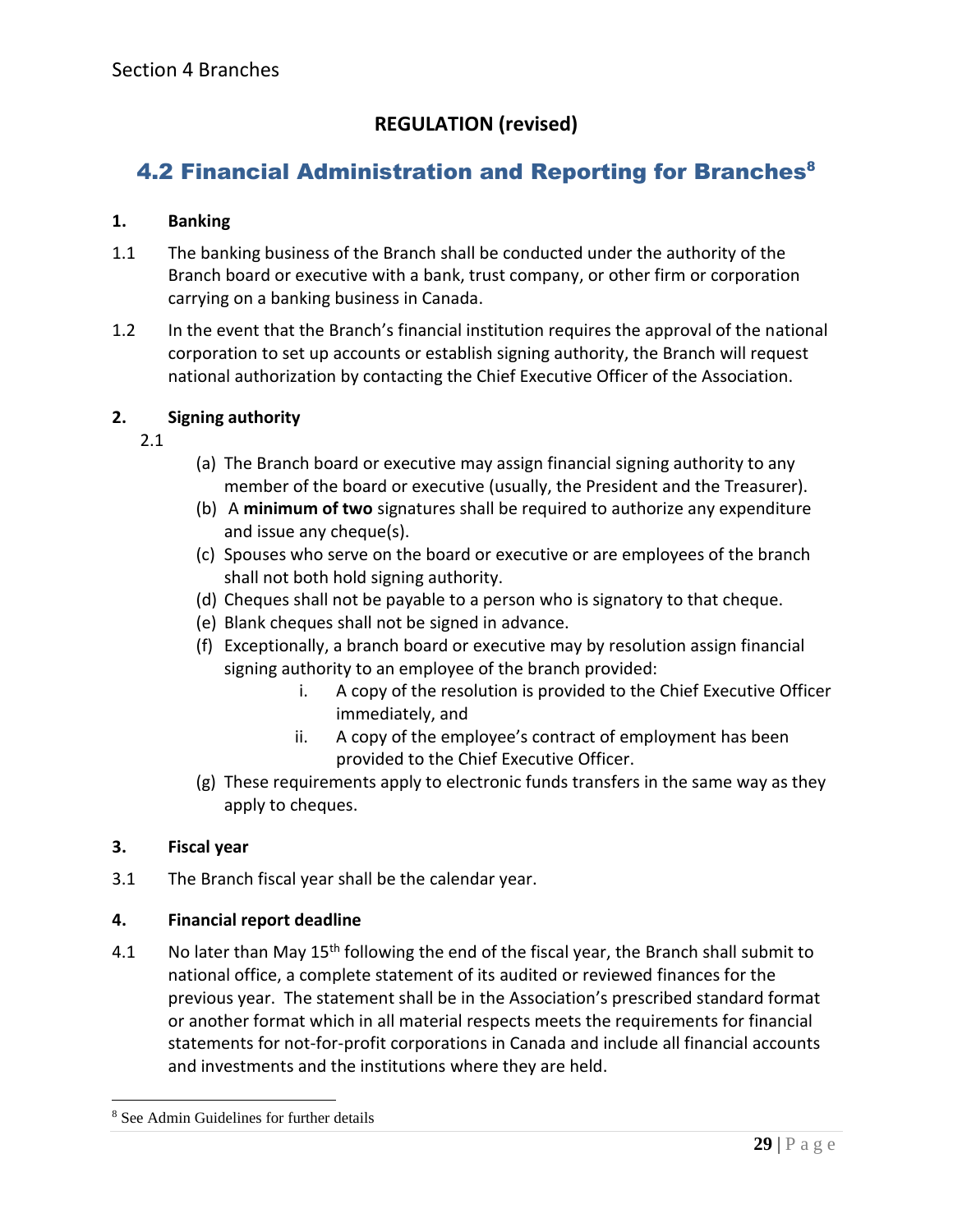## 5. **Branch annual meeting**

- 5.1 At the Branch's annual meeting, the Members of the Branch shall:
	- (a) Receive the budget of the Branch for the current year and, if available, a forecast for the next fiscal year;
	- (b) Receive the treasurer's report, which will include the audited annual financial statement for the most recent completed fiscal year of the Branch;
	- (c) Appoint a qualified person, who is independent of the branch board/executive, to review or audit the accounts of the Branch for the current fiscal year.

## **6. Annual Report**

- 6.1 The President of a Branch shall send to the Chief Executive Officer not later than May  $15<sup>th</sup>$  of each year:
	- (a) A copy of the minutes of the Branch annual general meeting, signed by the Branch president and vice-president or secretary,
	- (b) A copy of the approved audited or reviewed Branch financial statements for the year as reported at the annual general meeting.
	- (c) A copy of statements for all Branch financial institution accounts for the period ending December  $31<sup>st</sup>$  of the previous year.
	- (d) A copy of the form letter<sup>9</sup> of representation signed by the Branch president and treasurer.
	- (e) Any branch that has paid employees must provide evidence that all required statutory federal source deductions (including but not limited to income tax, CPP and EI) and any provincial payroll remittances (including but not limited to QPP and Ontario Employer Health Tax) are remitted to the appropriate government body.

## **7. Funds in excess of operating costs**

7.1 A Branch may retain funds in excess of its annual operating costs on the basis that allocated and unallocated reserves must be used to support the purposes of the Association.

#### **8. Financial Accounting System**

8.1 All Branches will use the financial accounting system or provide summary data for input into the national system.

<sup>9</sup> Branch representation letter available on the Volunteer Information Portal under "Financial administration"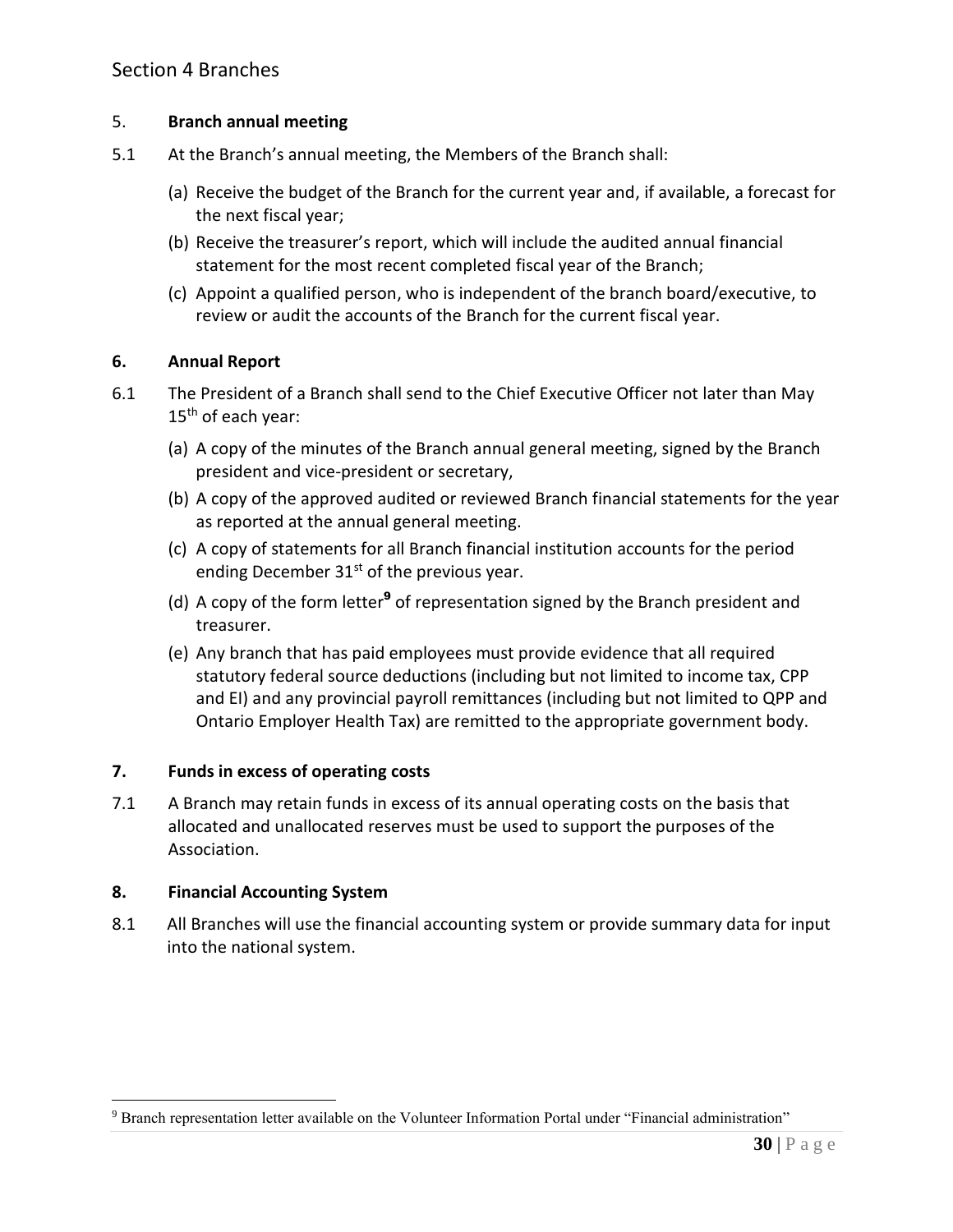## 4.3 Branch Reserves and Branch Surplus Funds

#### <span id="page-31-0"></span>**1. Branch Reserves**

- 1.1. Branch Reserves are carried on the branch financial accounts as either "Allocated" or "Unallocated" reserves. These types of reserves are defined as:
	- Allocated reserves are for purposes of funding future extraordinary events and/or purchases. These reserves must be aligned with the national corporate articles.
	- Unallocated reserves are all reserves that are not held specifically as appropriately constituted "Allocated reserves". (*Note that within the Association, unallocated reserves do include the equivalent of one year's operating funds (based on the average of the previous three years*).

## **2. Branch Surplus Funds**

2.1. Branch Surplus Funds are defined as any funds in excess of net assets after deducting any allocated reserve funds, any non-liquid assets held by the branch, and one year's operating funds (based on the average of the previous three years). Non-liquid assets include fixed assets and any other asset that cannot be liquidated within twelve months. For purposes of calculation in relation to any resolutions or regulations referring to branch surplus funds, figures are obtained from financial statements for any given year ending December 31st.

## **3. Calculation of Unreserved Equity for 2020 and 2021 Financial Years**

3.1. Notwithstanding anything to the contrary in this Regulation, for the purposes of calculating a branch's permitted Unreserved Equity for the 2020 and 2021 Financial Years, the branch may use the average of the branch's operating expenses in 2017, 2018 and 2019.

## **4. Allocated Reserves**

4.1. Any not-for-profit entity needs to ensure they manage risk including financial risk. One tool not-for-profit entities can use to manage risk is to establish reserve funds. These reserve funds can provide funding for extraordinary expenditures. The reserves listed below may be used by Branches, with the value of each reserve tailored to meet the needs and circumstances of each Branch as determined by the Branch Board: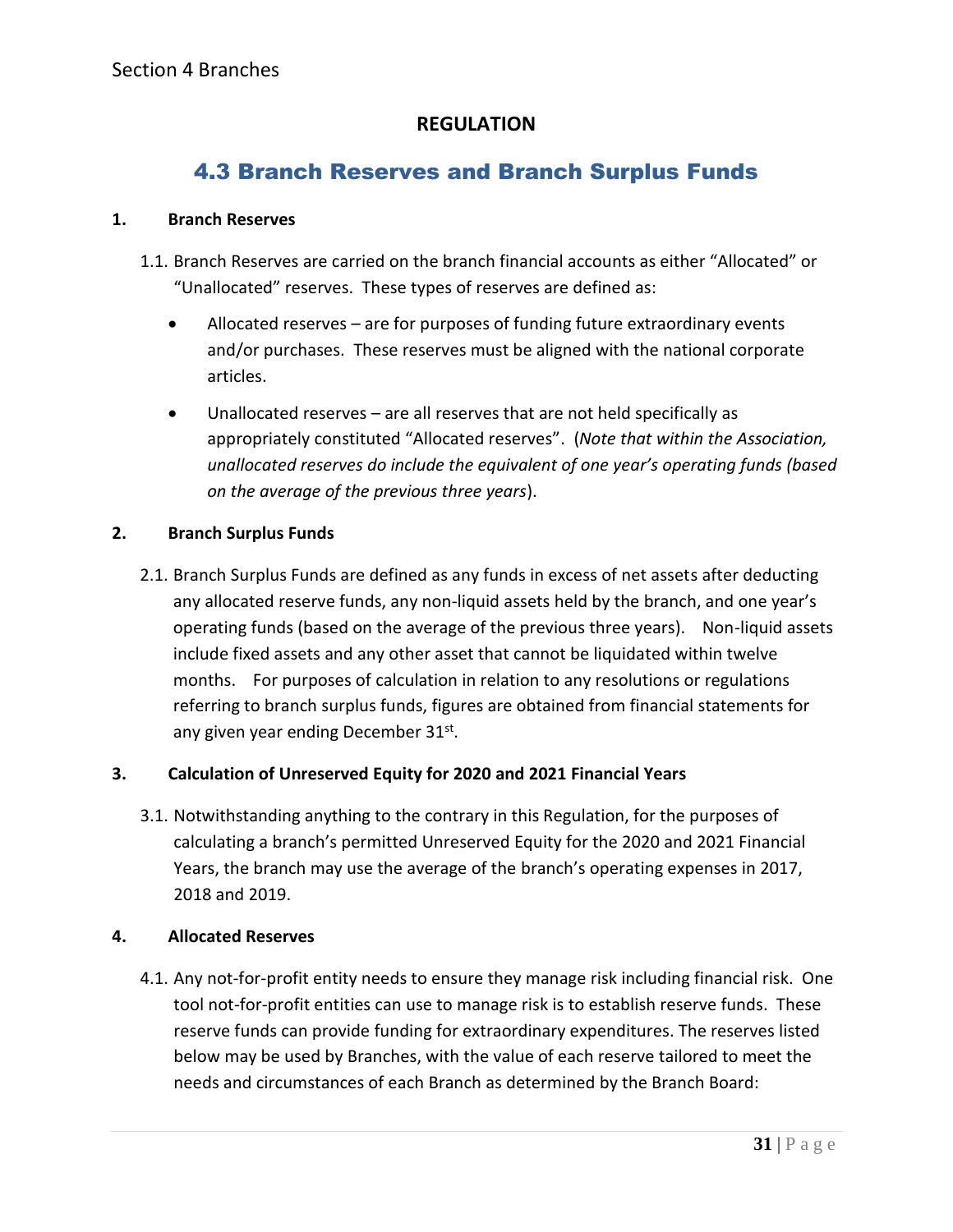## Section 4 Branches

- **Information Technology and Equipment.** For information technology and equipment needed for the operations of the Branch.
- **Rental Facility Improvements.** For special improvements to rental facilities including renovations. This Reserve shall only be used by Branches that rent office space.
- **Special Events.** For special events such as a 40th Anniversary celebration or one-time satellite event.
- **Advocacy.** For Branch advocacy strategic planning and initiatives to enable effective advocacy representation, action and leadership based on the Association mission, vision and values including organized activities around municipal, provincial, or federal elections, town halls or all-candidate meetings.
- **Recruiting/Communications.** For recruitment activities such as a specific membership drive or special one-time communication strategies.
- **Training/Succession Planning.** For the governance training for its directors and director succession planning. The former includes training such as the ICD 'Not-for-Profit Governance Essentials' course, Excel, MS Word, Facebook or other social media, whereas the latter is for things such sending a potential Branch President to District/National meetings.
- **Human Resources Liability.** Branches with employees face liabilities related to human resources, particularly in the event of departures. Departures may incur severance settlements and unforeseen new hires may need unforeseen training. A reasonable reserve is determined using length of service, salary, and benefits.
- **Unallocated Equity.** This is not a reserve, it is an account which holds the excess of revenues over expenses (surplus). The balance shall not exceed one year's operating expenses (based on the average of the last 3 year's actual operating expenditures not including 2020 or 2021 figures and any funds expended out of reserve funds).

## **5. Presentation of reserves to Branch members**

5.1. At each annual general meeting of a Branch, a report on all Branch Reserves shall be presented to Members as part of the presentation of the Branch's financial statements. This will include the standard Association template which includes detailed information for the creation, changes or deletion of any reserves.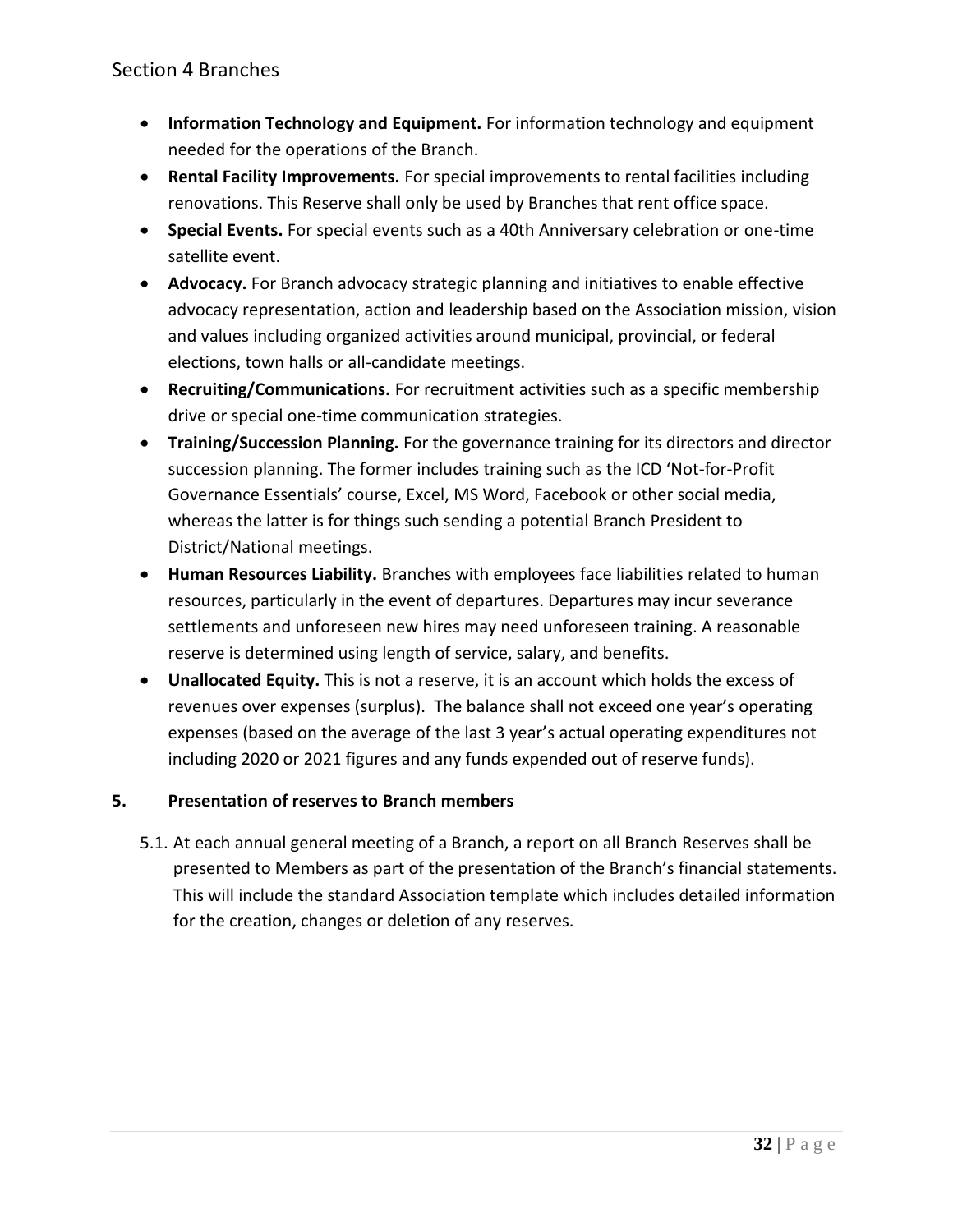## 4.4 Contracts<sup>10</sup>

- <span id="page-33-0"></span>**1.** Branches are delegated contractual signing authority by a motion of the Board<sup>11</sup>. Branches may sign local contracts within their signing authority limit subject to the following requirements.
	- 1.1 Branches shall not split transactions to avoid the limit to their signing authority.
- **2.** All written contracts, will contain, at the minimum the following:
	- (a) The names of both parties
	- (b) Cancellation clause including any penalty provisions
	- (c) Definition of the obligations of the Association
	- (d) Definition of the obligations of the other party(ies)
	- (e) Contract duration or delivery date
	- (f) Dispute resolution process
	- (g) Any terms or conditions required by either party to the contract
- **3.** Branch contracts shall not jeopardize national contracts. National contracts supersede Branch contracts. Branches may submit draft contracts to national office to assist with review prior to signing by the Branch.
- **4.** Branch contracts for amounts exceeding their signing authority shall be submitted to national office for review and have approval the Board (national) before being finalized.
- **5.** The following kinds of activities shall have contracts in place:
	- Hiring staff, temporary/contract workers or permanent
	- Rental or leasing agreements (premises or equipment)
	- Service agreements representing 10% or more of the annual Branch operating budget.
	- Any service or supply that would incur significant liability if it fails (i.e. potential injury or major disruption to Branch services)

5.1 The Branch can also use a written contract for any other situation deemed appropriate.

**6.** Unless the Board has specifically delegated signing authority, volunteers should not sign contracts, but should forward them to National Office for review and potential signature.

<sup>&</sup>lt;sup>10</sup> See Admin Guidelines for further details

<sup>11</sup> Canada Not-for-Profit Corporations Act

PART 9 DIRECTORS AND OFFICERS Duty to manage or supervise management

**<sup>124.</sup>** Subject to this Act, the articles and any unanimous member agreement, the directors shall manage or supervise the management of the activities and affairs of a corporation.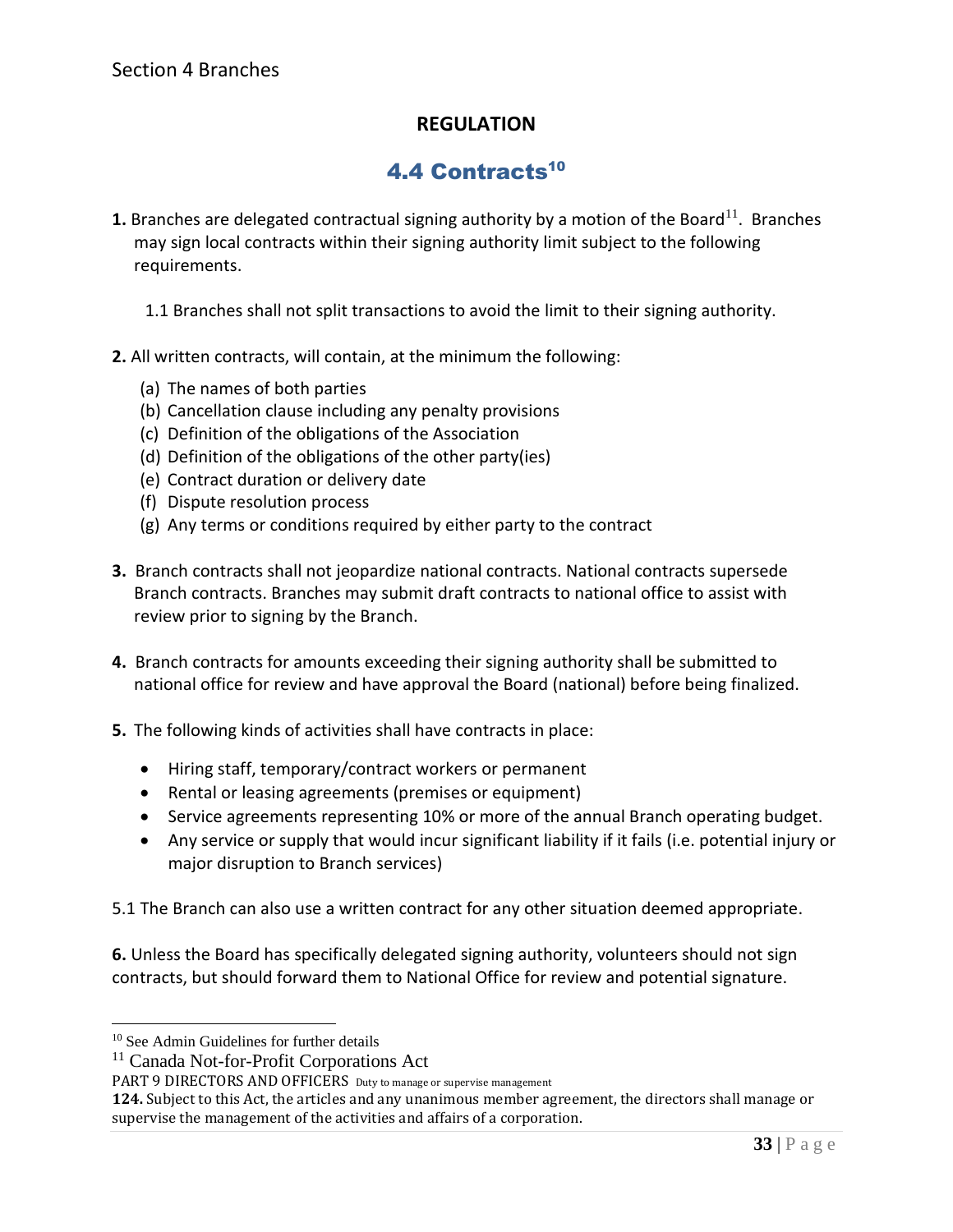## <span id="page-34-1"></span><span id="page-34-0"></span>5.1 Collection and Remittance of Membership Fees

#### **1. Duty to Collect**

#### **Chief Executive Officer**

1.1 The Chief Executive Officer of the Association (the "**Chief Executive Officer**") has the responsibility to collect membership fees from a Member who has authorized their fees to be deducted at source.

#### **President of Branch**

1.2 The President of a Branch has the responsibility to collect membership fees from a Member of the Branch who has not authorized their fees to be deducted at source.

#### **Exception**

1.3 The Chief Executive Officer may, at the request of the President of a Branch, collect membership fees from a Member of the Branch who has not authorized their fees to be deducted at source.

#### **2. Duty to Remit**

#### **Chief Executive Officer**

- 2.1 The Chief Executive Officer is responsible to remit to each Branch on a quarterly basis the Branch portion of membership fees collected, except:
	- a) When the Branch is under administrative suspension when the fees may be withheld on direction of the Board, or
	- b) Any credit card or processing fees, which shall be deducted from the remittance.
	- c) Any outstanding actual or implied contractual or legal obligations entered into by the Branch that comes to national office for payment.

#### **3. Apportionment of Membership Fees**

3.1 The portion of membership fees allocated to Branches will be according to the rates or method established from time to time by the electors at a Meeting of Members, less any unpaid fees or other amounts that have been outstanding for 90 days or more.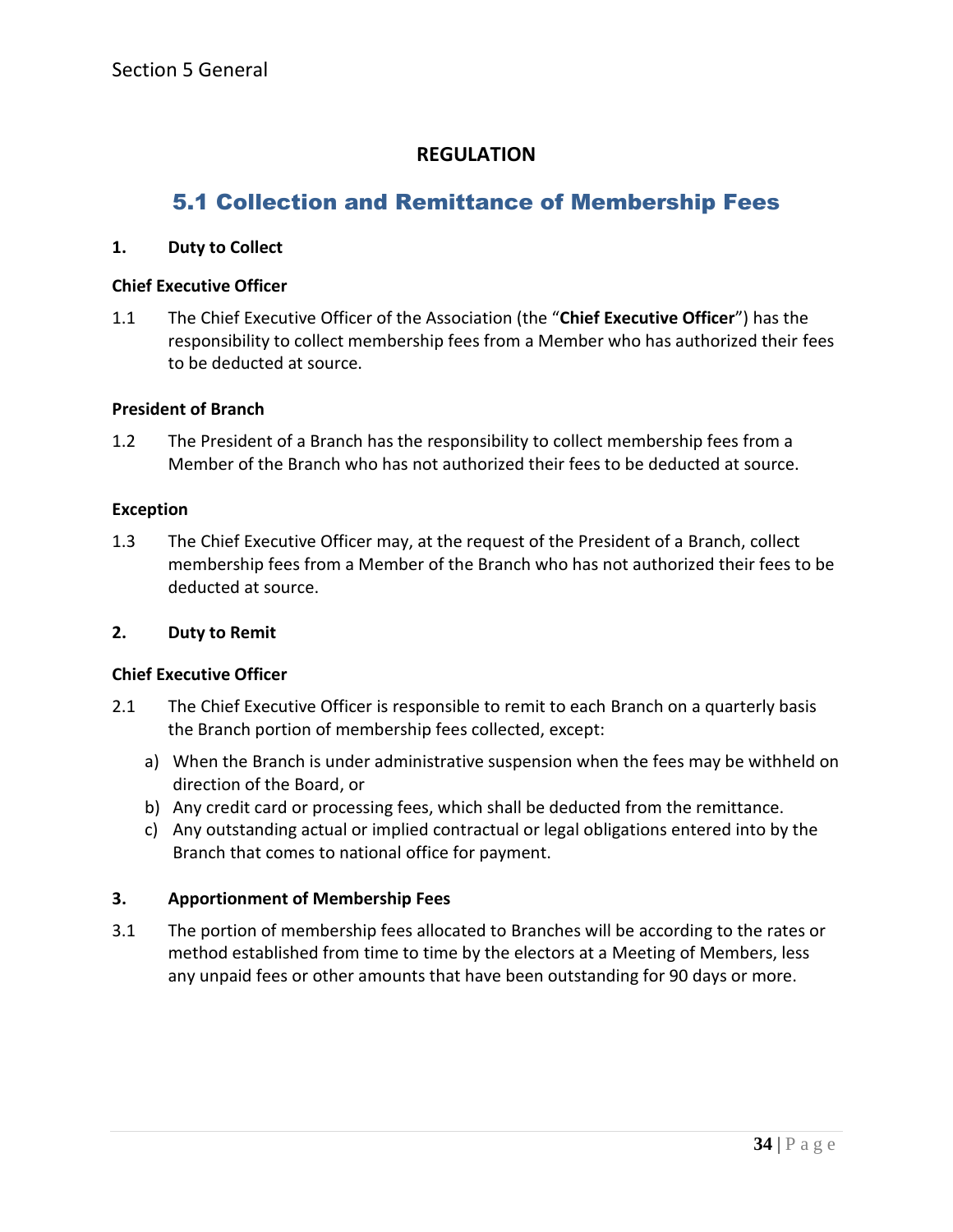## 5.2 Corporate Information Technology (IT)

#### <span id="page-35-0"></span>**1. Statement of Policy**

- 1.1 **IT Assets** means all information technology assets and electronic networks including, but not limited to, related systems, workstations, tablets, smart phones and other equipment, software, data messages and all information entered, processed, stored, retrieved or sent using Association IT networks and assets.
- 1.2 The Association owns and has control over the use of all its IT Assets. The Association has the right to protect its IT Assets. Volunteers have an obligation to protect and use these IT Assets responsibly, in conformity with applicable federal and provincial laws, for the purpose of their work, and to not endanger these IT Assets.
- 1.3 The use and security of all the Association's IT Assets are governed by this Policy. Of paramount concern and importance is the Association's ability to maintain and protect data integrity and confidentiality, and secure and protect the Association's IT Assets from malfunction, reduced performance and improper use.
- 1.4 Any use of or connection to the Association's IT Assets including, but not limited to, the use of the Internet, Intranet and Extranet, Client Relations Management (CRM), E-Mail or cloud-based services via these IT Assets, will constitute consent to the terms and conditions of this Policy. Volunteers making use of Association IT Assets do not have any personal privacy rights with such use.

## **2. Application**

2.1 This policy applies to all Volunteers who use or access Association IT Assets.

## **3. Description**

3.1 Access by Volunteers to Association IT Assets from within and outside national office premises is a privilege that imposes certain responsibilities and obligations on all individuals and is granted on the understanding that all use is in compliance with this Policy. The Association reserves its right to limit, extend or terminate any use of and access to its IT Assets. In order to manage this function, the Association's IT Department(s) must be informed of any additions, deletions or modifications to access rights to Association IT Assets, including, but not limited to, Workstations, Networks, IT Applications, and the use of the Internet, Intranet, Extranet, CRM and E-Mail accounts. The required information provided should include the identity of the user, the type and level of access as well as the duration of access.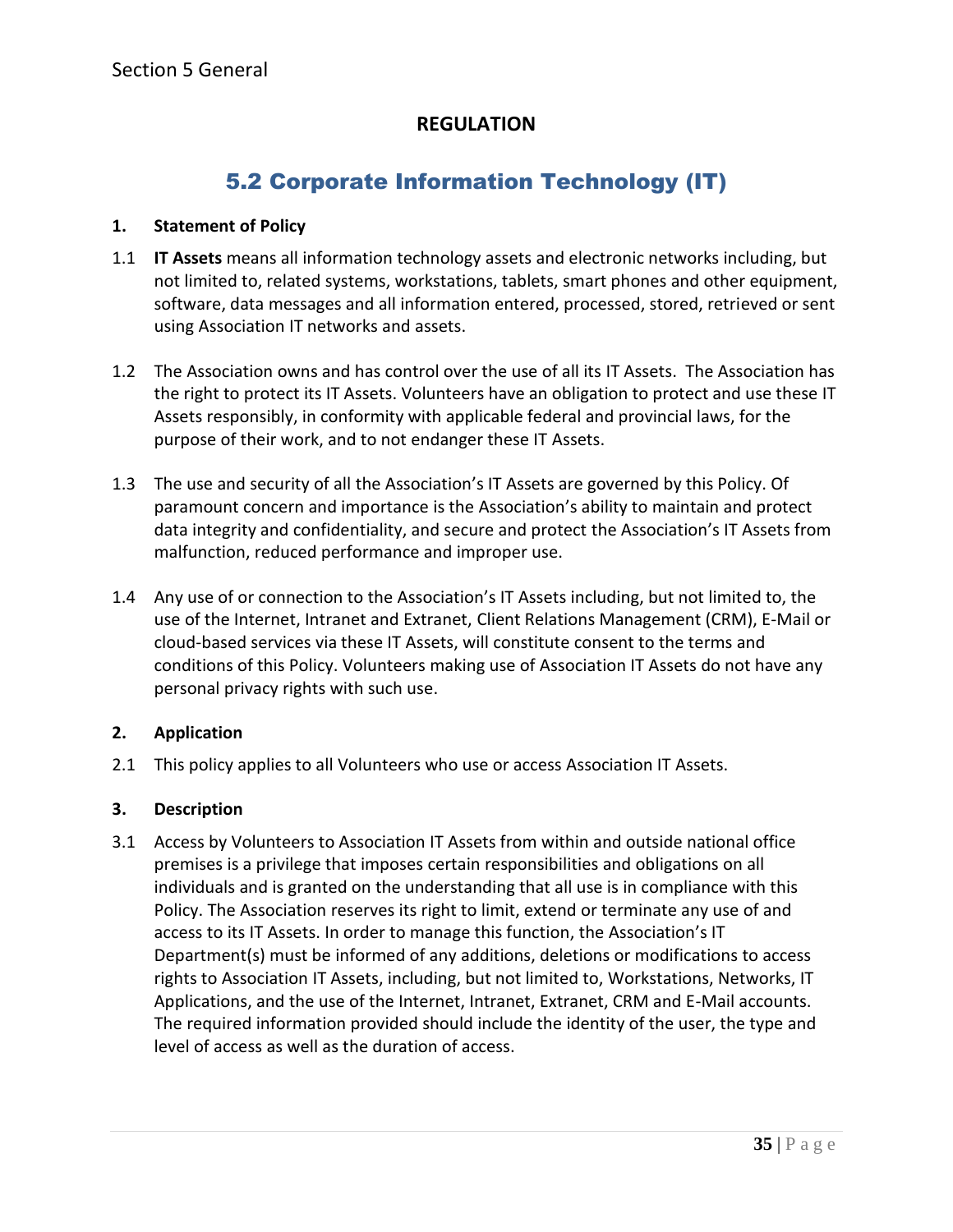## Section 5 General

- 3.2 Volunteers are provided with access to Association IT Assets for business use and for the purpose of performing job-related activities. Although some limited personal use will be tolerated, it is subject to this Policy and must not interfere with or detract from Volunteers' assigned tasks.
- 3.3 The Association may monitor its IT Assets for the purpose of troubleshooting, capacity planning and the enforcement and consistent application of this Policy. The Association may also, during the investigation of use or misuse of its IT Assets, access and view information related to a Volunteer's use of these IT Assets, including, but not limited to, the use of E-Mail, the Internet, intranet, extranet, CRM or cloud-based services. This applies to both Association business related and personal use of Association IT Assets.
- 3.4 Failure to comply with this Policy may lead to discipline up to and including revocation of membership.
- 3.5 All Volunteers using Association IT Assets are required to:
	- (a) Read, understand and follow this Policy when using or accessing the Association's IT Assets within Association premises or outside of them, whether they are using Association- provided Workstations or using non- Association Workstations such as a home or other Workstations, or from an outside Network;
	- (b) Maintain and protect the secrecy of information related to their assigned (or selected) password-protected accounts, user identity and other security access control methods that may be put in place by the Association's IT Department(s) to protect Association IT Assets;
	- (c) Inform their Director, or Branch President if they become aware of any compromise or suspected compromise of IT security, or non-compliance to this Policy;
	- (d) Access only files and data to which they have authorized access, which are necessary to the execution of their functions, or which are publicly available;
	- (e) Cooperate with IT security investigations;
	- (f) Attend IT formal security training sessions as appropriate;
	- (g) Use and protect the Association's IT Assets in accordance with this Policy as well as other related standards, practices, procedures and guidelines put in place by the IT Department(s); and
	- (h) Be responsible for all activities and consequences associated with the IT Assets the Association has provided them to carry out their work, including, but not limited to, accessing Association IT Assets via their assigned (or selected) password-protected accounts, as well as any other security access control methods that may be put in place by the IT Department(s) to protect Association IT Assets, such as other authentication methods.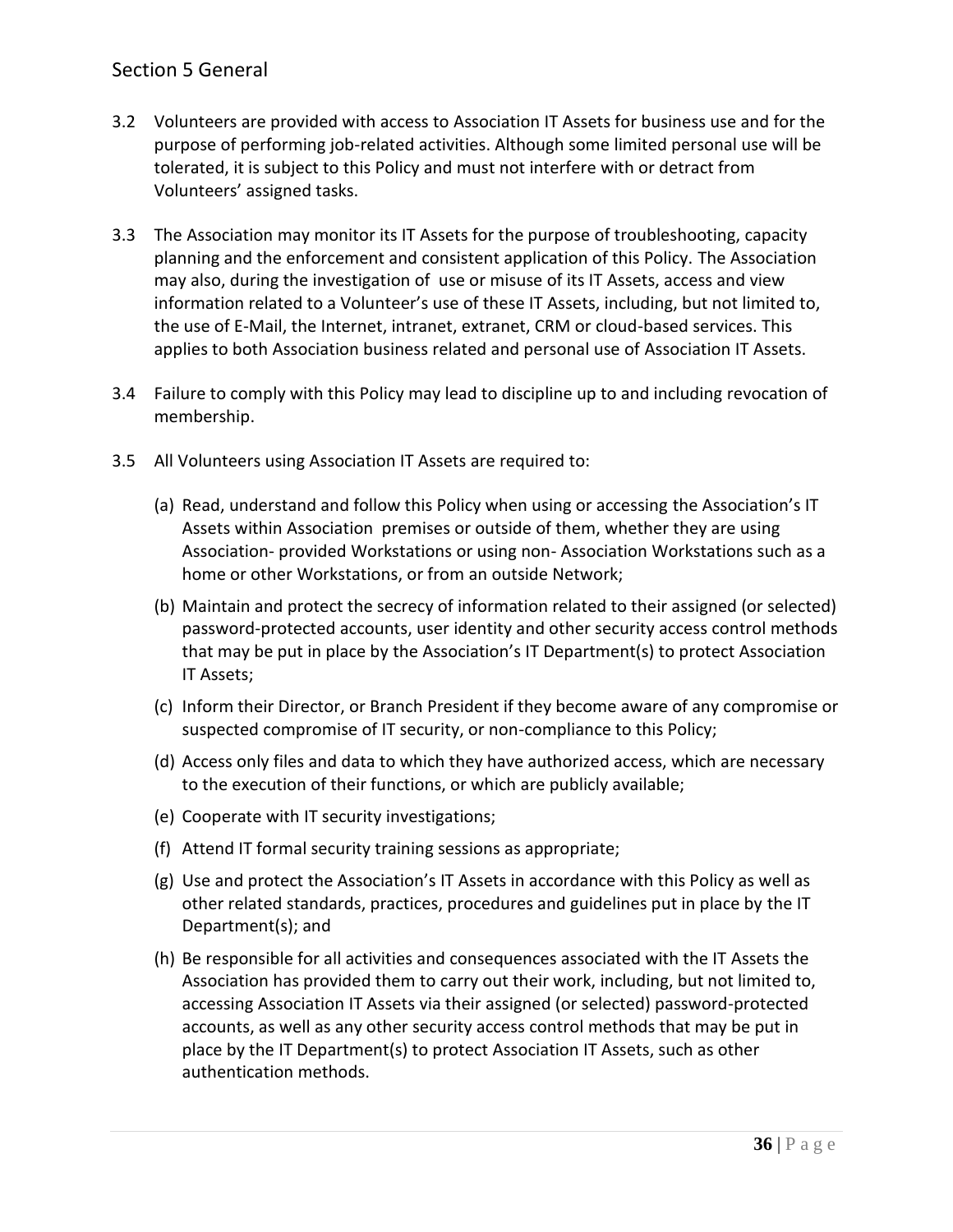## Section 5 General

- (i) All use of Association IT Assets must be lawful and in accordance with this Policy. Any inappropriate or unauthorized use of these IT Assets is prohibited. Such improper use includes, but is not limited to, the following:
	- I. Downloading, viewing and distributing offensive material including, but not limited to, accessing pornographic or illegal sites;
	- II. Accessing, sending, soliciting, storing or willfully receiving sexually-oriented messages or material;
	- III. Accessing, sending, soliciting, storing or willfully receiving discriminatory or harassing messages or material that disparages others on the basis of race, national origin, colour, gender, sexual orientation, age, disability, and/or religious beliefs;
	- IV. Conducting illegal activities or gambling/soliciting for personal gain or profit;
	- V. Sending, forwarding or replying to unauthorized mass E-Mails, chain letters, petitions, unrelated to Association business activities;
	- VI. Distributing or forwarding unsolicited commercial E-Mail or conducting any non-Association-related commercial activity;
	- VII. Transmitting or releasing sensitive, confidential, proprietary or privileged information without proper authorization in the context of their assigned functions;
	- VIII. Reproducing or distributing copyrighted works, including, but not limited to, images, music, video, text, or software, in contravention of Intellectual Property Rights;
		- IX. Providing discrediting information concerning the Association;
		- X. Representing personal opinions as those of the Association;
		- XI. Doing non-business-related activities that will cause congestion or , disruption of Association IT Assets including, but not limited to: online games, online gambling, unnecessary List Serve subscriptions and E-Mail attachments, and chat rooms, such as Internet Relay Chat (IRC), Instant Messenger and similar computer conferencing chat rooms on the Internet, when not related to Association business or without permission from the Association's IT Department;
	- XII. Signing up for "instant messaging" or contact services when not related to Association business and without permission from the Association's IT Department;
	- XIII. Compromising the confidentiality of Association data;
	- XIV. Intentionally interfering with the normal operation of the Association's IT Assets and the services they provide;
	- XV. Removing, bypassing or in any other way making ineffective any IT security feature or device designed to protect the Association from IT security threats;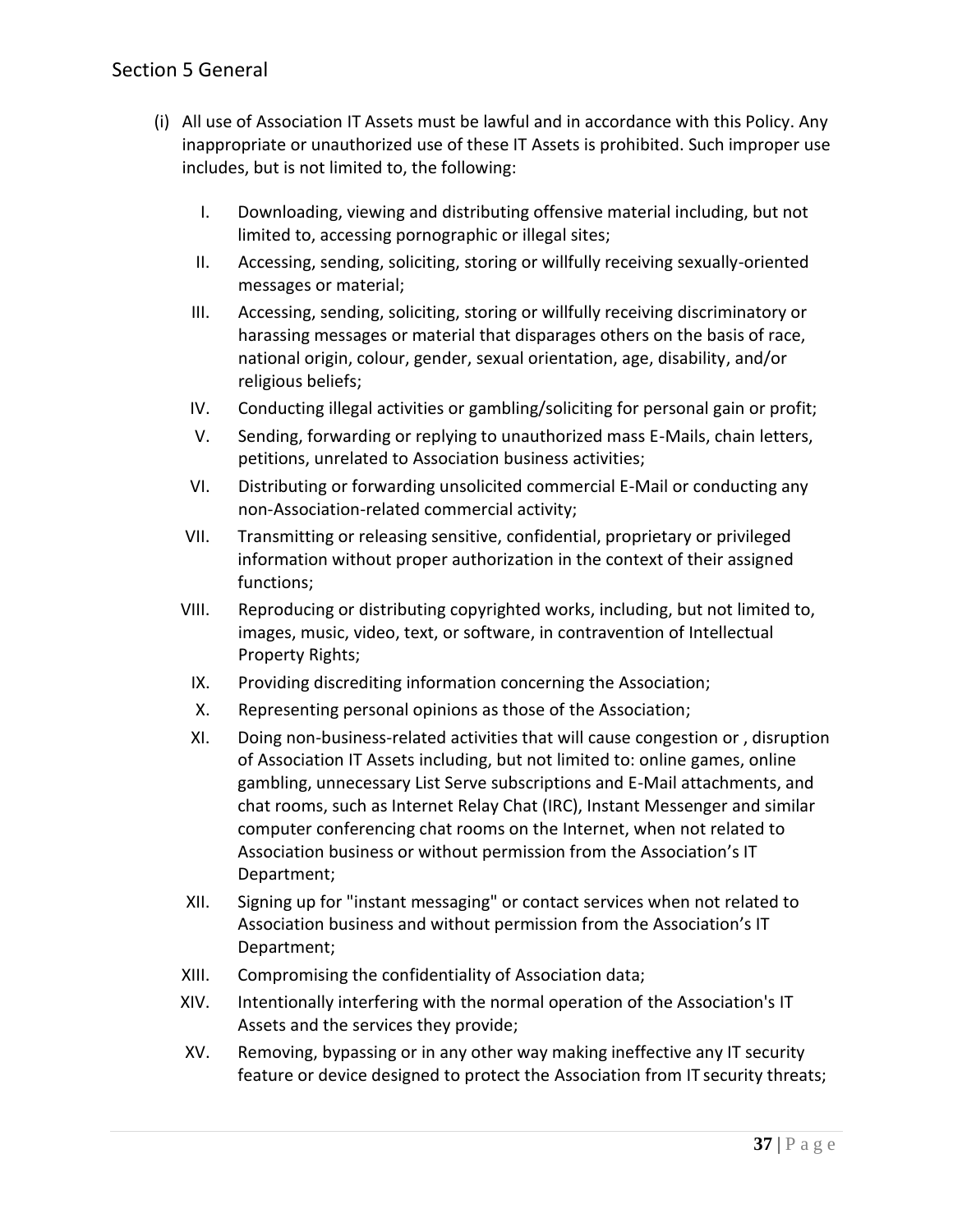- XVI. Damaging the integrity of the Association's IT Assets including, but not limited to, intentional spreading of viruses, and gaining or attempting to gain unauthorized access to any Workstations**,** Networks, IT Applications, or Data;
- XVII. Misrepresenting, obscuring, suppressing, or replacing a user's identity on the Internet or E-Mail including the use of false or misleading subject headers and presentation of information in the distribution of E-Mail, and any form of identity theft;
- XVIII. Using Association IT Assets as a conduit for unauthorized access attempts on other IT systems, not necessarily owned by the Association;
- XIX. Connecting Workstations to the Association's Networks without permission from the Technology Department(s);
- XX. Downloading or installing any IT Applications and/or Software on the Association's IT Assets or changing any existing Applications without obtaining a prior approval from the Association's IT Department(s);
- XXI. Interfering with, removing or bypassing any security features or devices designed to protect the Association from IT security attacks such as viruses, hackers, etc.;
- XXII. Using Association IT Assets in such a way that the nature or volume of use compromises the ability of these IT Assets to serve other Volunteers;
- XXIII. Developing or maintaining a personal Web page and/or personal file transfer or share server on an Association Workstation without permission from the Association's IT Department(s);
- XXIV. Making improper and unauthorized use of Association IT Assets or access rights or making these available to unauthorized persons without permission from the IT Department(s);
- XXV. Any other use that violates or is not in compliance with any other Association Policies including the Privacy Policy.

## **4. References**

- 4.1 Privacy Regulation
- 4.2 Canada's Anti-Spam Legislation (CASL):<http://fightspam.gc.ca/eic/site/030.nsf/eng/home>
- 4.3 Personal Information Protection and Electronic Documents Act (PIPEDA):

[https://www.priv.gc.ca/en/privacy-topics/privacy-laws-in-canada/the-personal](https://www.priv.gc.ca/en/privacy-topics/privacy-laws-in-canada/the-personal-information-protection-and-electronic-documents-act-pipeda/)[information-protection-and-electronic-documents-act-pipeda/](https://www.priv.gc.ca/en/privacy-topics/privacy-laws-in-canada/the-personal-information-protection-and-electronic-documents-act-pipeda/)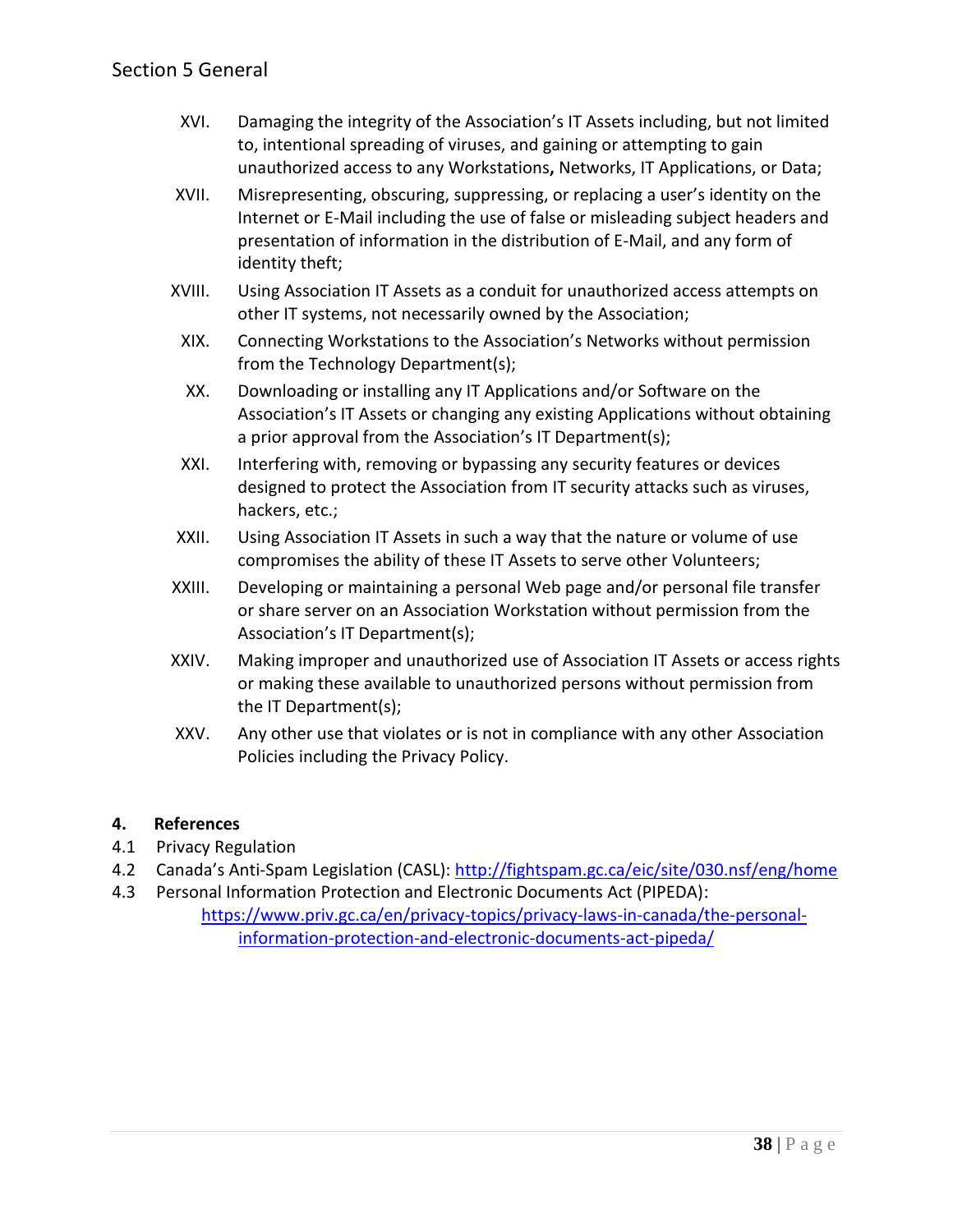## 5.3 Donations

- <span id="page-39-0"></span>1. Use of Association funds **must** support the purposes/objects of the Association.
- 2. Donations of Association funds to charitable or community initiatives are not permitted given that:
	- a) The Association is a not-for-profit corporation organized to achieve the purposes stated in the Articles;
	- b) The Association is funded primarily by fees paid by the Members who expect that the funds will be used to achieve the purposes of the Association;
	- c) Volunteers have a responsibility to ensure that funds and information (including the personal contact information of Members) that come under their control are used only for the purposes of the Association;
- 3. Fundraising activities at Association functions to raise money for a worthy cause may be permissible provided:
	- a) The activity has the prior approval of the Branch board or executive committee;
	- b) The privacy of Members' information is respected;
	- c) The purpose and beneficiary of the fundraising are clearly indicated; and,
	- d) Such activity is conducted in accordance with all applicable laws and regulations.
- 4. This regulation does not restrict the right of any Member to support charitable and community initiatives as a private citizen.
- 5. Funds used to pay membership fees or to maintain Association membership in an organization whose interests are allied to those of the Association (seniors' councils, etc.) are not considered donations for the purposes of this regulation.
- 6. Funds used in support of Association partner activities, such as the Legion's Last Post, are not considered donations for the purposes of this regulation.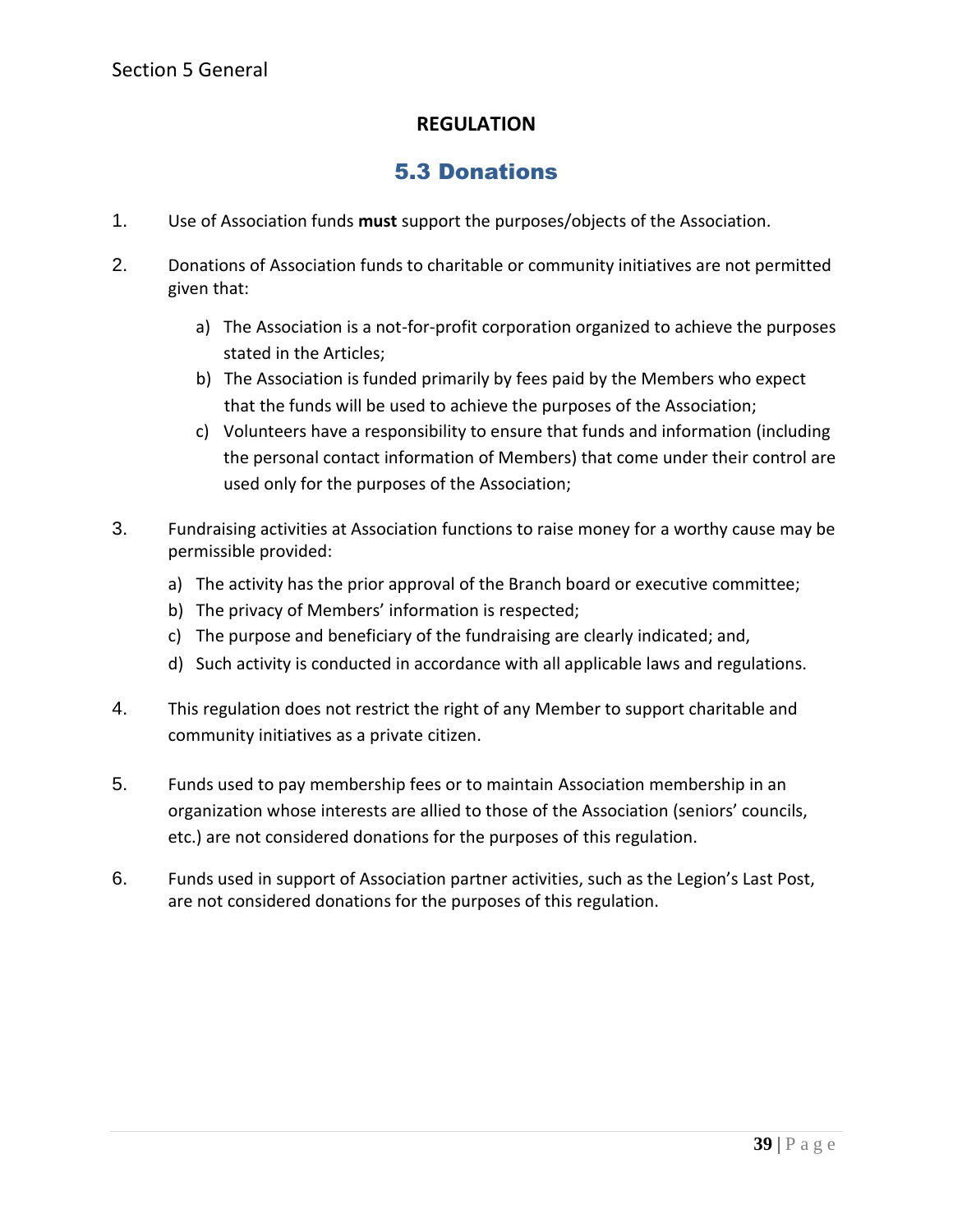## 5.4 Soliciting

<span id="page-40-0"></span>When the Association engages in solicitation the following parameters will apply:

- 1. The Association may pursue federal, provincial, or municipal grants that align with the purposes of the Association.
- 2. Branches may solicit local businesses for goods and services to support Branch functions or fundraising.
- 3. Branches may not approach national preferred partners for goods and services to support Branch functions or fundraising.
- 4. Nationally, the Association may approach national preferred partners or national businesses for goods and services to support national functions or fundraising.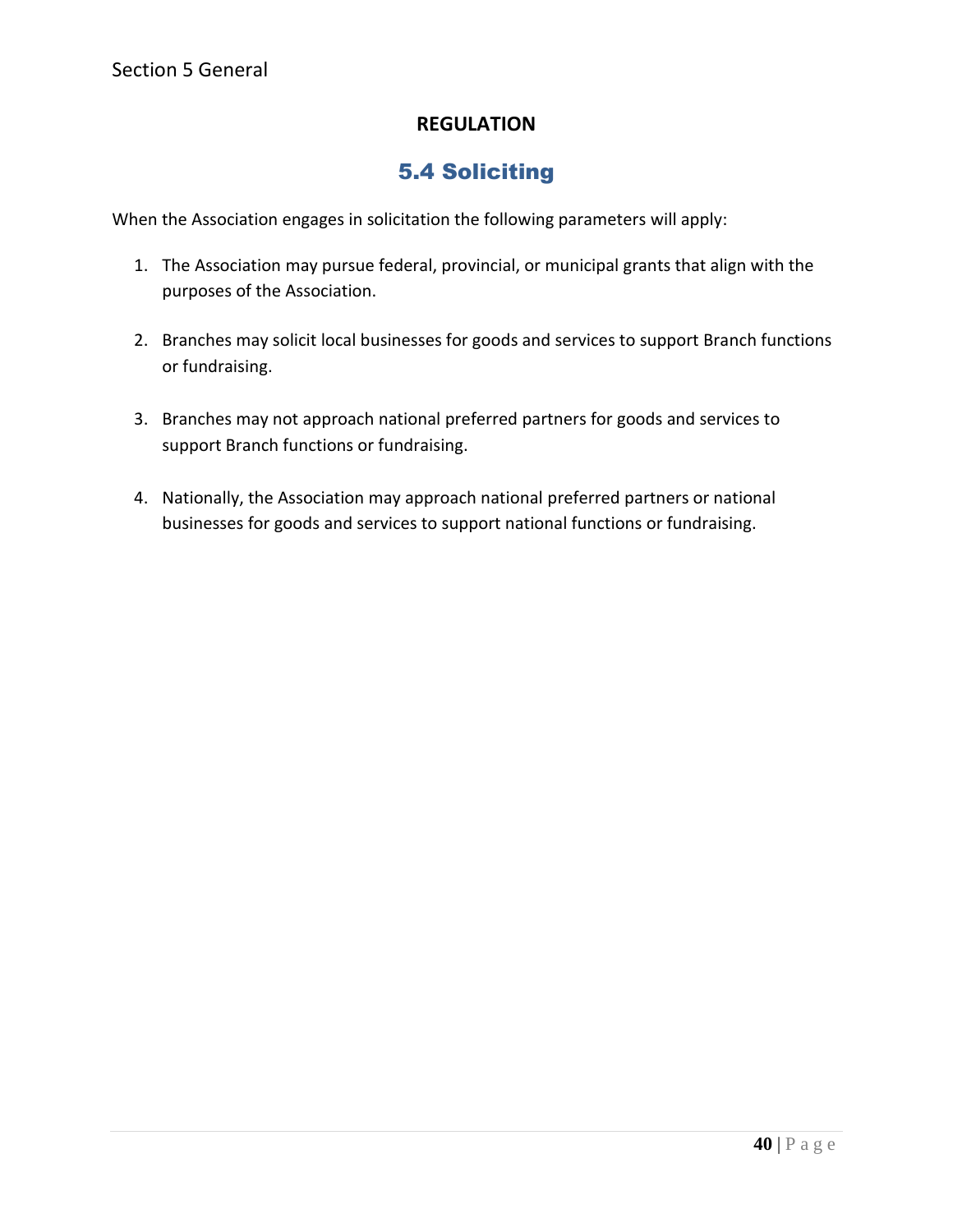## 5.5 Preferred Partner Programs

<span id="page-41-0"></span>Preferred partners are third parties that offer goods and services to members of the Association at a reduced price or some other advantage. Preferred partners can be national preferred partners or Branch preferred partners. Examples of a national preferred partner include Canada-wide insurance, retirement homes and travel services. Examples of a Branch preferred partner could include a local business such as a golf course or restaurant.

While the purpose of the Association is the protection of the pension and related benefits that our members have earned because of their service to Canada, an appropriate portfolio of preferred partners enhances the value of membership in the Association and contributes to both recruitment and retention of members. However, the Association must ensure that preferred partner programs do not overshadow the main goals of the Association, nor do the benefits offered by preferred partner programs jeopardize either the not-for-profit status of the Association or result in membership fees being subject to GST/HST.

- 1. As appropriate preferred partnerships enhance the value of membership in the Association, the following criteria will be used in determining whether to enter into or renew a preferred partnership:
	- a. For national preferred partnerships, the CEO will consider the following factors in determining whether the proposed partnership enhances the value of Association membership (other factors may also be considered):
		- i. That the good or service will be of interest to and available to the greatest number of members possible;
		- ii. That the good or service being offered is either unique to the Association or is being offered to Association members at a price that is not generally available to members of the general public;
		- iii. That the partner has a national presence $^{12}$ ;
		- iv. That the partner provides an equivalent level of service to members in both English and French;
		- v. That the partner is willing to purchase advertising in Association communications vehicles and/or support Association activities, including the Association's Annual Members' Meeting, either monetarily or otherwise.
	- b. For Branch preferred partnerships, the Branch will consider the following, criteria (other factors may also be considered):
		- i. That the good or service will be of interest to and available to the greatest number of Branch members possible;

<sup>&</sup>lt;sup>12</sup> Partners who provide goods or services coast to coast do not necessarily cover all local regions in Canada. National programs will seek to benefit as many members as possible. Where gaps exist, Branches are still able to have local agreements to cover that type of good or service locally.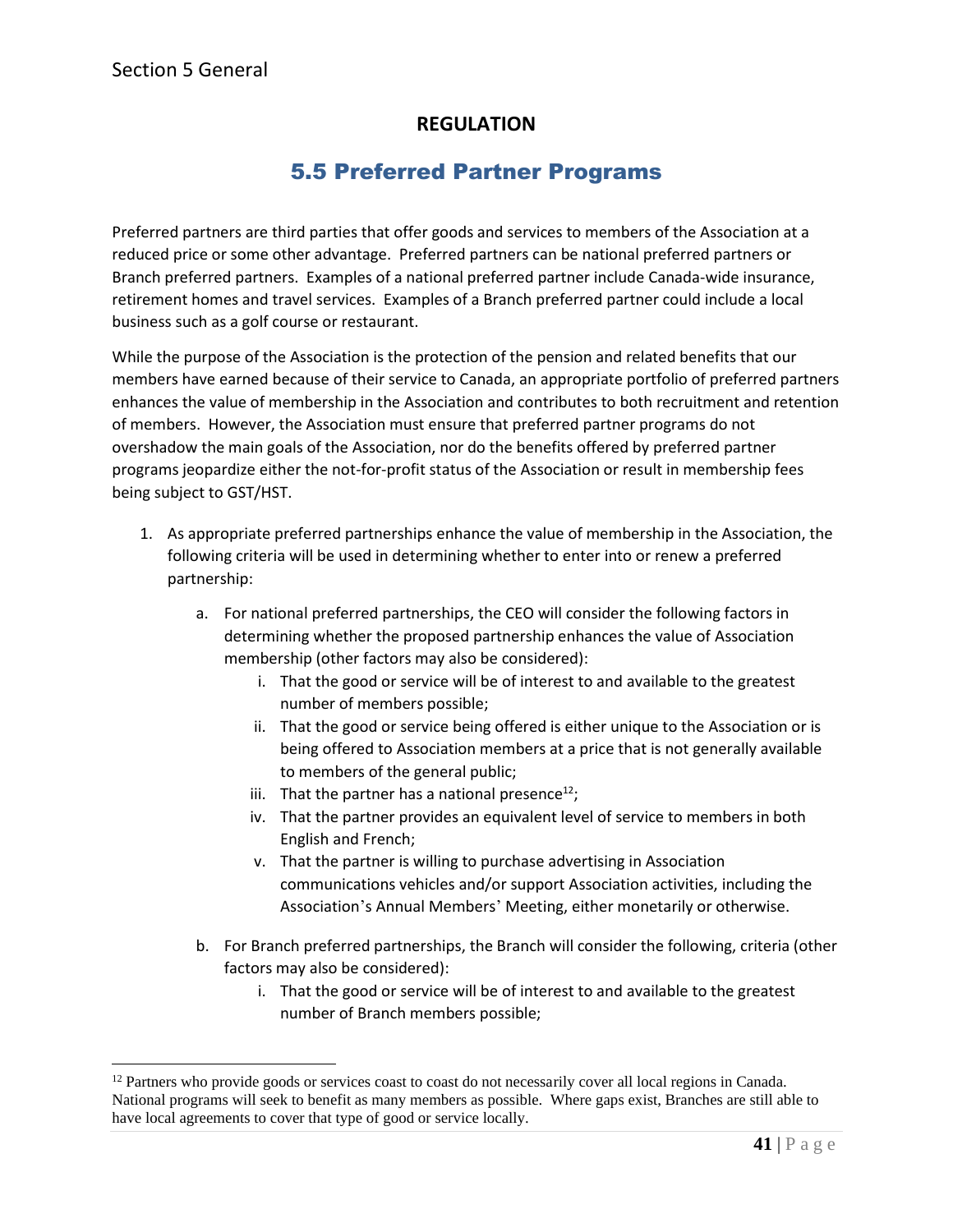- ii. That the partner provides service in both English and French where 10% of the Branch membership has identified the second language as their preferred language;
- iii. That the good or service is not already provided in whole or in part by a national partner $^{13}$  under an exclusivity agreement;
- iv. That the good or service is being offered to Association members at a price that is not generally available to members of the general public.
- c. In all cases, the CEO and/or the Branch, will ensure that members are advised, that while the Association recognizes the value the preferred partner offers members, the Association does not represent that a particular good or service necessarily meets a particular member's needs and that members must exercise their own due diligence and make their own determination whether the good or service is appropriate for them.<sup>14</sup>
- 2. All preferred partnerships, whether national or Branch, will be by a written agreement<sup>15</sup> which contains, at a minimum, the following:
	- a. A definition of the good or service to be provided to members of the Association;
	- b. A specified duration;
	- c. A renewal clause;
	- d. A cancellation clause, in case a national preferred partnership program has an exclusivity clause, for the benefit of the Association requiring no more than one year's written notice, and ideally no more than 120 calendar days;
	- e. A definition of the support expectations of both the Association and the preferred partner;
	- f. A clause specifying, in the case of national preferred partnerships, that the contract is subject to the law and courts of Ontario, and in the case of a Branch preferred partnership, that the agreement is subject to the law and courts of the province in which the Branch is located.
- 3. In addition to the requirements of s. 2, all Branch preferred partnership agreements will contain the following: "The parties acknowledge that an Association national preferred partnership takes precedence over any Branch preferred partnership. If, during the duration of this agreement, the Association, at its sole discretion, enters into a national preferred partnership under an exclusivity clause that covers some or all the goods and services covered by this preferred partnership, this agreement will terminate within 120 days after the Association

 $13$  Unlike section 1(a)i, section 1(b)iii refers to a good or service that is already provided in the local area in some form by a national partnership.

<sup>&</sup>lt;sup>14</sup> The current national disclaimer reads as follows: We believe that our preferred partners' products and service offerings are competitive in the marketplace and that they offer good value to our members. However, the National Association of Federal Retirees does not warrant that our national preferred partners necessarily offer the best savings to our members at a given point in time. Members should conduct their own research to ensure as consumers that they receive the best deal possible.

<sup>&</sup>lt;sup>15</sup> As preferred partnerships create legal responsibilities for the Association, there must be a written document outlining the terms of the agreement.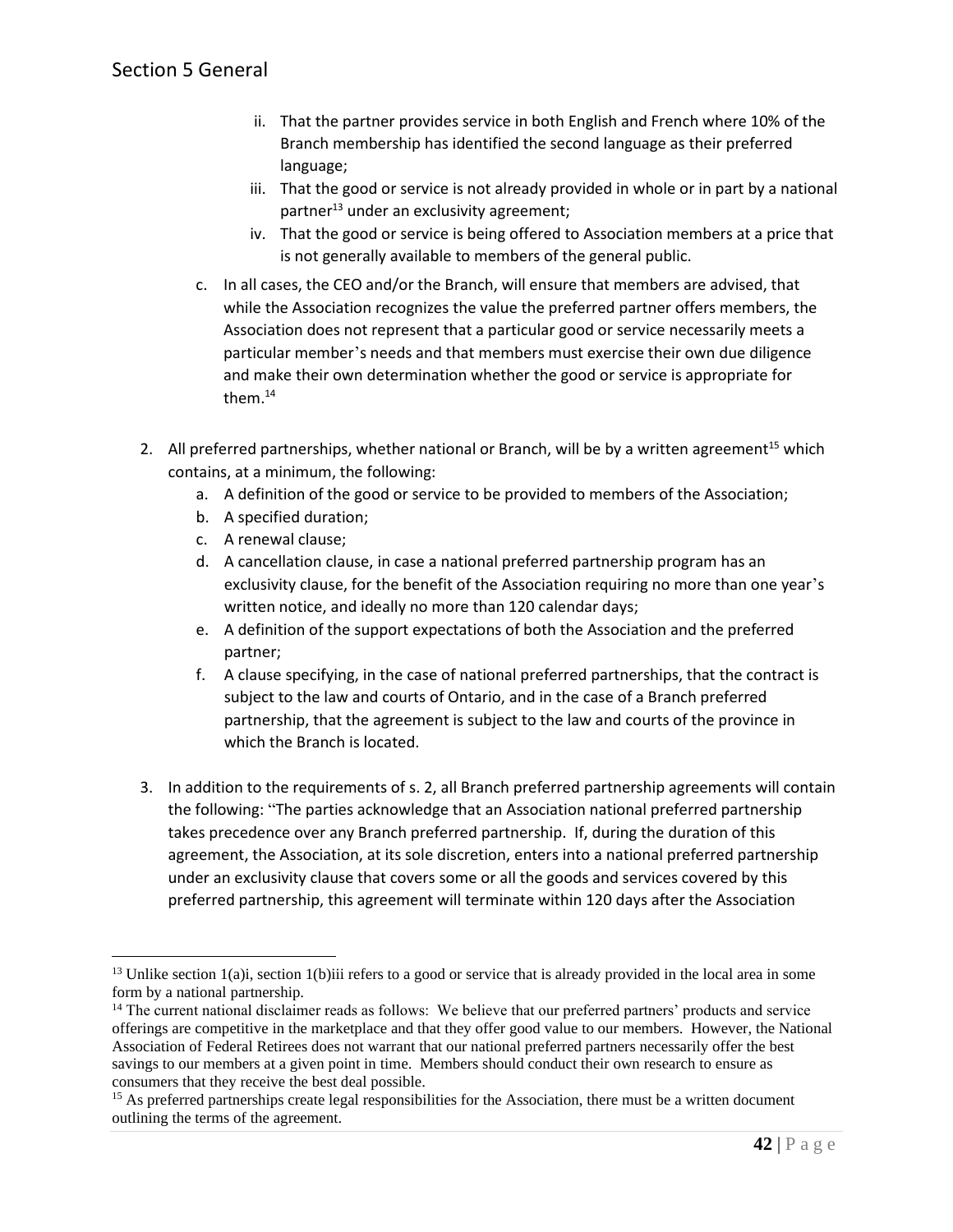provides written notice of the existence of the National Preferred Partnership to [enter name of Branch Preferred Partner."

- 4. In addition to the requirements of s. 2, all national preferred partnerships which contemplate an exclusive relationship between the National Association of Federal Retirees and the preferred partner will contain the following: "The parties acknowledge that Association Branch preferred partnerships covering the goods and services which are the subject of this agreement may already exist. The CEO of the Association will communicate the existence of this agreement to local Branches of the Association and during a period of 120 days, any Branch preferred partnership in effect on the date of signature of this agreement will continue to be in effect notwithstanding any grant of exclusive access to Association members covered by this agreement."<sup>16</sup>
- 5. Section 124 of the *Canada Not for Profit Corporations Act* states that "Subject to this Act, the articles and any unanimous member agreement, the directors shall manage or supervise the management of the activities and affairs of a corporation."<sup>17</sup> The Board (or the CEO as delegated by the Board), has the authority to sign national preferred partnership contracts on behalf of the Association. A member of a Branch executive, as delegated by the Branch board, is authorized to sign a Branch preferred partnership, provided the form and content of the proposed agreement has been reviewed by the CEO prior to the agreement being signed and that review indicates there are no problems with the agreement. If the CEO is of the view that the form and content of the proposed Branch agreement does not comply with this Regulation, the CEO shall advise the branch and try to resolve, or failing a resolution, refer the matter to the national Board of Directors for a final decision and shall advise the Branch, so the Branch can make representations to the Board prior to its decision. This section applies to renewals as well. A Branch may choose to send their preferred partnership agreement directly to the national Board.
- 6. Under no circumstances shall a preferred partner, either national or Branch, be provided access to the names, addresses, telephone numbers, email addresses or other personal information of members of the Association<sup>18</sup>. If the preferred partner wishes to provide marketing material directly to members of the Association, the partner may, at their cost, contract with an independent third party to deliver the marketing material. Membership information will only be provided to the third party if the CEO is satisfied, at his/her sole discretion, that the third party is able to safeguard the Association's data and protect the privacy of its members, and an acceptable non-disclosure/confidentiality agreement is in place between the Association and

<sup>&</sup>lt;sup>16</sup> In negotiating agreements with an 'exclusivity' clause, the CEO will ensure that the national preferred partnership will only override a Branch partnership if the national partner is actually able to provide the good or service within the Branch's geographical area. Depending on the nature of the good or service, this could include making the good or service available by telephone or through a website.

 $17$  Section 124 of the Act means that only the Board can authorize entering into contracts or delegate entering into contracts. As this is dictated by the Act, the Association cannot strip the Board of this authority except by unanimous member agreement.

<sup>&</sup>lt;sup>18</sup> Needed to ensure compliance with privacy and antispam legislation.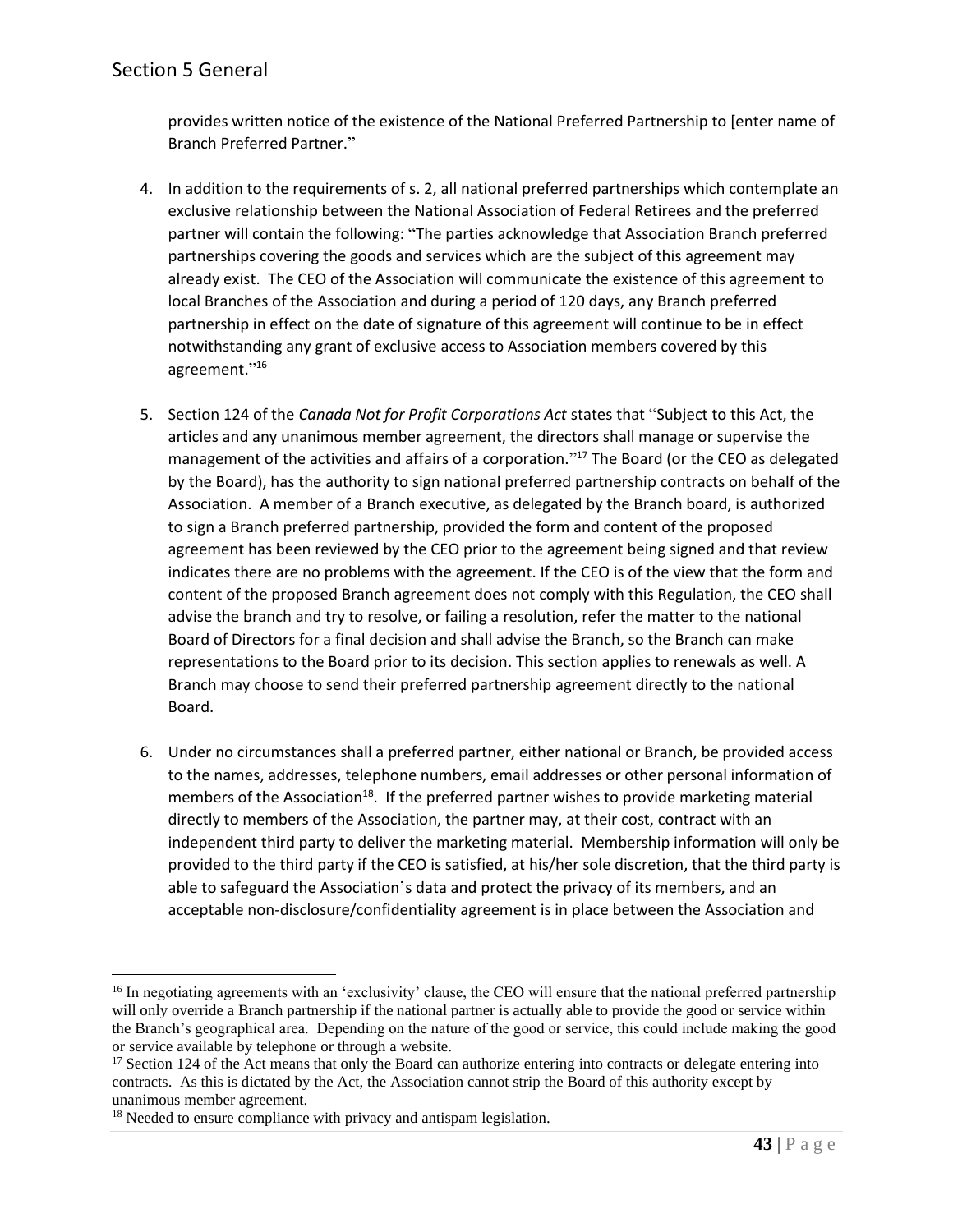the third party. The CEO will report annually to the National Board of Directors or designated committee on compliance with this section.

- 7. Branches shall **not** receive payment based on sales of goods or services covered by the Branch preferred partnership<sup>19</sup>. Branch preferred partners may compensate a Branch for presence at a Branch event and/or sponsor a Branch event (e.g. buy table space). Ideally, fees for presence/participation at an event should be paid by the preferred partner directly to the event's facility. In cases where this is not practical, each Branch must ensure that the cumulative total of ALL revenues including all non-membership fees, does not exceed \$50K per year, per branch. Branches CANNOT charge nor collect GST/HST/QST/PST as per the Small Supplier Registration signed by all Branches in 2018.
- 8. Only national preferred partners may purchase or be provided with display advertising in any Association communications vehicle. This includes, but is not limited to, SAGE, Branch inserts in SAGE, electronic newsletters to members and the national website. A Branch may inform its members about Branch preferred partnerships and the benefits to its members and acknowledge a Branch preferred partner's sponsorship of a Branch event in its written communications to members. A Branch may also include information about its preferred partnerships on its own website.
- 9. Member issues with national preferred programs will be dealt with by national office. Member issues with Branch preferred programs will be handled by the sponsoring Branch.

<sup>&</sup>lt;sup>19</sup> Payments from preferred partners back to Branches based on sales of goods or services sold (i.e. flat fee or percentage) incurs GST. Given the complexity of managing GST remittances between multiple Branches and their programs, and nationally to the government, this is not workable.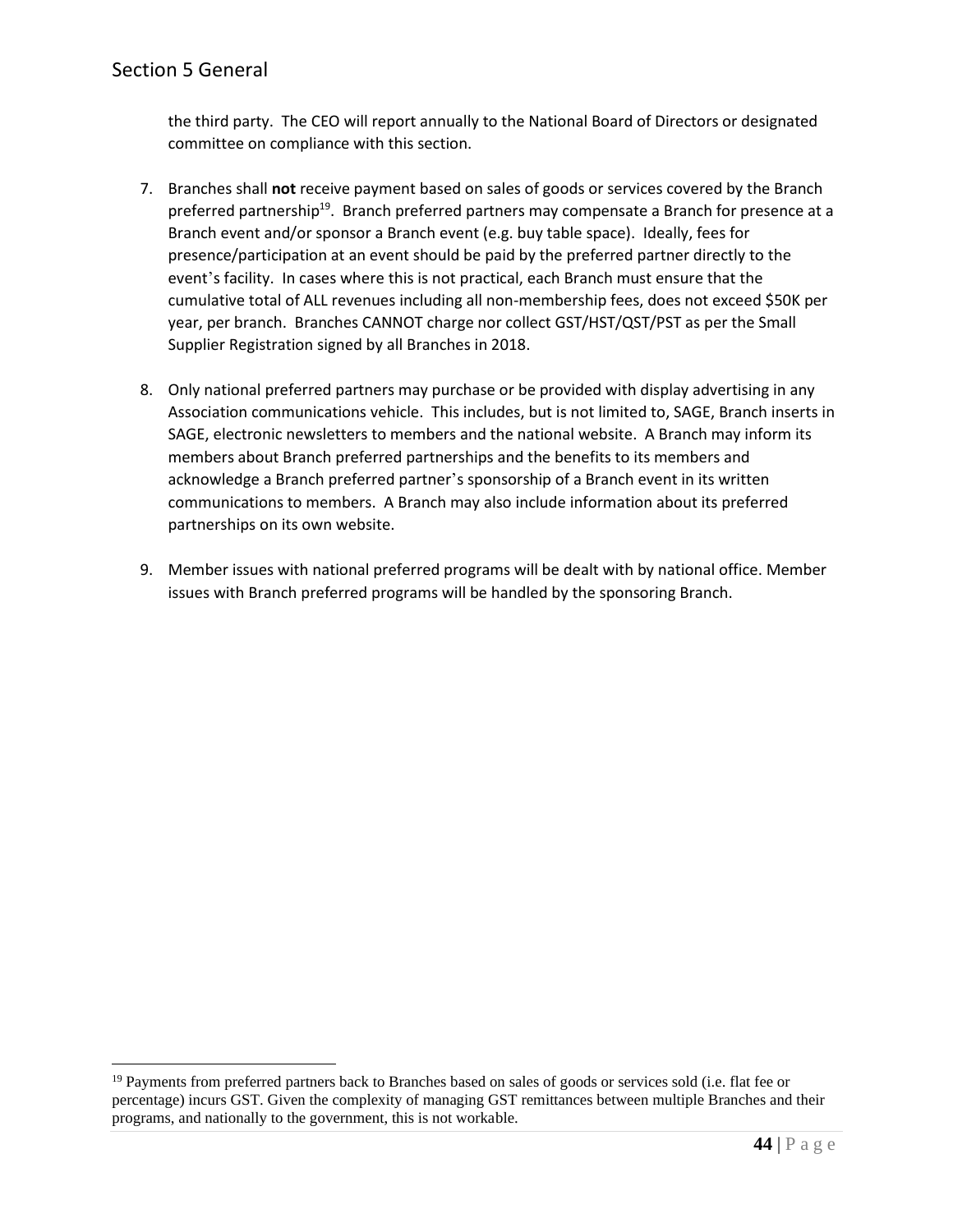## **APPENDIX A**

## National Association of Federal Retirees Branch Preferred Partner Agreement Template

1. This agreement is between the Branch of the National Association of Federal Retirees ("the Branch") and \_\_\_\_\_\_\_\_\_\_\_\_\_\_\_\_\_\_\_\_\_[PARTNER NAME] \_\_\_\_\_\_\_\_\_\_\_\_\_\_\_\_\_\_\_\_\_\_\_\_\_\_\_who are collectively hereinafter referred to as "the parties".

2. In exchange for proof of membership in the National Association of Federal Retirees, (also known as "the Association"), [PARTNER NAME] agrees to provide a good or service to branch members at a price that is not generally available to the general public. Specifically, the Branch Preferred Partner agrees to:

\_\_\_\_\_\_\_\_\_\_\_\_\_\_\_\_\_\_\_\_\_\_\_\_\_\_\_\_\_\_\_\_\_\_\_\_\_\_\_\_\_\_\_\_\_\_\_\_\_\_\_\_\_\_\_\_\_\_\_\_\_\_\_\_\_\_\_\_\_\_\_\_\_\_\_\_\_\_\_\_\_\_\_\_\_ \_\_\_\_\_\_\_\_\_\_\_\_\_\_\_\_\_\_\_\_\_\_\_\_\_\_\_\_\_\_\_\_\_\_\_\_\_\_\_\_\_\_\_\_\_\_\_\_\_\_\_\_\_\_\_\_\_\_\_\_\_\_\_\_\_\_\_\_\_\_\_\_\_\_\_\_\_\_\_\_\_\_\_\_\_

\_\_\_\_\_\_\_\_\_\_\_\_\_\_\_\_\_\_\_\_\_\_\_\_\_\_\_\_\_\_\_\_\_\_\_\_\_\_\_\_\_\_\_\_\_\_\_\_\_

3. The parties agree that the Branch shall not receive monetary compensation based on the sales of goods or services covered by this agreement. [PARTNER NAME] may choose to contribute to the cost of a Branch event or sponsor a Branch event by paying the venue or event providers directly.

4. The Branch agrees to promote this partnership among its members. It may do so via e-mail, on its Branch web site, in a Branch newsletter, at Branch events and in Branch reports in Sage magazine; although inclusion of display advertisements in the latter are not permitted. Use of [PARTNER NAME] logos, brand and trademarks shall be in accordance with their explicit permission and instructions. Management and approval of the use and application of the National Association of Federal Retirees logos will be in accordance with the Association's brand standards guidelines and will be the responsibility of the Branch in consultation with the Association's National Office.

5. In accordance with member requests, The [PARTNER NAME] agrees to provide service in both English and French to Branch members where 10% of the Branch membership has identified the second language as their preferred language.

6. The parties agree to protect the privacy of Federal Retirees members. Under no circumstances shall [PARTNER NAME] be provided access to the names, addresses, telephone numbers, e-mail addresses or other personal information of members of the Association. If direct communications with members are contemplated, the Branch will arrange to send information to all its members on behalf of [PARTNER NAME] via e-mail using the Association's "Click Dimensions" tool. If a direct mail campaign is contemplated, a bonded third-party distribution house will be used to send surface mail to the Branch membership with the costs wholly assumed by [PARTNER NAME] The distribution house will be provided the member information by the Association's national office on receipt of a duly completed nondisclosure agreement. Once a Branch member becomes a customer of [PARTNER NAME], further communication between [PARTNER NAME] and the customer is beyond the scope of this agreement.

7. The parties acknowledge that an Association national preferred partnership takes precedence over any Branch preferred partnership. If, during the duration of this agreement, the Association, at its sole discretion, enters into a national preferred partnership under an exclusivity clause that covers some or all the goods and services covered by this preferred partnership, this agreement will terminate within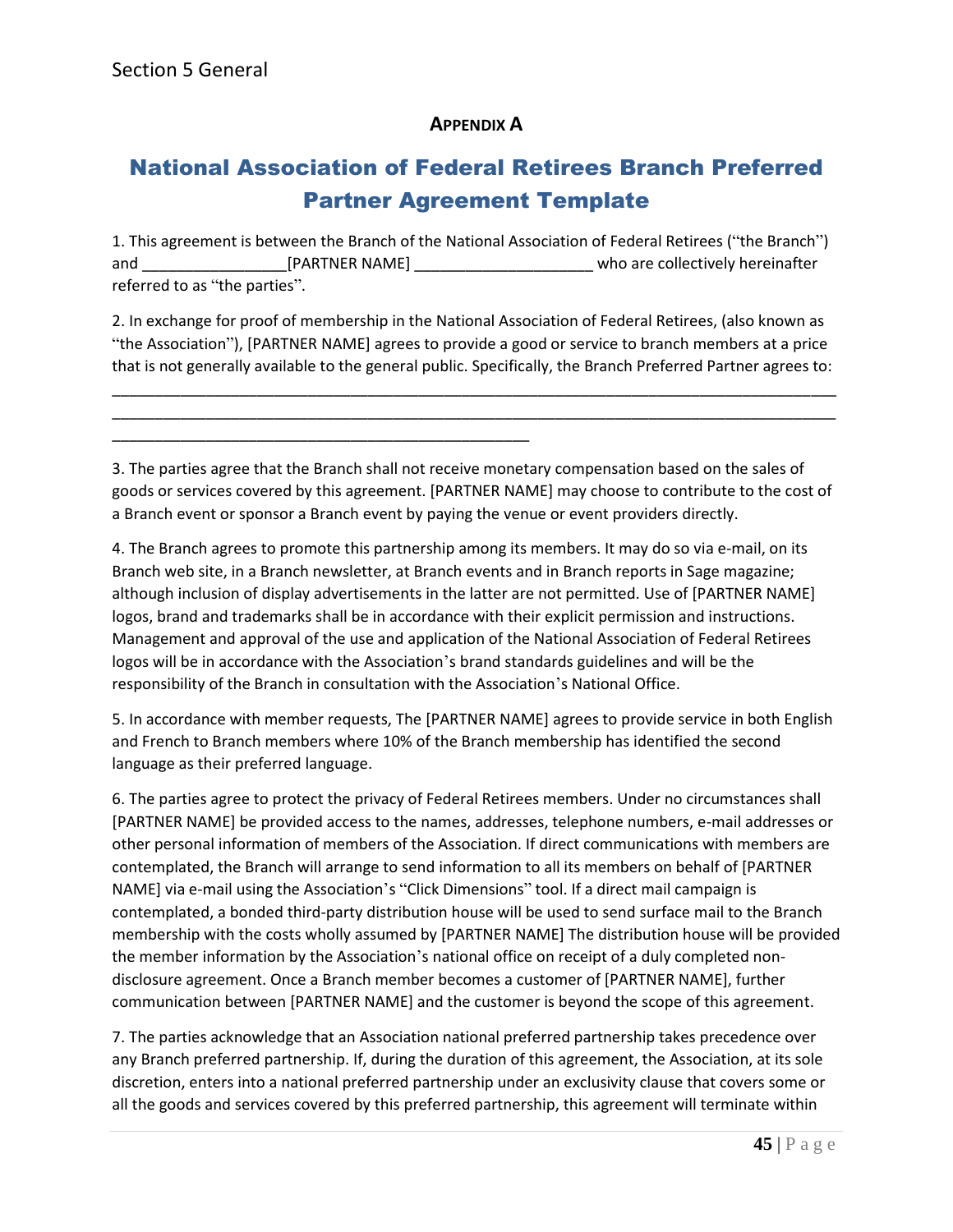## Section 5 General

120 days after the Association provides written notice of the existence of the National Preferred Partnership to [PARTNER NAME].

8. The term of this agreement shall be for one year from the date of execution. Either party may terminate this agreement upon provision of 60 days' notice in writing.

9. The term of this agreement shall be renewed automatically upon its expiry, provided that neither party provides written notice to the other of its intention to not renew this agreement 60 days prior to the expiry.

10. This agreement will be governed by and construed in accordance with the laws of [PROVINCE] and the laws of Canada applicable herein. The parties attorn to the jurisdiction of the courts of the province of \_\_\_\_\_\_\_\_\_\_\_\_\_\_\_\_\_\_\_\_\_\_\_\_\_\_\_.

11. This agreement constitutes the entire agreement between the parties. This agreement may not be amended or modified except by written instrument signed by the parties.

12. For the purpose of providing notice under this agreement, notice shall be delivered to the parties at the following addresses:

National Association of Federal Retirees [PARTNER NAME]

[BRANCH NAME] [mailing address for partner]

[Branch mailing address]

In witness whereof, the parties hereto have executed this agreement on the day of  $20$  .

National Association of Federal Retirees

[BRANCH NAME]

[name of Branch President or delegate] \_\_\_\_\_\_\_\_\_\_\_\_\_\_\_\_\_\_\_\_\_\_\_\_\_\_(signature)

[PARTNER NAME]

[partner signatory name] \_\_\_\_\_\_\_\_\_\_\_\_\_\_\_\_\_\_\_\_\_(signature)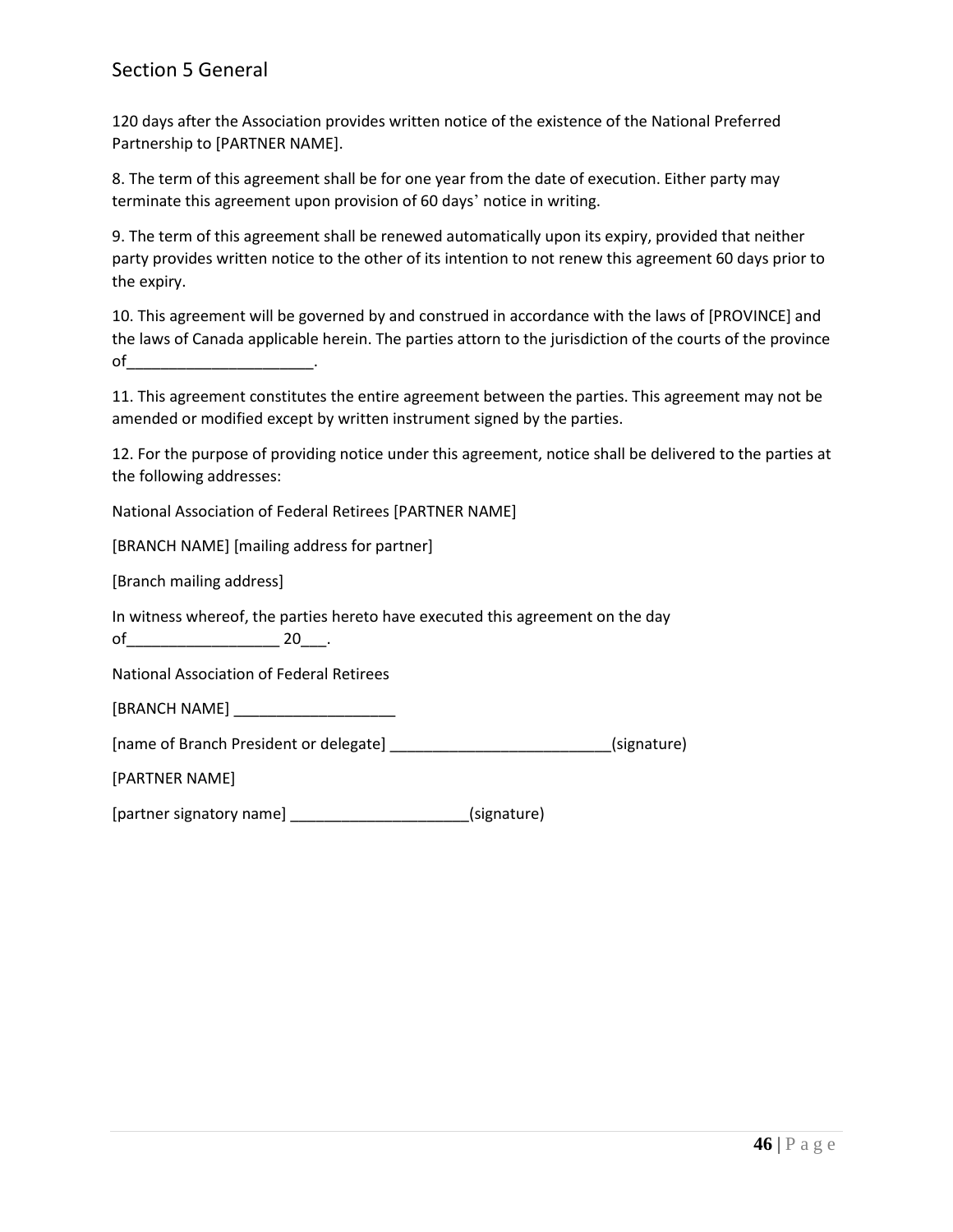## **REGULATION (revised)**

## 5.6 Travel Policy

#### <span id="page-47-0"></span>**1. General**

This policy applies to all staff, Member and Volunteer travel and related expenses.

- 1.1 The Association is committed to ensuring that Member Volunteers travel in a manner that reasonably reduces stress and fatigue. This policy is to be respectful of our Volunteers, and acknowledge their contributions. To that end, travel arrangements that facilitate health and wellness will be respected.
- 1.2 Consideration will be given to the fact that it is the Members' fees that finance travel for Volunteers.
- 1.3 Travel expenses shall not exceed the National Joint Council Travel Directive  $(NJCTD)^{20}$ .
- 1.4 Every effort shall be made to minimize those expenses. Receipts or appropriate documentation are required and must be attached to the expense claim. The applicable Association travel documentation and links to them can be found on the Association website $^{21}$ .
- 1.5 Travel may be booked through the travel agent of the Association.<sup>22</sup>

#### **2. Authorities**

Travel should be pre-approved by the appropriate authority (Branch or National) where possible and must be pre-approved by the applicable National Authority if seeking coverage beyond the standards listed in this policy, or contained in the budget guidance document. Association approval authorities are as follows:

- 2.1 For Directors and the Chief Executive Officer on Board business, the President;
- 2.2 For Directors participating in district activities, the Directors are authorized but only within their district budgets and within the standards listed in this policy;
- 2.3 Travel and related expenses for Board Committees are authorized by the respective Committee Chairperson but only within their budget and within the standards listed in this policy;
- 2.4 Travel and related expenses for BSCs and APO's are authorized by the respective BSC or APO but only within their budget and within the standards listed in this policy;

<sup>&</sup>lt;sup>20</sup> <http://www.njc-cnm.gc.ca/directive/index.php?did=10&lang=eng>

<sup>&</sup>lt;sup>21</sup> Documentation available on the Volunteer Information Portal

<sup>22</sup> Hudson Travel 1-800-668-5596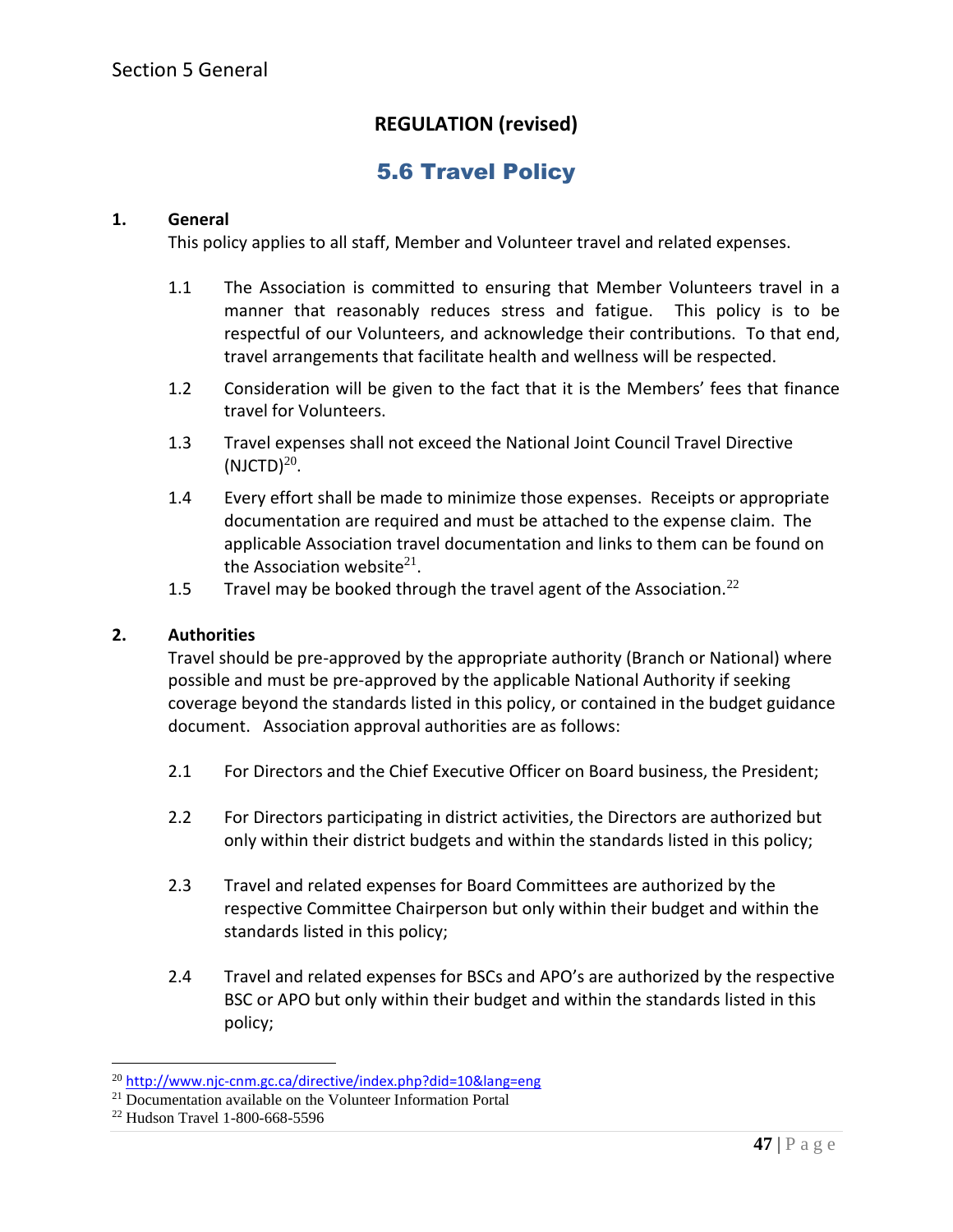- 2.5 For Branch volunteers on branch business, the branch authority is the Branch President, and
- 2.6 For all others, the Chief Executive Officer. Chief Executive Officer authority is required for all non-board member requests for coverage beyond the standards listed in this policy. The Chief Executive Officer may delegate approval authority for staff travel (other than coverage beyond the standards listed in this policy).

## **3. Transportation Expenses**

Itineraries should use the shortest route and the most economical means of transportation. Exceptions for health reasons may be authorized as per section 2 above.

## 3.1 Air

Economy class air travel, such as Air Canada Tango plus seat selection or equivalent type carrier service is authorized and is to be booked as early as possible to take advantage of sales and/or reduced rates that may be available the time of booking. The Association will pay up to Air Canada Flex or equivalent round trip fares where Air Canada Tango or equivalent is not available at the time of booking.

## 3.2 Train

The Association pays reservation fees and cost of round trip transportation by the most direct route, but not to exceed an air travel cost equivalent Air Canada Tango (excluding seat selection cost).

#### 3.3 Bus

The Association pays reservation fees and round trip transportation, by the most direct route, but not to exceed an air travel cost equivalent Air Canada Tango (excluding seat selection cost).

#### 3.4 Automobile

- 3.4.1 When travel by personal vehicle is necessary, reimbursement per kilometer travelled will not exceed the current rate as stated in NJCTD. Applicable parking, ferry costs, and tolls will be reimbursed.
- 3.4.2 When travel by rental vehicle is necessary, the rental fees, insurance, cost of gas and parking will be reimbursed.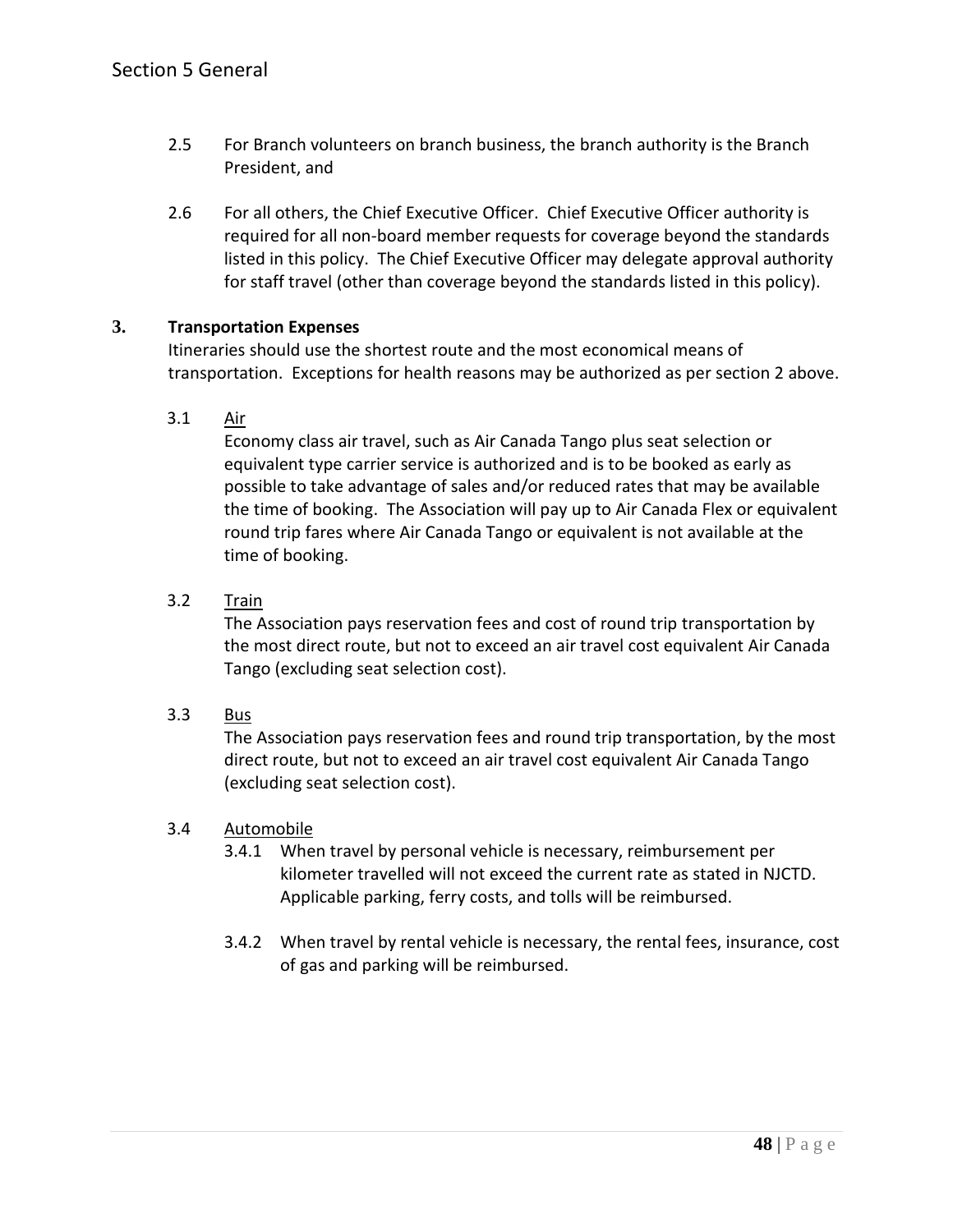## Section 5 General

- 3.4.3 The cost of taxis will be reimbursed; however, travelers are encouraged to use airport shuttle services where possible to and from airport and hotels / motels. Where taxis are necessary, individuals are encouraged to share taxis and fare whenever possible.
- 3.4.4 When a private motor vehicle is used in place of public transportation, the amount reimbursed (kilometric allowance, accommodations, meals, parking charges, ferry costs, tolls and other incidentals) will not exceed that which would have been reimbursed compared to the total cost if suitable pre-planned commercial transportation up to the Air Canada Tango or equivalent rate (excluding seat selection) had been used.

## **4. Accommodation Expenses**

- 4.1 Accommodation should be convenient to the meeting site. Reimbursement shall be based on the standard room rate plus applicable taxes. Individuals are expected to take advantage of breakfasts and / or other meals included with accommodations.
- 4.2 Individuals may be personally charged for neglecting to inform the accommodation site of any charge or cancellation affecting room reservations.
- 4.3 Personal charges made while a guest at the accommodation site will not be reimbursed.
- 4.4 Reimbursement may be claimed for private accommodation (no receipt required) per the rate set out in the NJCTD.

#### **5. Meal Expenses**

Reimbursement for meals shall not exceed such allowances as provided for in the NJCTD. Meals provided by the Association or included in the contractual agreement for accommodation are not eligible.

#### **6. Incidentals and Miscellaneous**

The Association will only reimburse for incidentals up to the amount set out in the NJCTD.

## **7. Filing Travel Claims with the National Office**

7.1 Request for reimbursement shall be submitted to the National Office for approval within thirty (30) days of the event or meeting. All requests for a fiscal year (ending December 31), shall be submitted no later than January  $31^{st}$ . The appropriate Expense Claim Form (available online) must be submitted with all the appropriate receipts attached. These documents may be subject to examination.